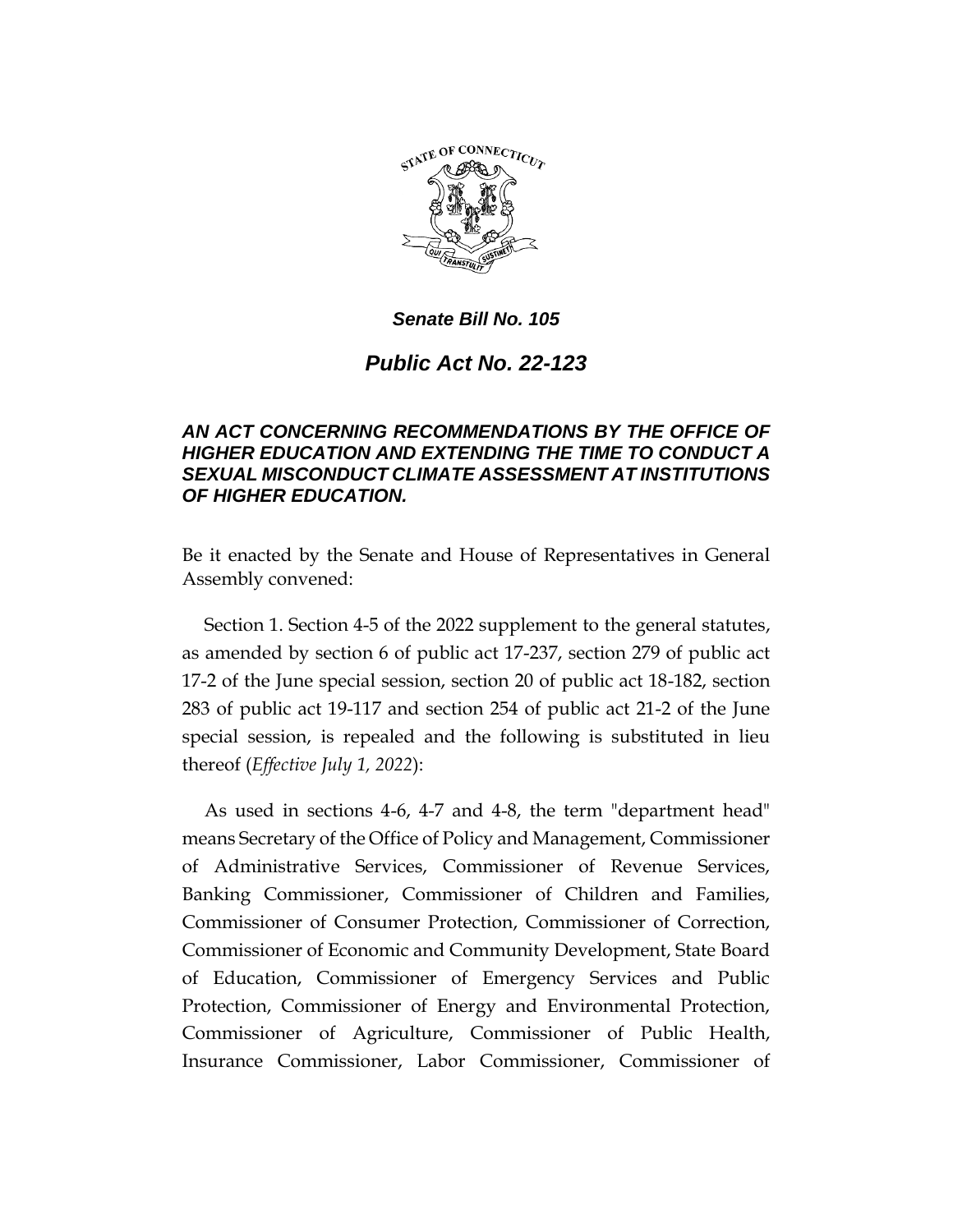Mental Health and Addiction Services, Commissioner of Social Services, Commissioner of Developmental Services, Commissioner of Motor Vehicles, Commissioner of Transportation, Commissioner of Veterans Affairs, Commissioner of Housing, Commissioner of Rehabilitation Services, the Commissioner of Early Childhood, the executive director of the Office of Military Affairs, the executive director of the Technical Education and Career System, **[**and**]** the Chief Workforce Officer and the executive director of the Office of Higher Education. As used in sections 4-6 and 4-7, "department head" also means the Commissioner of Education.

Sec. 2. Section 10a-1d of the general statutes is repealed and the following is substituted in lieu thereof (*Effective July 1, 2022*):

(a) There is established an Office of Higher Education. The Office of Higher Education shall administer the programs set forth in sections 10- 155d, 10a-10a, 10a-11, 10a-11a, 10a-17d, 10a-19g, 10a-34 to 10a-34f, inclusive, as amended by this act, 10a-35, 10a-166, 10a-168a, 10a-169a, 10a-169b and 10a-173. The Office of Higher Education shall be responsible for approving any action taken pursuant to sections 10a-34 to 10a-34f, inclusive, as amended by this act, and for disseminating information throughout the state regarding postsecondary education opportunities available in the state.

(b) The Governor shall appoint an executive director of the Office of Higher Education in accordance with the provisions of sections 4-5 to 4- 8, inclusive, as amended by this act. The executive director shall have the responsibility for implementing the policies and directives of the office. **[**and shall have additional responsibilities as the board may prescribe.**]**

Sec. 3. Section 10a-34 of the 2022 supplement to the general statutes is repealed and the following is substituted in lieu thereof (*Effective July 1, 2022*):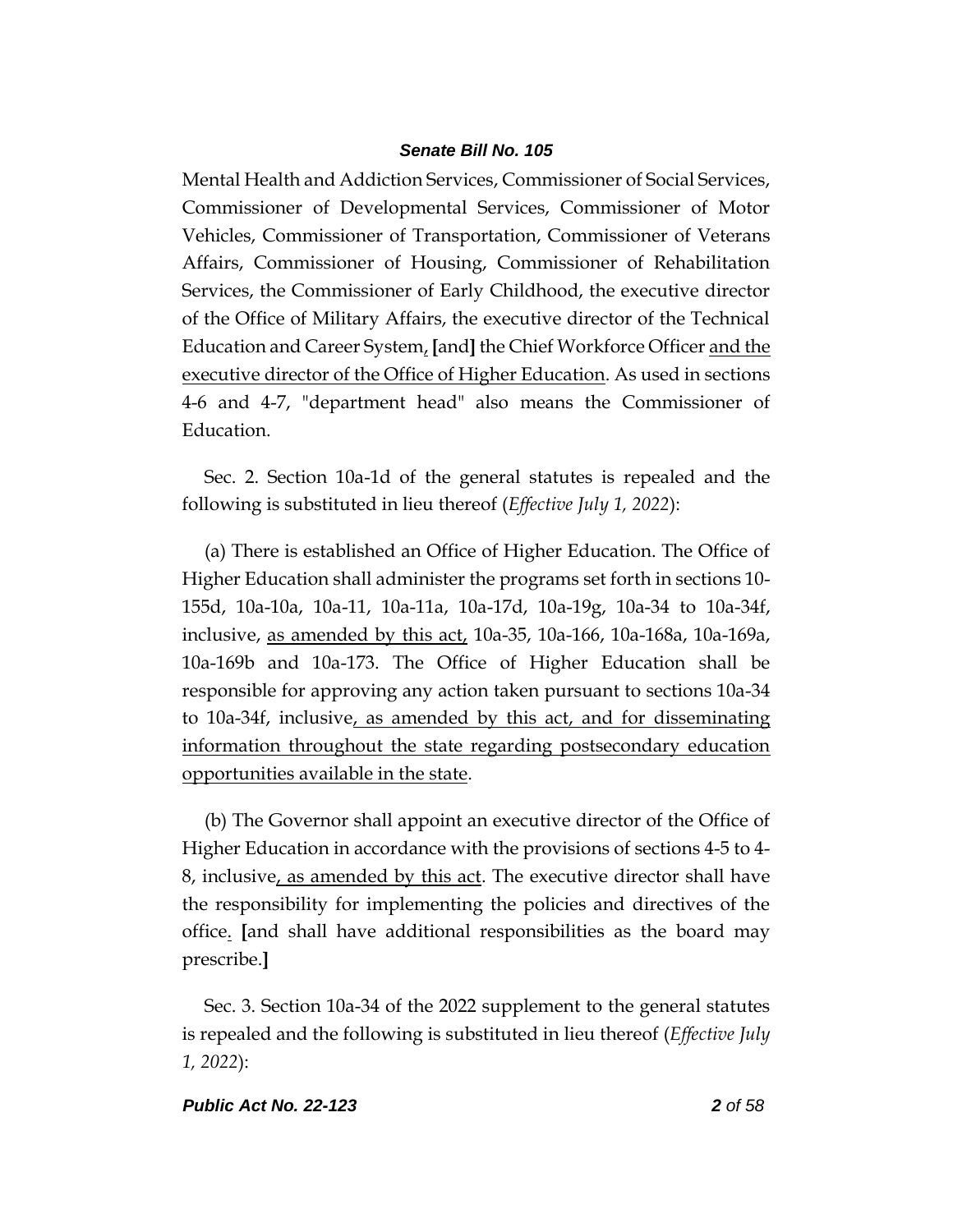(a) For the purposes of this section, (1) "program of higher learning" means any course of instruction for which it is stated or implied that college or university-level credit may be given or may be received by transfer, including any course offered by dual enrollment; (2) "degree" means any letters or words, diploma, certificate or other symbol or document which signifies satisfactory completion of the requirements of a program of higher learning; (3) "institution of higher education" means any person, school, board, association, limited liability company or corporation which is **[**licensed or accredited**]** authorized to offer one or more programs of higher learning leading to one or more degrees; (4) **[**"license" means the authorization by the Office of Higher Education to operate a program of higher learning or institution of higher education for a specified initial period; (5) "accreditation"**]** "authorization" means the **[**authorization by said office to**]** approval by the Office of Higher Education to operate or continue operating a program of higher learning or institution of higher education for subsequent periods, and in such periods to confer specified degrees; **[**(6)**]** (5) "program modification" means (A) a change in a program of higher learning that does not clearly qualify as a new program of higher learning or a nonsubstantive change, including, but not limited to, a new program of higher learning consisting primarily of course work for a previously approved program of higher learning, (B) an approved program of higher learning to be offered at an off-campus location, (C) a change in the title of a degree, or (D) a change in the title of a program of higher learning; and **[**(7)**]** (6) "nonsubstantive change" means (A) a new undergraduate certificate program, within an existing program of higher learning, of not more than thirty semester credit hours that falls under an approved program of higher learning, (B) a new baccalaureate minor of not more than eighteen semester credit hours, (C) a new undergraduate option or certificate program of not more than fifteen semester credit hours, or (D) a new graduate option or certificate program of not more than twelve semester credit hours.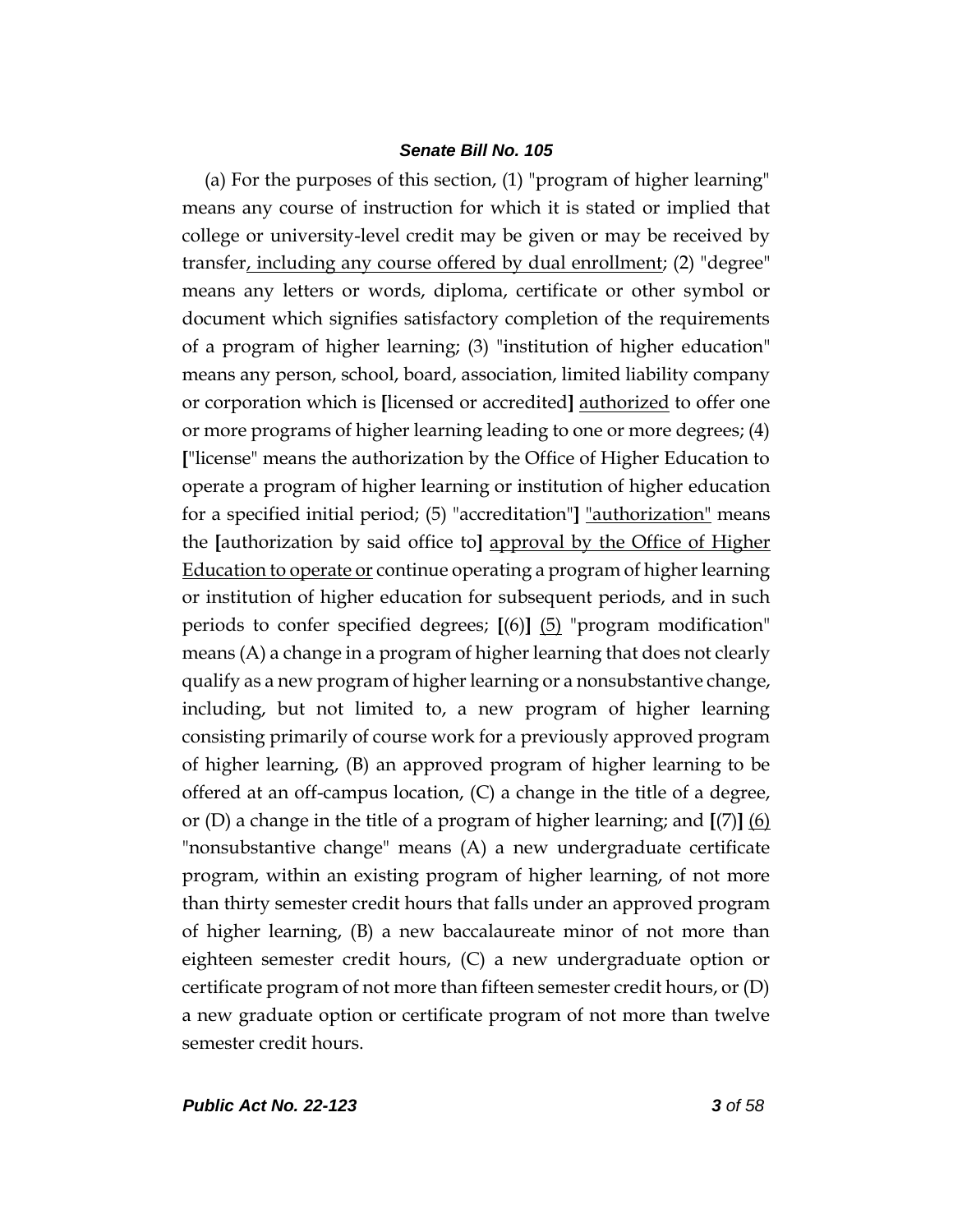(b) The Office of Higher Education shall establish regulations, in accordance with chapter 54, concerning the requirements for **[**licensure and accreditation, such regulations to concern**]** authorization, administration, finance, faculty, curricula, library, student admission and graduation, plant and equipment, records, catalogs, program announcements and any other criteria pertinent thereto, as well as the periods for which **[**licensure and accreditation**]** authorization may be granted, and the costs and procedures of evaluations as provided in subsections (c), (d) and (i) of this section. **[**Said office shall establish academic review commissions to hear each appeal of a denial by said office of an application by an institution of higher education for licensure or accreditation of a program of higher learning or institution of higher education. For each individual appeal, the executive director of said office, or the executive director's designee, shall select a commission that is comprised of four higher education representatives and five business and industry representatives chosen from a panel of thirty-five members, who shall be appointed as follows: (1) The Governor shall appoint five members; (2) the speaker of the House of Representatives shall appoint five members; (3) the president pro tempore of the Senate shall appoint five members; (4) the majority leader of the House of Representatives shall appoint five members; (5) the majority leader of the Senate shall appoint five members; (6) the minority leader of the House of Representatives shall appoint five members; and (7) the minority leader of the Senate shall appoint five members. The executive director of said office, or the executive director's designee, shall ensure that each commission contains at least one member appointed by each of the appointing authorities. Each appointing authority shall select both higher education representatives and business and industry representatives, but not more than three from either category of representatives.**]**

(c) No person, school, board, association or corporation shall confer any degree unless authorized by act of the General Assembly. No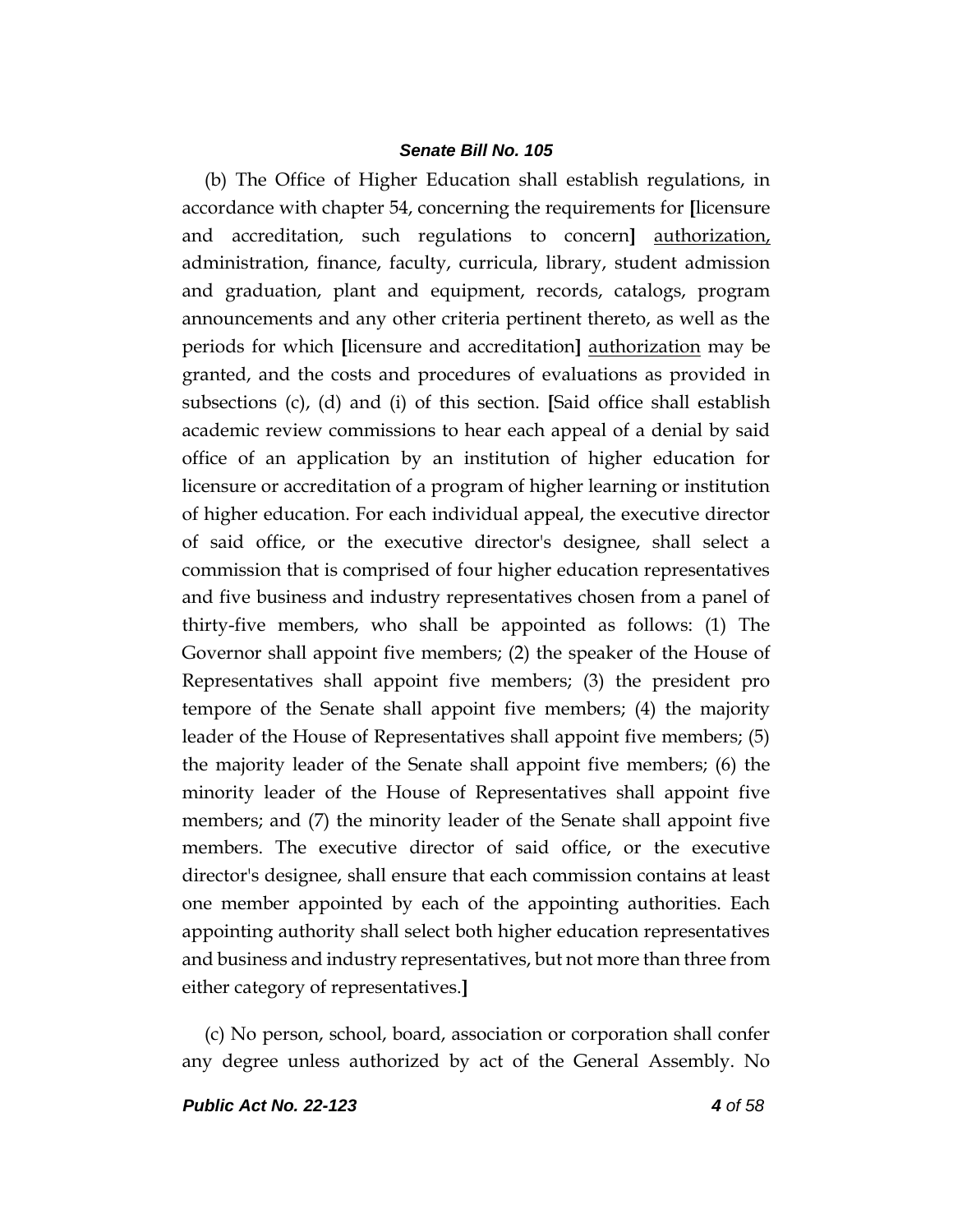application for authority to confer any such degree shall be approved by the General Assembly or any committee thereof, nor shall any such authority be included in any charter of incorporation until such application has been evaluated and approved by the Office of Higher Education in accordance with regulations established by the Office of Higher Education.

(d) The Office of Higher Education shall review all requests and applications for program modifications, nonsubstantive changes **[**, licensure and accreditation**]** and authorizations. The office shall review each application in consideration of the academic standards set forth in the regulations for **[**licensure and accreditation**]** authorization adopted by said office in accordance with the provisions of subsection (b) of this section. Notwithstanding the provisions of section 10a-34e, as amended by this act, any application that is determined by the office to be for (1) a program modification that meets all such academic standards, (2) a nonsubstantive change, **[**(3) licensure, or (4) accreditation**]** or (3) authorization shall be deemed approved, and the office shall notify the institution of such approval, not later than forty-five days from the date the office receives such application without requiring any further action from the applicant.

(e) If the executive director of the Office of Higher Education, or the executive director's designee, determines that further review of an application is needed due at least in part to the applicant offering instruction in a new program of higher learning or new degree level or the financial condition of the institution of higher education is determined to be at risk of imminent closure as a result of a financial screening conducted pursuant to the provisions of section 4 of this act, then the executive director or the executive director's designee shall conduct a focused or on-site review. Such applicant shall have an opportunity to state any objection regarding any individual selected to review an application on behalf of the executive director. For purposes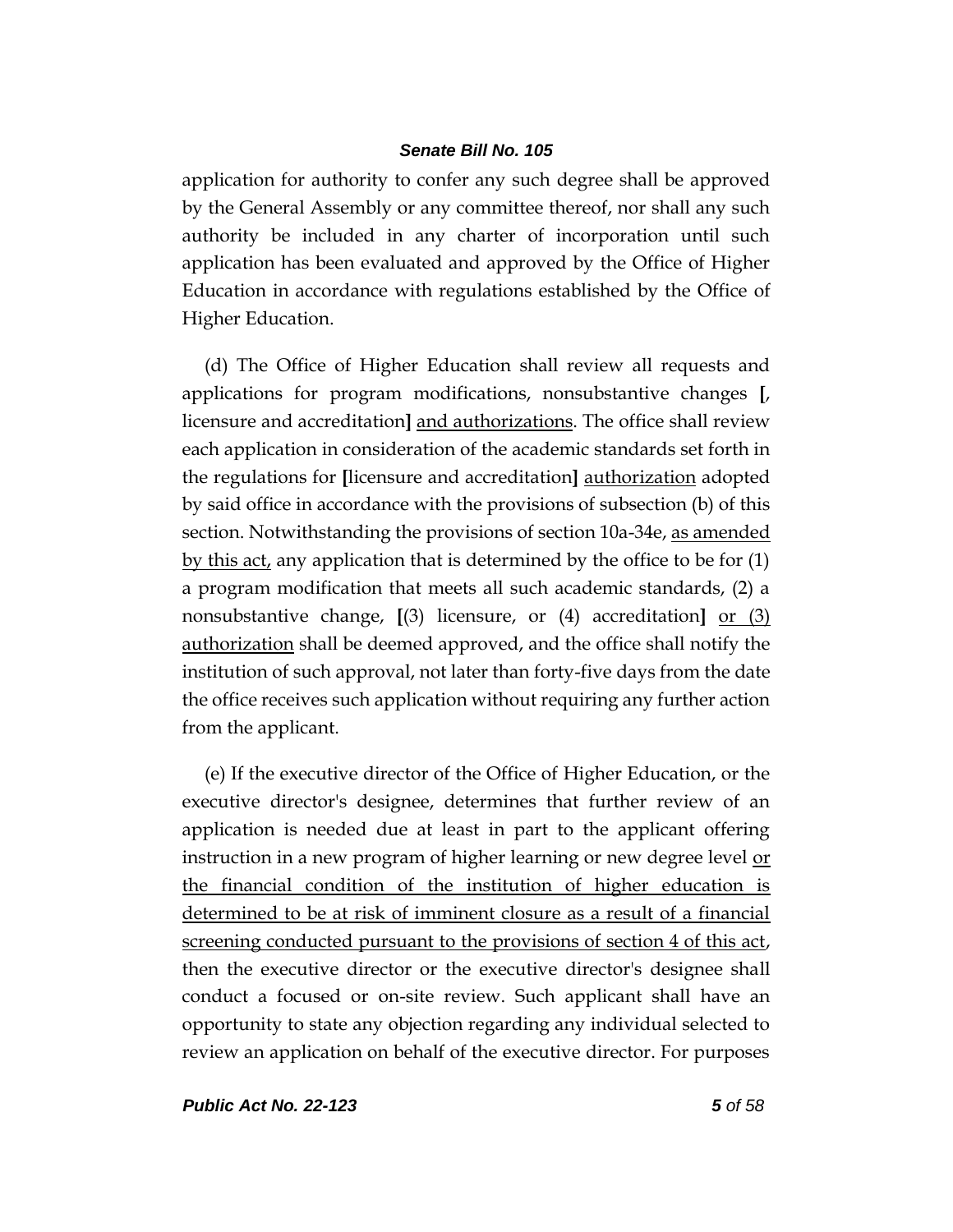of this subsection and subsection (f) of this section, "focused review" means a review by an out-of-state curriculum expert; and "on-site review" means a full team evaluation by the office at the institution of higher education.

(f) The executive director of the Office of Higher Education, or the executive director's designee, may require (1) a focused or on-site review of any program application in a field requiring a license to practice in Connecticut, and (2) evidence that a program application in a field requiring a license to practice in Connecticut meets the state or federal licensing requirements for such license.

(g) Any application for **[**licensure**]** authorization of a new institution in this state shall be subject to an on-site review upon a determination by the Office of Higher Education that the application is complete and shall be reviewed at the institutional level for each program as described in subsection (b) of this section. Such process shall be completed not later than nine months from the date said office receives the application.

(h) If the Office of Higher Education denies an application for **[**licensure or accreditation**]** authorization of a program or institution of higher education, the applicant may appeal the denial not later than ten days from the date of denial. **[**The academic review commission shall review the appeal and make a decision on such appeal not later than thirty days from the date the applicant submits the appeal to said office**]**  The office shall conduct a hearing in accordance with the requirements of chapter 54 to hear such appeal.

(i) No person, school, board, association or corporation shall operate a program of higher learning or an institution of higher education unless it has been **[**licensed or accredited**]** authorized by the Office of Higher Education, nor shall it confer any degree unless it has been **[**accredited**]** authorized in accordance with this section. The office shall accept **[**regional**]** accreditation recognized by the Secretary of the United States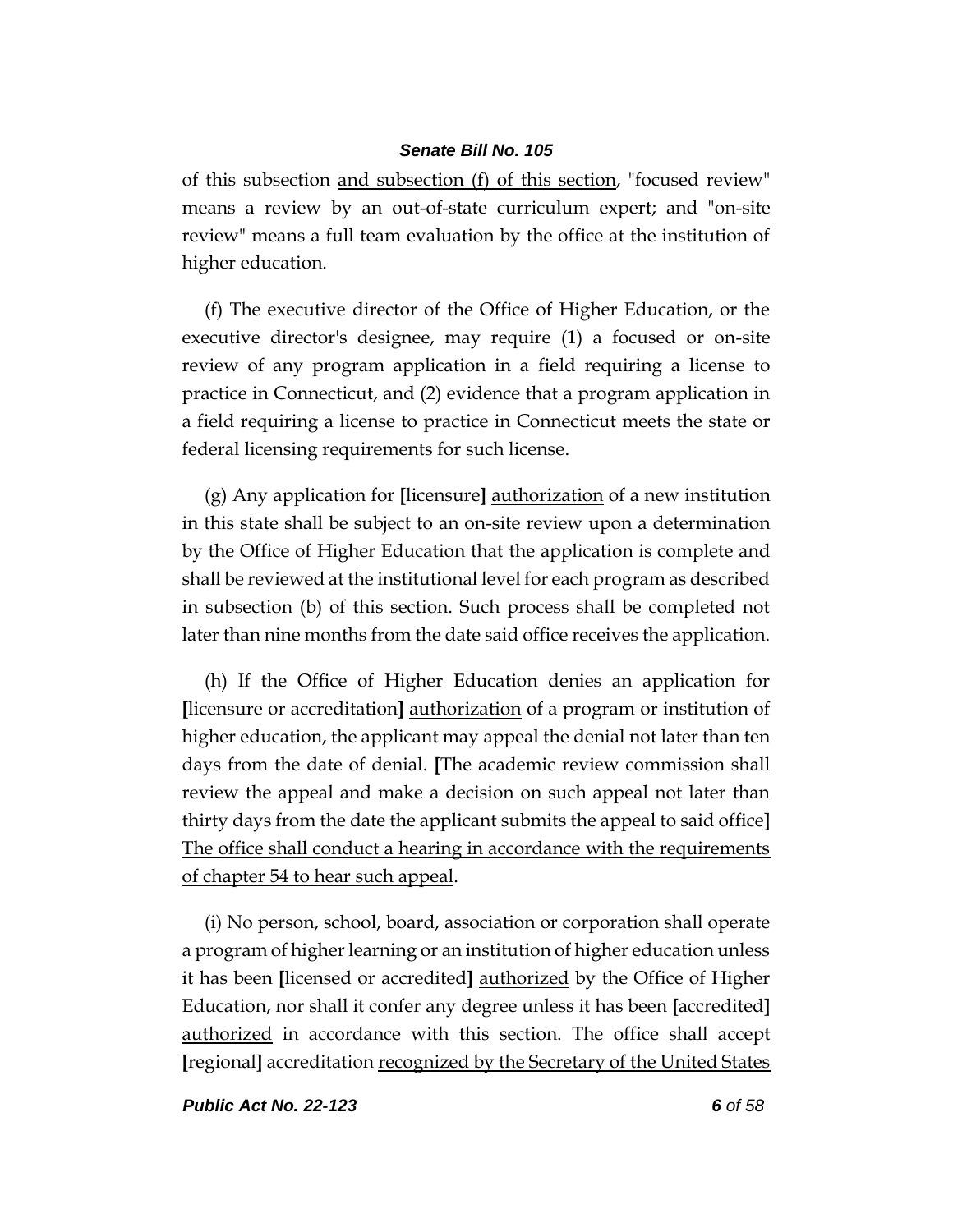Department of Education, in satisfaction of the requirements of this subsection unless the office finds cause not to rely upon such accreditation. If any institution of higher education provides evidence of programmatic accreditation, the office may consider such accreditation in satisfaction of the requirements of this subsection and deem the program at issue in the application for accreditation to be accredited in accordance with this section. **[**National accreditation for Connecticut institutions of higher education accredited prior to July 1, 2013, shall be accepted as being in satisfaction of the requirements of this subsection unless the office finds cause not to rely on such national accreditation.**]**

(j) No person, school, board, association or corporation shall use in any way the term "junior college" or "college" or "university" or use any other name, title, literature, catalogs, pamphlets or descriptive matter tending to designate that it is an institution of higher education, or that it may grant academic or professional degrees, unless the institution **[**possesses a license from, or**]** has been **[**accredited**]** authorized by **[**,**]** the office, nor shall it offer any program of higher learning without **[**approval**]** authorization of the Office of Higher Education.

(k) **[**Accreditation**]** Authorization of any program or institution or authority to award degrees granted in accordance with law prior to July 1, 1965, shall continue in effect unless the Office of Higher Education determines that an institution is at risk of imminent closure as a result of a financial screening conducted pursuant to the provisions of section 4 of this act.

(l) Notwithstanding the provisions of subsections (b) to (j), inclusive, of this section and subject to the authority of the State Board of Education to regulate teacher education programs, an independent institution of higher education, as defined in section 10a-173, shall not require approval by the Office of Higher Education for any new programs of higher learning or any program modifications proposed by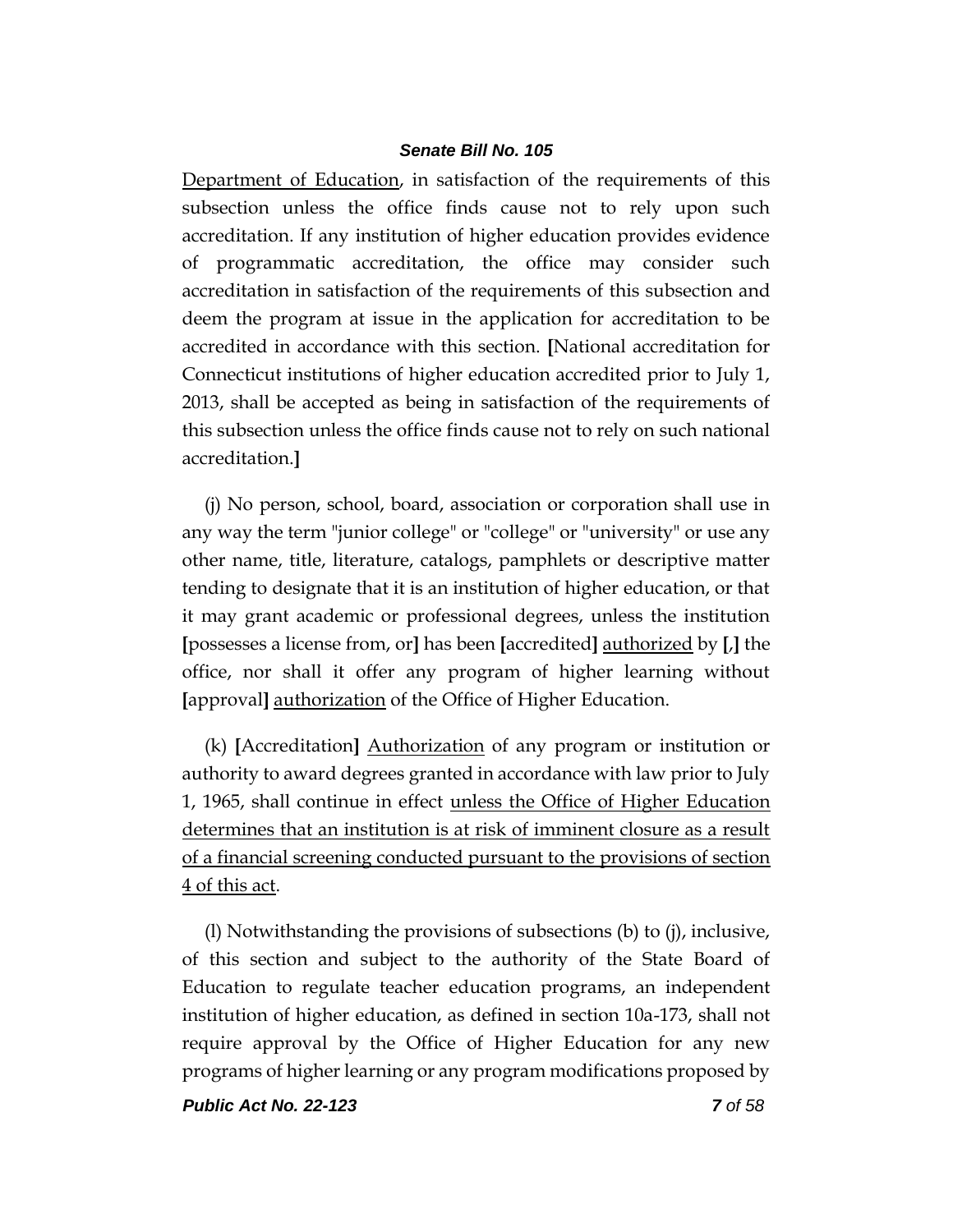such institution until June 30, 2023, and for up to fifteen new programs of higher learning in any academic year or any program modifications proposed by such institution on and after July 1, 2023, provided (1) the institution maintains eligibility to participate in financial aid programs governed by Title IV, Part B of the Higher Education Act of 1965, as amended from time to time, (2) the United States Department of Education has not determined that the institution has a financial responsibility score that is less than 1.5 for the most recent fiscal year for which the data necessary for determining the score is available, and (3) the institution has been located in the state and accredited as a degreegranting institution in good standing for ten years or more by a regional accrediting association recognized by the Secretary of the United States Department of Education and maintains such accreditation status. Each institution that is exempt from program approval by the Office of Higher Education under this subsection shall file with the office (A) on and after July 1, 2023, an application for approval of any new program of higher learning in excess of fifteen new programs in any academic year, (B) a program actions form, as created by the office, prior to students enrolling in any new program of higher learning or any existing program subject to a program modification, and (C) not later than July first, and annually thereafter, (i) until June 30, 2024, a list and brief description of any new programs of higher learning introduced by the institution in the preceding academic year and any existing programs of higher learning discontinued by the institution in the preceding academic year, (ii) the institution's current program approval process and all actions of the governing board concerning approval of any new program of higher learning, and (iii) the institution's financial responsibility composite score, as determined by the United States Department of Education, for the most recent fiscal year for which the data necessary for determining the score is available.

Sec. 4. (NEW) (*Effective July 1, 2023*) (a) For the purposes of this section: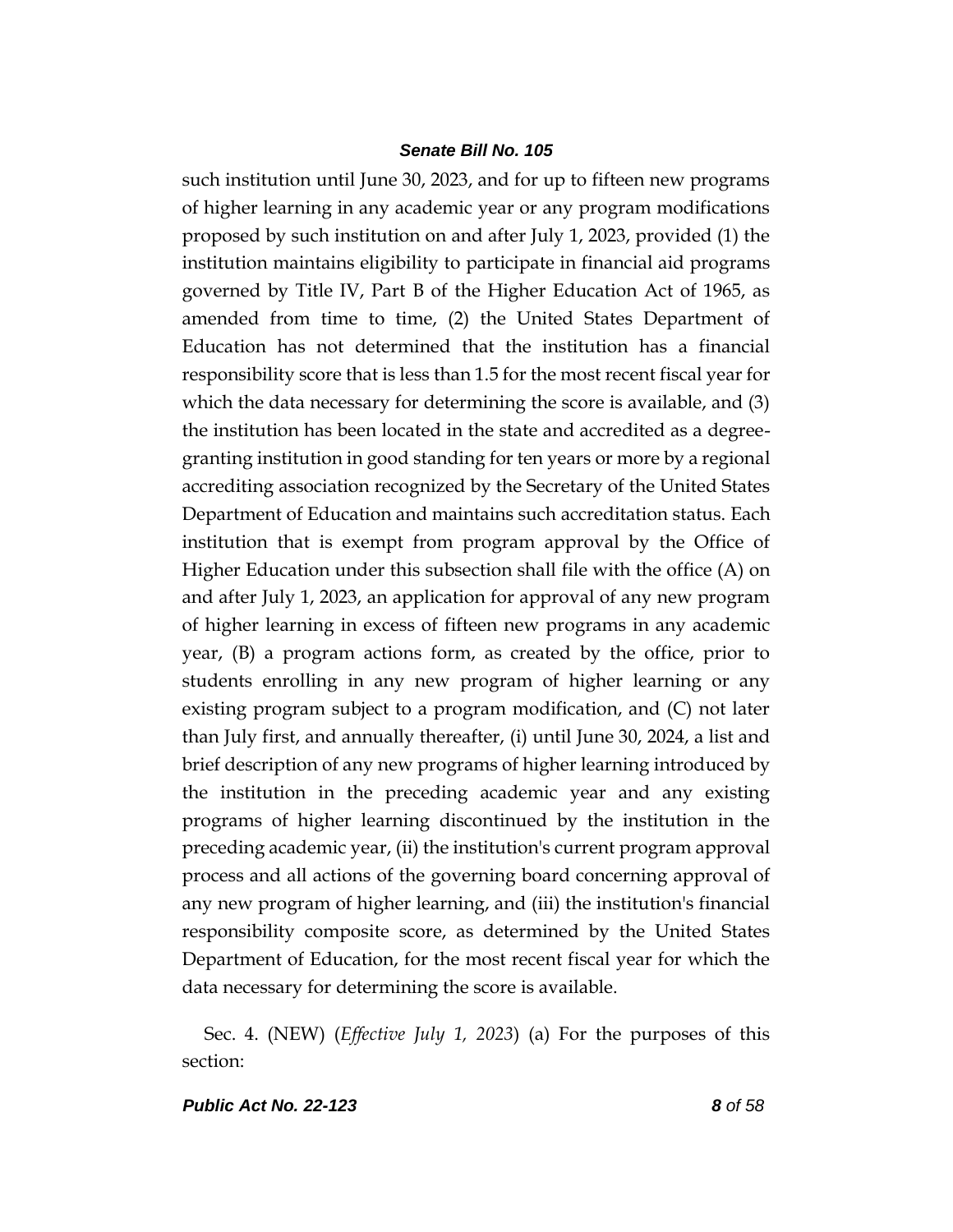(1) "Accrediting agency" means an accrediting association recognized by the Secretary of the United States Department of Education,

(2) "At risk of imminent closure" means a determination made by the Office of Higher Education as a result of an annual financial screening that an independent institution of higher education is at risk of being unable to continue operations or substantially fulfill its obligations to enrolled and admitted students for the balance of the current and subsequent academic year, and

(3) "Financial screening'' means a review and evaluation of financial information for the purpose of determining whether the financial status of an institution of higher education indicates that such institution may be at risk of imminent closure.

(b) The Office of Higher Education shall enter into a memorandum of understanding with one or more accrediting agencies to conduct an annual financial screening of each independent institution of higher education in the state. If an independent institution of higher education does not complete an annual financial screening with an accrediting agency, such financial screening shall be conducted by the office in the form and manner prescribed by the executive director of said office. The office may determine that an independent institution of higher education is at risk of imminent closure through (1) a financial screening conducted by the office, or (2) acceptance by the office of such determination made by an accrediting agency. Upon determining that an independent institution of higher education is at risk of imminent closure, the office shall submit a summary of the reasons for such determination to such institution.

(c) Upon receiving a summary from the Office of Higher Education that an independent institution of higher education has been determined to be at risk of imminent closure, such institution shall submit to the office, in the form and manner prescribed by the executive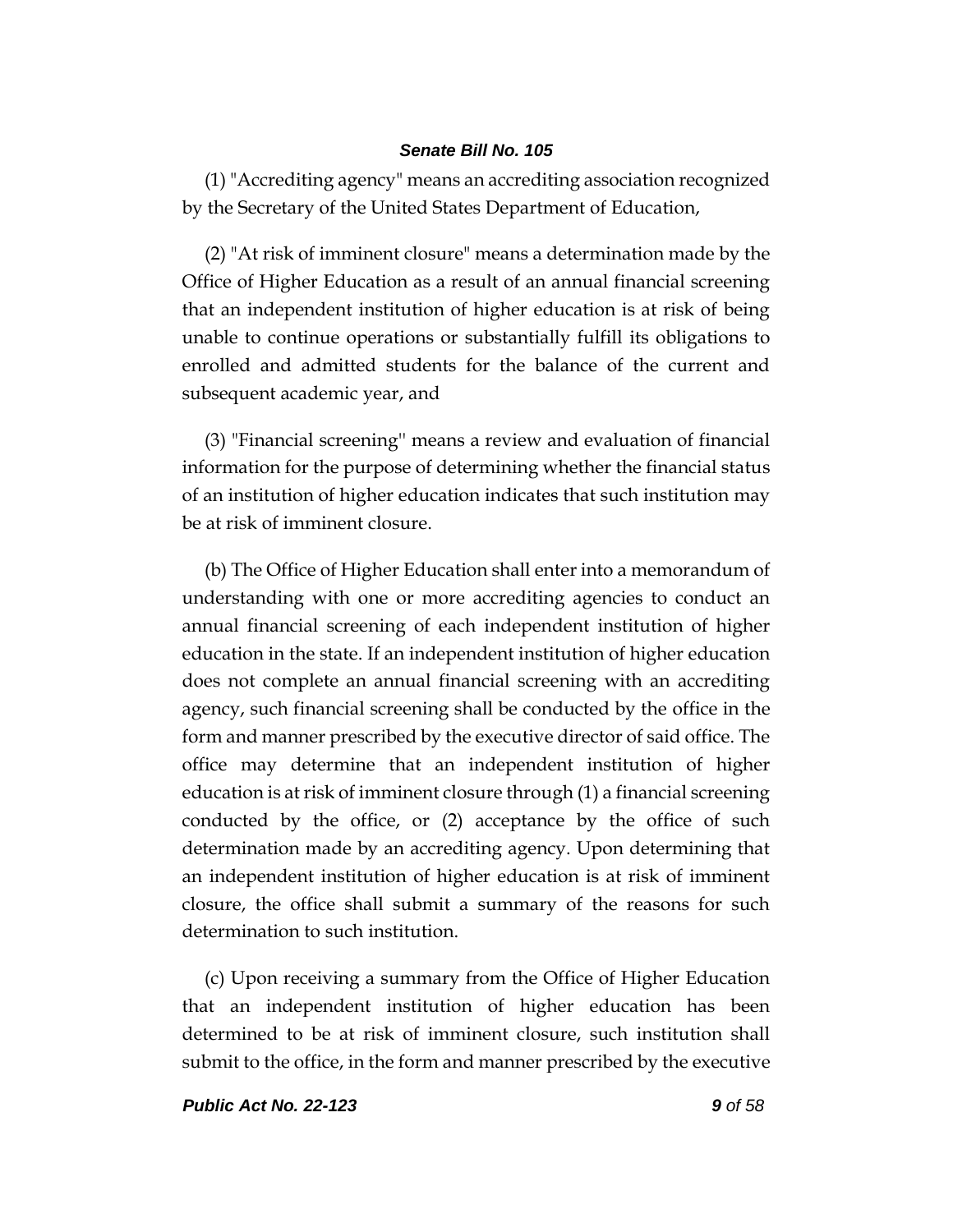director of said office, (1) notice of any known financial liability or risk, (2) any information necessary to accurately determine and monitor the institution's financial status and risk of imminent closure, and (3) an updated closure plan approved by the governing board of such institution pursuant to subsection (c) of section 10a-34e of the general statutes, as amended by this act.

(d) If any independent institution of higher education in the state fails to comply with the requirements of this section, the executive director of the Office of Higher Education may request the suspension of any state funding designated for such institution, establish a date to suspend or revoke such institution's degree-granting authority or impose such other penalties the executive director deems appropriate.

(e) No financial information or record submitted to the Office of Higher Education pursuant to this section shall be deemed a public record for the purposes of the Freedom of Information Act, as defined in section 1-200 of the general statutes, and shall not be subject to disclosure under the provisions of section 1-210 of the general statutes.

Sec. 5. Section 10a-34c of the general statutes is repealed and the following is substituted in lieu thereof (*Effective July 1, 2022*):

The executive director of the Office of Higher Education may conduct an investigation and, through the Attorney General, maintain an action in the name of the state against any person, school, board, association or corporation to restrain or prevent the establishment or operation of an institution that is not **[**licensed, accredited or**]** authorized to award degrees by the Office of Higher Education pursuant to the provisions of section 10a-34, as amended by this act.

Sec. 6. Section 10a-34e of the 2022 supplement to the general statutes is repealed and the following is substituted in lieu thereof (*Effective July 1, 2022*):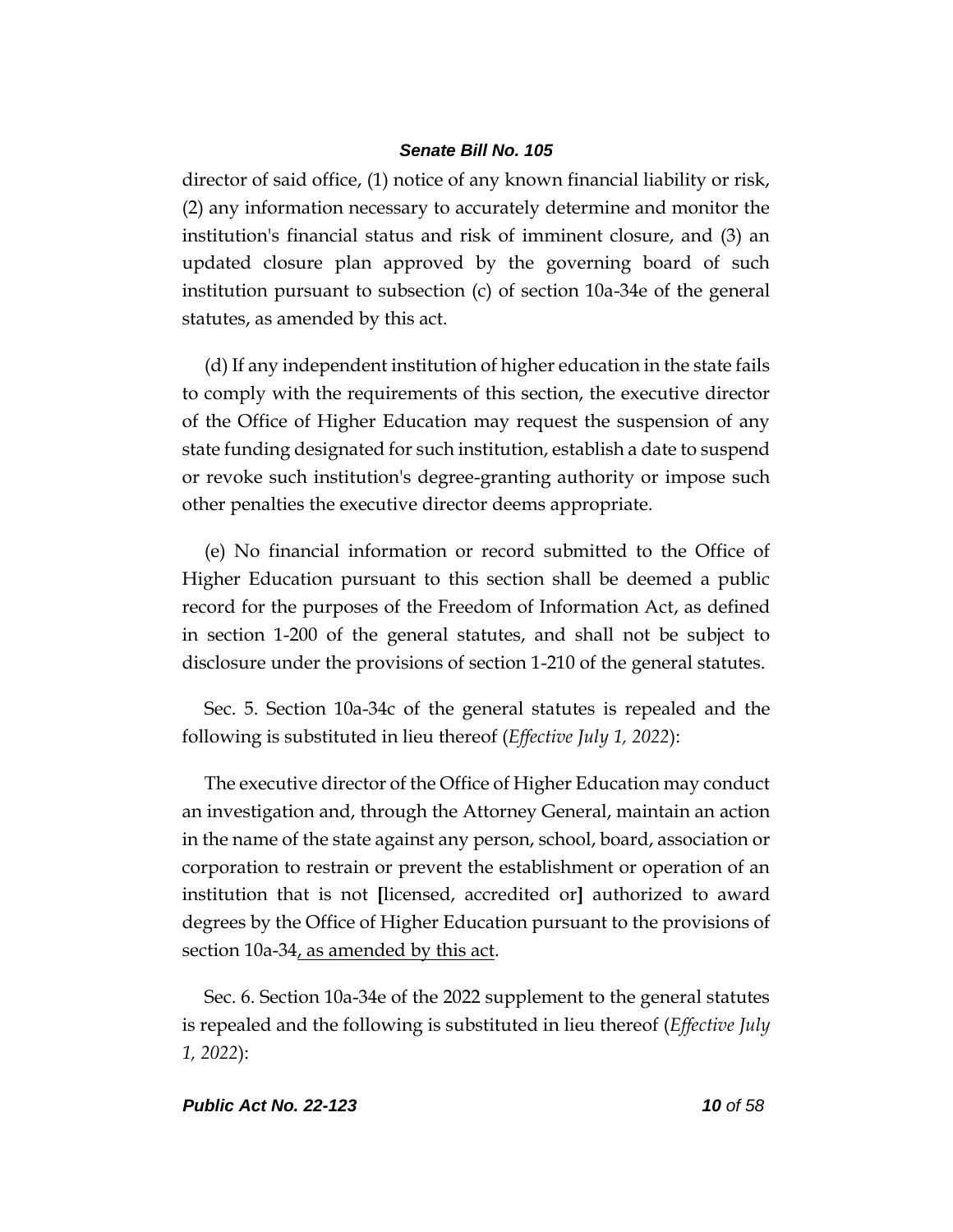(a) The Office of Higher Education may conduct any necessary review, inspection or investigation regarding applications for **[**licensure or accreditation**]** authorization or possible violations of this section, sections 10a-34 to 10a-34d, inclusive, <u>as amended by this act</u>, section 10a-34g, as amended by this act, or any applicable regulations of Connecticut state agencies. In connection with any investigation, the executive director or the executive director's designee, may administer oaths, issue subpoenas, compel testimony and order the production of any record or document. If any person refuses to appear, testify or produce any record or document when so ordered, the executive director may seek relief pursuant to section 10a-34d.

(b) If the executive director of the Office of Higher Education determines that an institution of higher education that is not regionally accredited is exhibiting financial and administrative indicators that such institution is in danger of closing, the executive director may require such institution to facilitate a teach-out, as defined in section 10a-22m, provided the executive director and such institution previously discussed a teach-out that ensures that current students of such institution are able to complete their programs without significant impact.

(c) (1) Not later than January 1, 2022, each independent institution of higher education shall submit to the Office of Higher Education a closure plan, which shall include, but need not be limited to, **[**(1)**]** (A) how such institution will respond to a natural disaster, pandemic, data security threat or other catastrophic event that impacts the operations of such institution, and **[**(2)**]** (B) how such institution will manage student records, provide a continuity of education for enrolled students and administer student financial aid and refunds. An independent institution of higher education that is regionally accredited may comply with the requirements of this subsection by submitting to said office the same closure plan that the institution submitted to the regional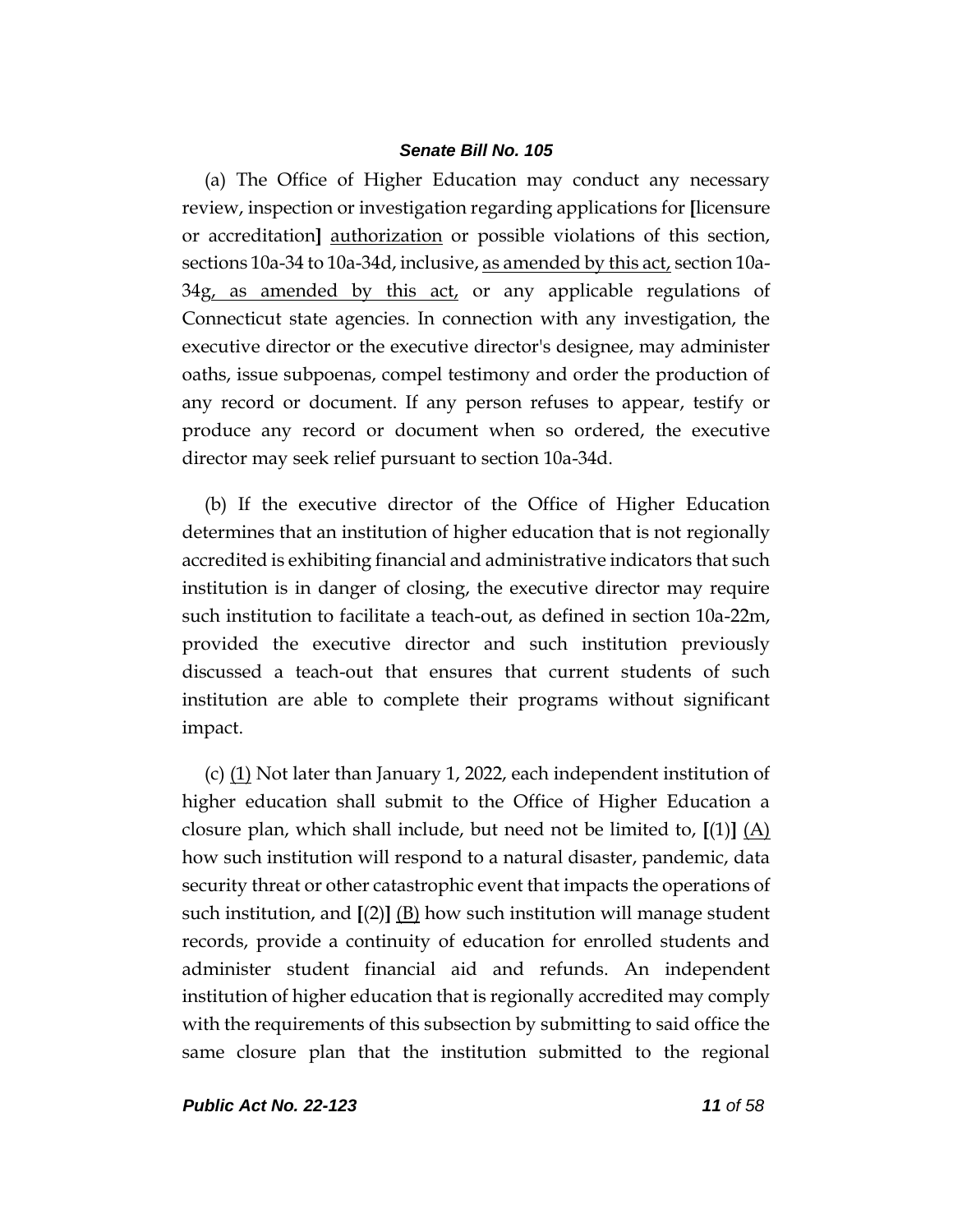accreditation agency. If an independent institution of higher education updates its closure plan, then such institution shall submit such updated closure plan not later than thirty days after the governing board of such institution approves such updated closure plan.

(2) On an after July 1, 2023, upon receiving a summary from the Office of Higher Education that an independent institution of higher education has been determined to be at risk of imminent closure as a result of a financial screening conducted pursuant to the provisions of section 4 of this act, the governing board of such institution shall update its closure plan to include plans for the following: (A) Providing notice of impending closure to relevant stakeholders of the institution, including, but not limited to, enrolled students, applicants for admission, recent graduates, faculty, staff and surrounding communities, (B) disseminating information regarding the rights and responsibilities of student borrowers, (C) managing the institution's finances, accreditation status and any compliance issues with federal or state financial aid programs, and (D) refunding student deposits and paying the cost of student record maintenance through means such as the provision of a bond with surety or a letter of credit in an amount sufficient to meet the costs of such refunds and costs.

(d) Any independent institution of higher education that plans to close permanently shall submit a written notice to the Office of Higher Education not later than thirty days after the governing board of such institution authorizes such closure. Such written notice shall include, but need not be limited to, (1) the planned date of termination of operations; (2) the planned date and location for the transfer of student records; (3) the name and address of the organization that will receive and maintain student records; (4) the name and contact information of the designated office or official who will manage transcript requests; (5) the arrangement for the continued education of enrolled students through the facilitation of a teach-out, as defined in section 10a-22m, or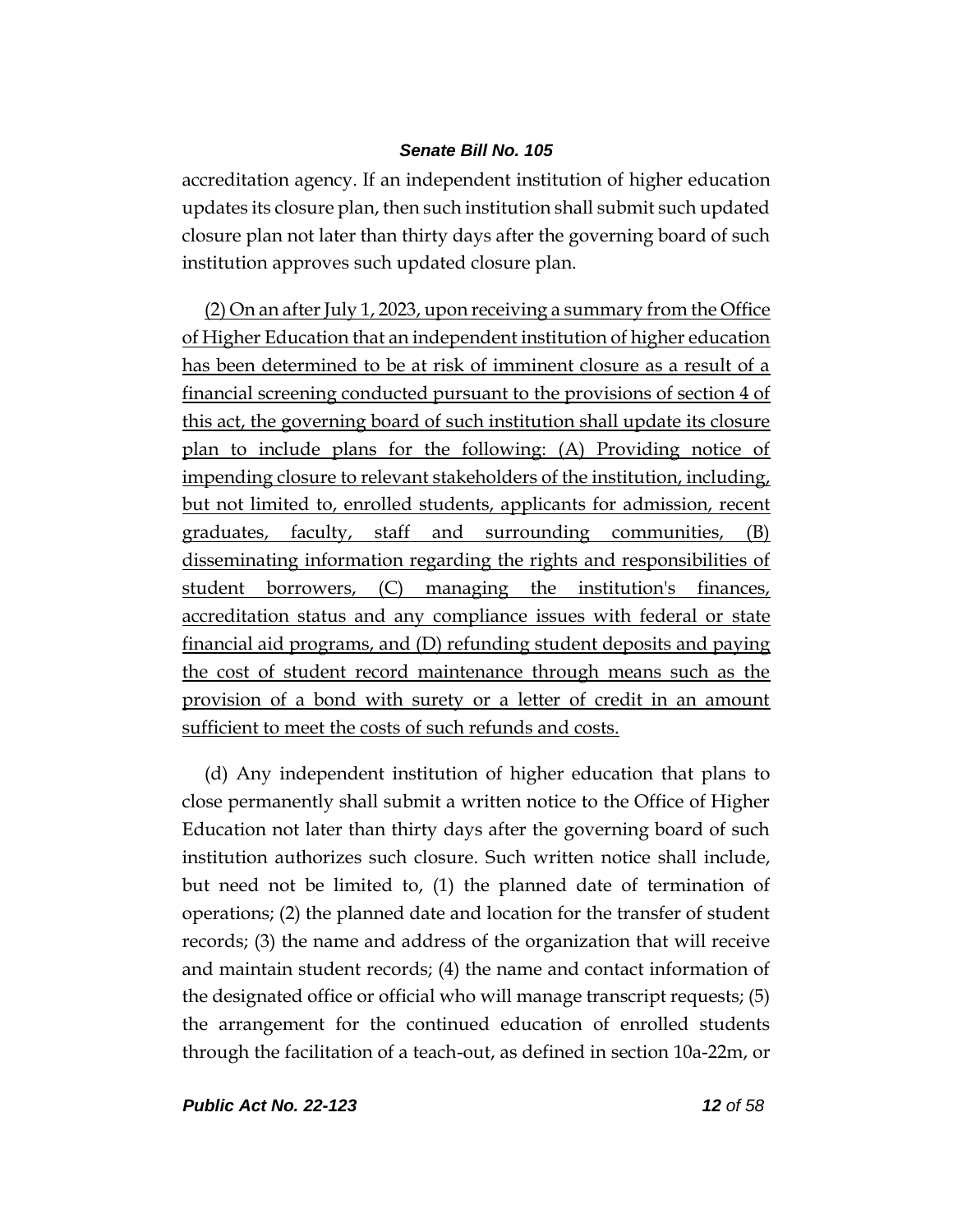other means; (6) evidence of communication with the United States Department of Education regarding the management of student refunds, state or federal grants and scholarships and state loans; and (7) if such institution is regionally accredited, evidence of communication with the regional accreditation agency regarding such closure.

Sec. 7. Subsection (a) of section 10a-34g of the general statutes is repealed and the following is substituted in lieu thereof (*Effective July 1, 2022*):

(a) On and after January 1, 2020, any for-profit institution of higher education licensed to operate in the state that requires any student, as a condition of enrollment, to enter into an agreement that (1) limits participation in a class action against such institution, (2) limits any claim the student may have against such institution or the damages for such claim, or (3) requires the student to assert any claim against such institution in a forum that is less convenient, more costly or more dilatory for the resolution of a dispute than a judicial forum established in the state where the student may otherwise properly bring a claim, shall include in its application to the Office of Higher Education for **[**initial or renewed institutional licensure or accreditation**]** authorization pursuant to section 10a-34, as amended by this act, a statement  $(A)$ disclosing the number of claims made against the institution, including claims made against a parent organization or subsidiary of the institution, by a student currently or formerly enrolled at the institution, (B) a description of the nature of the rights asserted, and (C) the status of such claims. The institution shall submit additional details regarding such claims as the executive director of the Office of Higher Education may require.

Sec. 8. Subdivision (4) of section 10-67 of the general statutes is repealed and the following is substituted in lieu thereof (*Effective July 1, 2022*):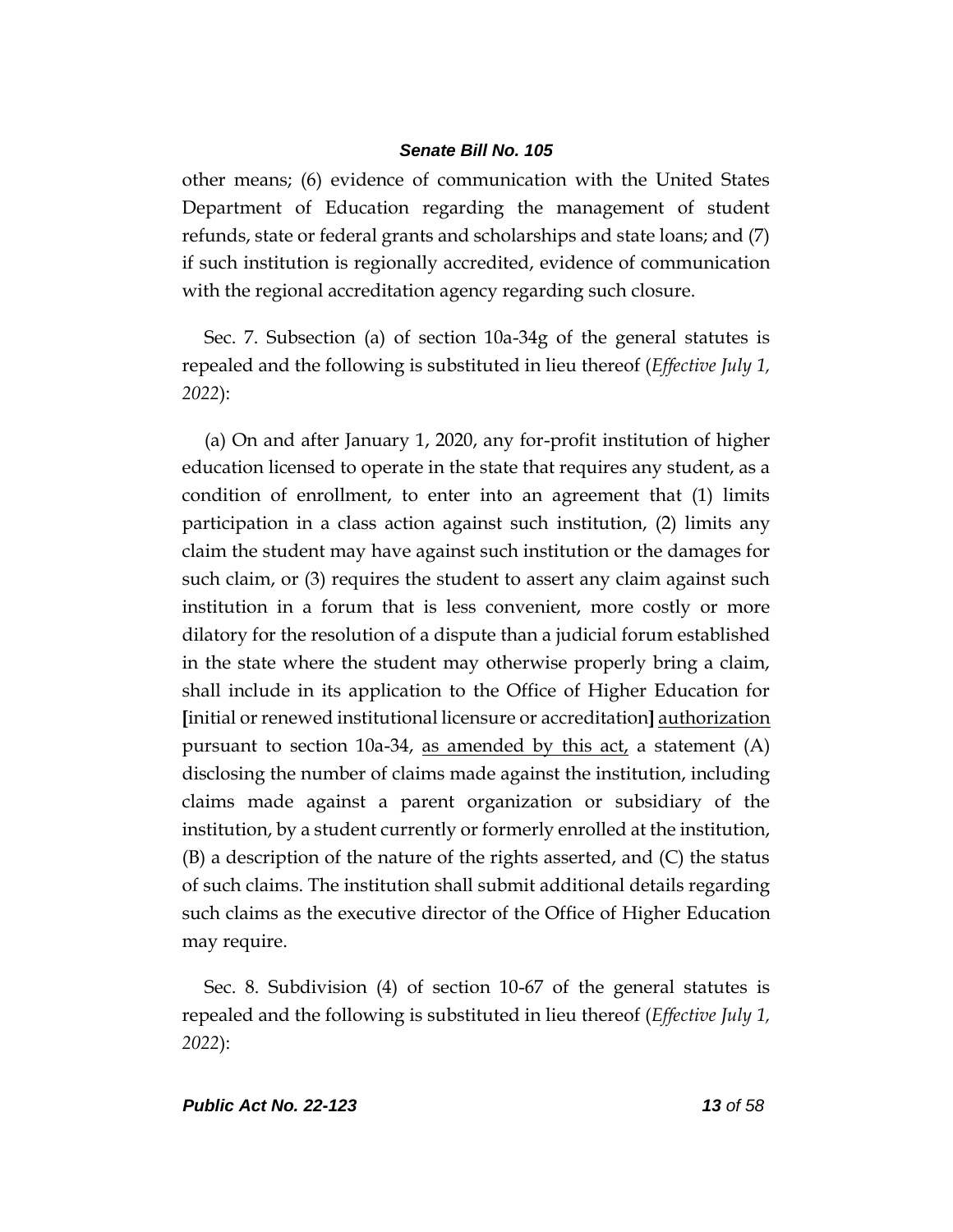(4) "Cooperating eligible entity" means any corporation or other business entity, nonprofit organization, private **[**occupational**]** career school authorized pursuant to sections 10a-22a to 10a-22o, inclusive, as amended by this act, institution of higher education **[**licensed or accredited**]** authorized pursuant to the provisions of section 10a-34, as amended by this act, technical education and career school or library **[**which**]** that provides classes or services specified under subparagraph (A) of subsection (a) of section 10-69, in conformance with the program standards applicable to boards of education, through a written cooperative arrangement with a local or regional board of education or regional educational service center;

Sec. 9. Subparagraph (J) of subdivision (37) of subsection (a) of section 12-407 of the general statutes is repealed and the following is substituted in lieu thereof (*Effective July 1, 2022*):

(J) Business analysis, management, management consulting and public relations services, excluding (i) any environmental consulting services, (ii) any training services provided by an institution of higher education licensed or accredited by the Board of Regents for Higher Education or authorized by the Office of Higher Education pursuant to sections 10a-35a and 10a-34, as amended by this act, respectively, and (iii) on and after January 1, 1994, any business analysis, management, management consulting and public relations services when such services are rendered in connection with an aircraft leased or owned by a certificated air carrier or in connection with an aircraft which has a maximum certificated take-off weight of six thousand pounds or more;

Sec. 10. Subsection (k) of section 30-22a of the 2022 supplement to the general statutes is repealed and the following is substituted in lieu thereof (*Effective July 1, 2022*):

(k) For purposes of compliance with this section, "cafe" includes: (1) A room or building that is subject to the care, custody and control of The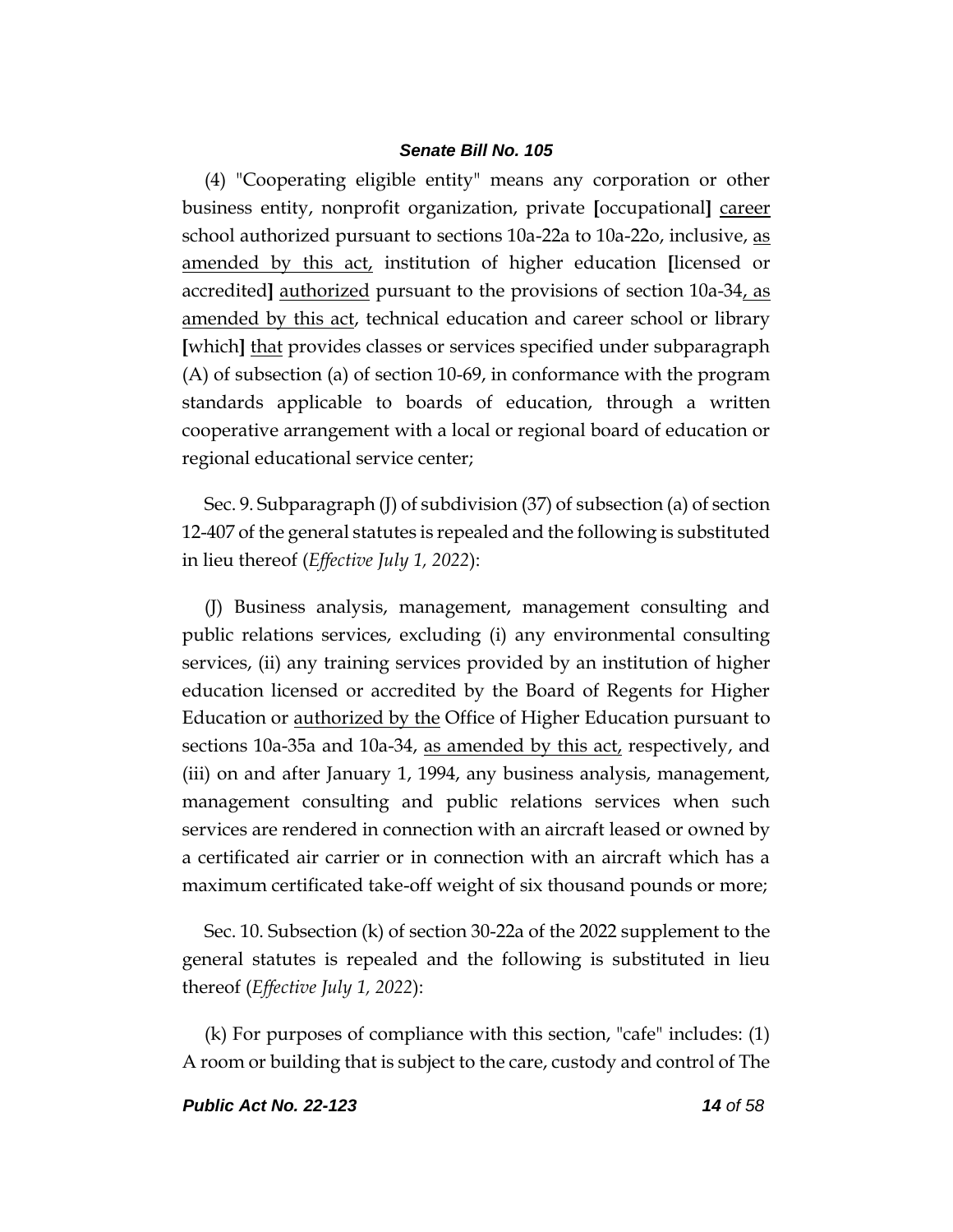University of Connecticut Board of Trustees; (2) land and buildings which are subject to the care, custody and control of an institution offering a program of higher learning, as defined in section 10a-34, as amended by this act, which has been accredited by the Board of Regents for Higher Education or **[**Office of Higher Education or otherwise**]** is authorized by the Office of Higher Education to award a degree pursuant to section 10a-34, as amended by this act; or (3) on land or in a building situated on or abutting a golf course which is subject to the care, custody and control of an institution offering a program of higher learning, as defined in section 10a-34, as amended by this act, which has been accredited by the Board of Regents for Higher Education or **[**Office of Higher Education or otherwise**]** is authorized by the Office of Higher Education to award a degree pursuant to section 10a-34, as amended by this act.

Sec. 11. Section 10a-22a of the general statutes is repealed and the following is substituted in lieu thereof (*Effective July 1, 2022*):

As used in this section and sections **[**10a-22a to 10a-22y**]** 10a-22b to  $10a-22x$ , inclusive, as amended by this act:

(1) **[**"Private occupational school"**]** "Private career school" means a postsecondary career school operated by a person, board, association, partnership, corporation, limited liability company or other entity offering or advertising vocational instruction in any form or manner in any trade, industrial, commercial, service, professional or other occupation for any remuneration, consideration, reward or fee of whatever nature, including, but not limited to, a hospital-based **[**occupational**]** career school, or any program, school or entity offering postsecondary instruction in barbering, hairdressing and cosmetology or the occupation of esthetician, nail technician or eyelash technician, as such terms are defined in section 20-265a. **[**"Private occupational school"**]** "Private career school" does not include (A) instruction offered under public supervision and control, (B) instruction conducted by a

*Public Act No. 22-123 15 of 58*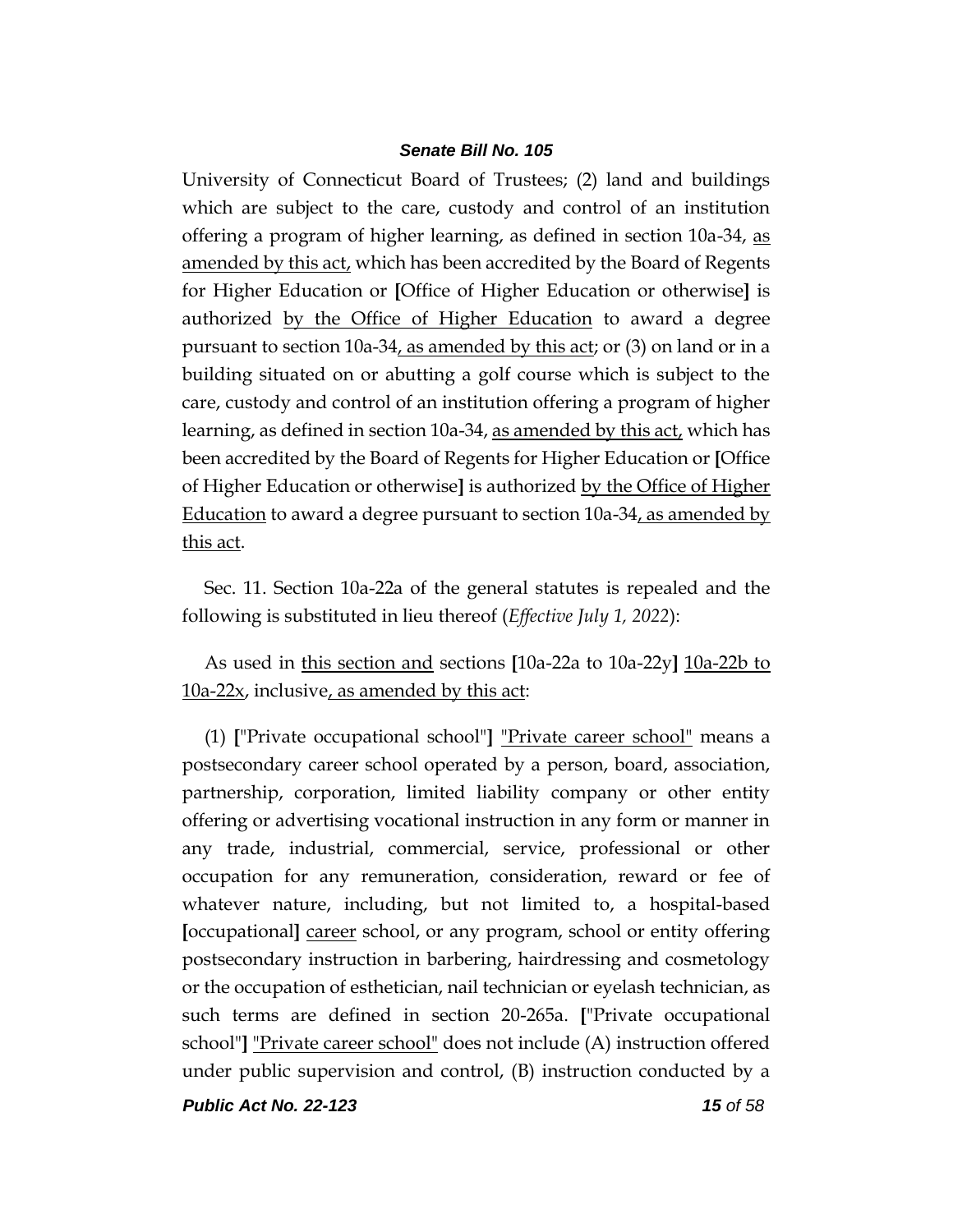firm or organization solely for the training of its own employees or members, (C) instruction offered by a school authorized by the General Assembly to confer degrees, or (D) instruction offered in the arts or recreation, including, but not limited to, the training of students to provide such instruction;

(2) "Additional classroom site" means a facility that (A) is geographically located close to the school or branch that oversees the site, such that students must utilize services provided at such school or branch, (B) conducts permanent or temporary educational activities, and (C) offers courses or full programs of study;

(3) "Branch" means a subdivision of a school (A) located at a different facility and geographical site from the school, except for a site that is an additional classroom site as determined by the executive director, or the executive director's designee, and (B) that (i) offers one or more complete programs leading to a diploma or certificate; (ii) operates under the school's certificate of operation; (iii) meets the same conditions of authorization as the school; and (iv) exercises administrative control and is responsible for its own academic affairs;

(4) "Executive director" means the executive director of the Office of Higher Education; and

(5) "Postsecondary career school" means an institution authorized to operate educational programs beyond secondary education.

Sec. 12. Section 10a-22b of the 2022 supplement to the general statutes is repealed and the following is substituted in lieu thereof (*Effective July 1, 2022*):

(a) No person, board, association, partnership, corporation, limited liability company or other entity shall offer instruction in any form or manner in any trade or in any industrial, commercial, service, professional or other occupation unless such person, board, association,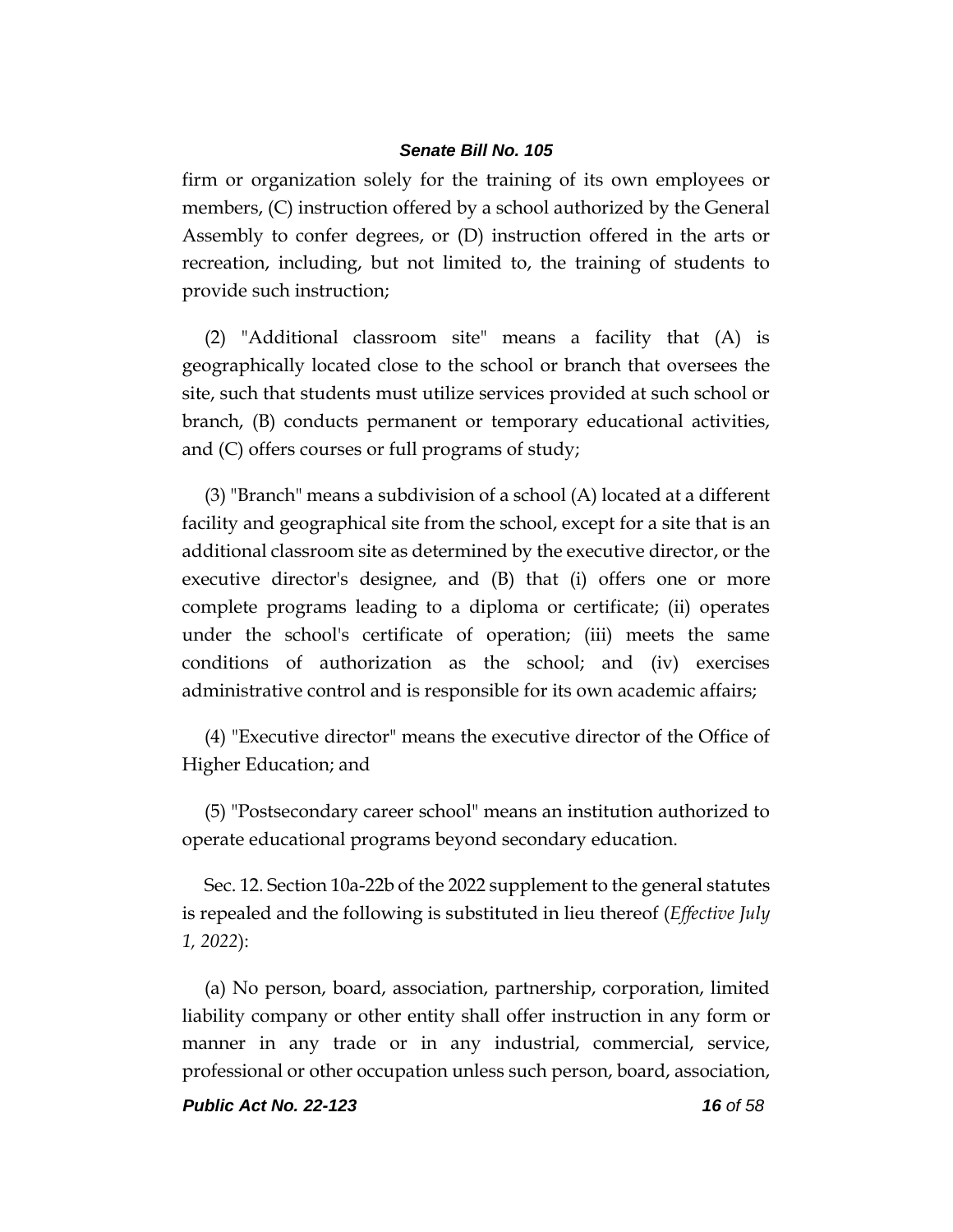partnership, corporation, limited liability company or other entity first receives from the executive director a certificate authorizing the occupational instruction to be offered.

(b) Except for initial authorizations, the executive director may accept institutional accreditation by an accrediting agency recognized by the United States Department of Education, in satisfaction of the requirements of this section and section 10a-22d, as amended by this act, including the evaluation and attendance requirement. Except for initial authorizations, the executive director may accept programmatic accreditation in satisfaction of the requirements of this section and section 10a-22d, as amended by this act, with regard to instruction offered by a hospital **[**pursuant to subsection (h) of this section**]** unless the executive director finds reasonable cause not to rely upon such accreditation.

(c) Each person, board, association, partnership, corporation, limited liability company or other entity which seeks to offer occupational instruction shall submit to the executive director, or the executive director's designee, in such manner and on such forms as the executive director, or the executive director's designee, prescribes, an application for a certificate of authorization. **[**which includes, but need not be limited to, (1) the proposed name of the school; (2) ownership and organization of the school including the names and addresses of all principals, officers, members and directors; (3) names and addresses of all stockholders of the school, except for applicants which are listed on a national securities exchange; (4) addresses of any building or premises on which the school will be located; (5) description of the occupational instruction to be offered; (6) the proposed student enrollment agreement, which includes for each program of occupational instruction offered a description, in plain language, of any requirements for employment in such occupation or barriers to such employment pursuant to state law or regulations; (7) the proposed school catalog,

*Public Act No. 22-123 17 of 58*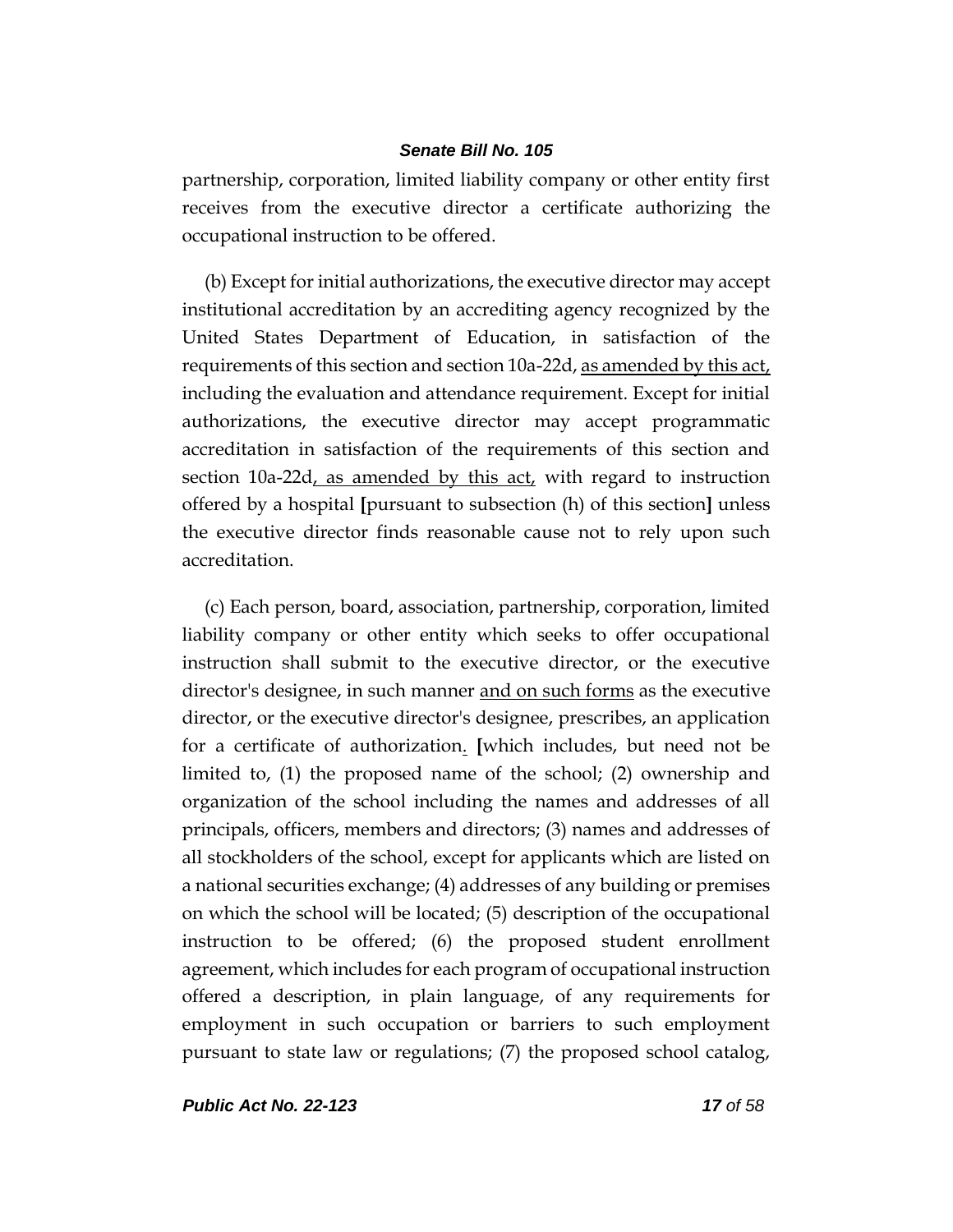which includes for each program of occupational instruction offered a description of any requirements for employment in such occupation or barriers to such employment pursuant to state law or regulations; (8) financial statements detailing the financial condition of the school pursuant to subsection (d) of this section and subsection (g) of section 10a-22d prepared by management and reviewed or audited, or, for a nonaccredited school annually receiving less than fifty thousand dollars in tuition revenue, compiled, by an independent licensed certified public accountant or independent licensed public accountant; and (9) an agent for service of process.**]** Each application for initial authorization shall be accompanied by a nonrefundable application fee made payable to the private **[**occupational**]** career school student protection account. Such application fee shall be in the amount of two thousand dollars for the private **[**occupational**]** career school and two hundred dollars for each branch of a private **[**occupational**]** career school in this state, except that, each application for initial authorization submitted on and after the effective date of the regulations adopted pursuant to section 10a-22k, as amended by this act, shall be accompanied by a nonrefundable application fee in the amount specified in such regulations. Any application for initial authorization that remains incomplete six months after the date such application was first submitted to the Office of Higher Education shall expire and the office shall not approve such expired application for authorization.

(d) Each person, board, association, partnership, corporation, limited liability company or other entity seeking to offer occupational instruction shall have a net worth consisting of sufficient liquid assets or produce other evidence of fiscal soundness to demonstrate the ability of the proposed private **[**occupational**]** career school to operate, achieve all of its objectives and meet all of its obligations, including those concerning staff and students, during the period of time for which the authorization is sought.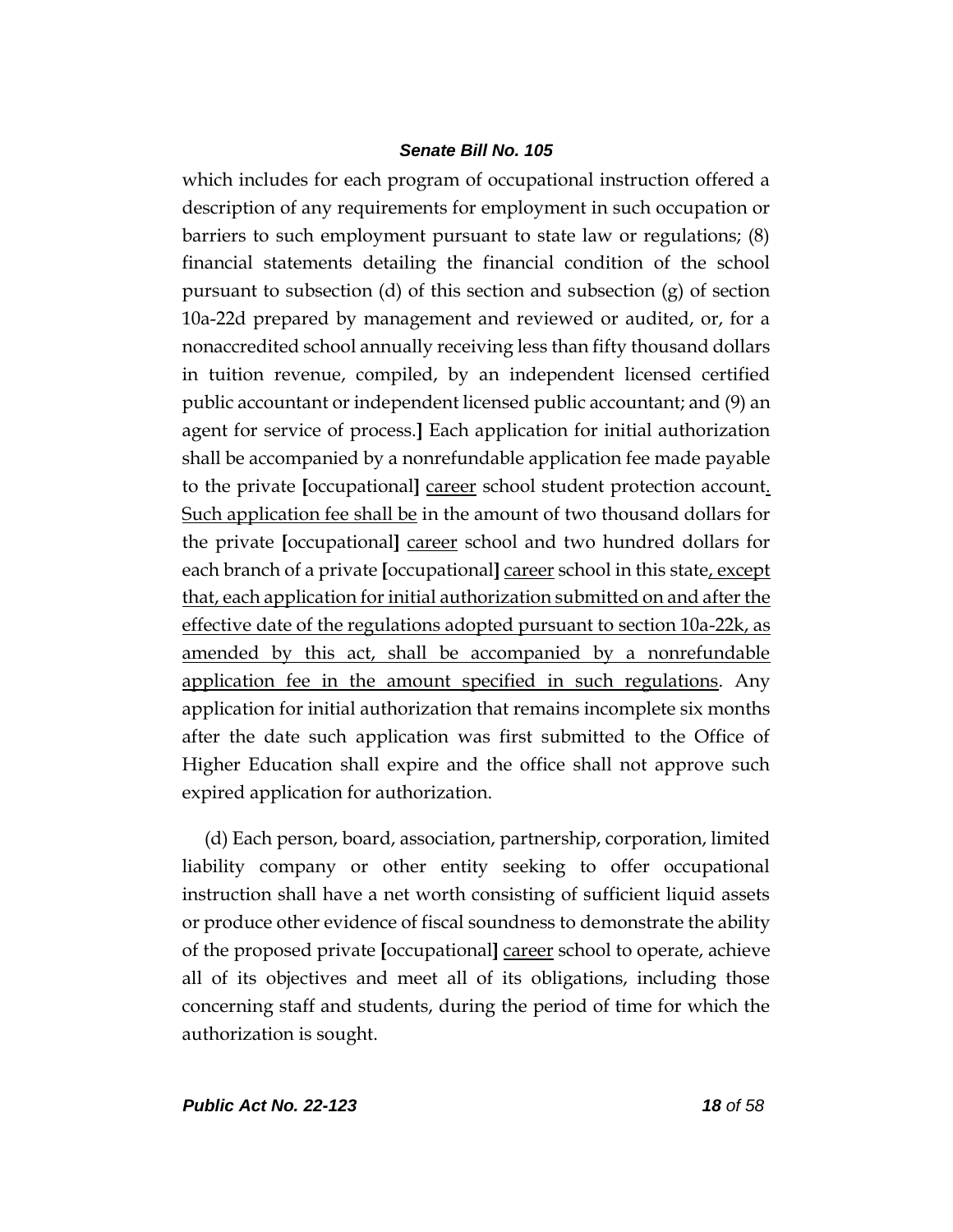(e) Upon receipt of a complete application pursuant to subsection (c) of this section, the executive director shall cause to be conducted an evaluation of the applicant school. Not later than sixty days (1) after receipt of a complete application for initial authorization, or (2) prior to expiration of the authorization of a private **[**occupational**]** career school applying to renew its certificate of authorization pursuant to section 10a-22d, as amended by this act, the executive director, or the executive director's designee, shall appoint an evaluation team, pursuant to subsection (f) of this section, except that on and after the effective date of the regulations adopted pursuant to section 10a-22k, as amended by this act, the evaluation team shall be appointed pursuant to such regulations, to conduct such evaluation of the applicant school. The evaluation team shall submit a written report to the executive director recommending authorization or nonauthorization after an on-site inspection. Not later than one hundred twenty days following the completed appointment of the evaluation team, the executive director shall notify the applicant school of authorization or nonauthorization. The executive director may consult with the Labor Department and may request the advice of any other state agency which may be of assistance in making a determination. In the event of nonauthorization, the executive director shall set forth the reasons therefor in writing and the applicant school may request in writing a hearing before the executive director. Such hearing shall be held in accordance with the provisions of chapter 54.

(f) For purposes of an evaluation of an applicant school, the executive director, or the executive director's designee, shall appoint an evaluation team which shall include (1) at least two members representing the Office of Higher Education, and (2) at least one member for each of the areas of occupational instruction for which authorization is sought who shall be experienced in such occupation. The applicant school shall have the right to challenge any proposed member of the evaluation team for good cause shown. A written challenge shall be filed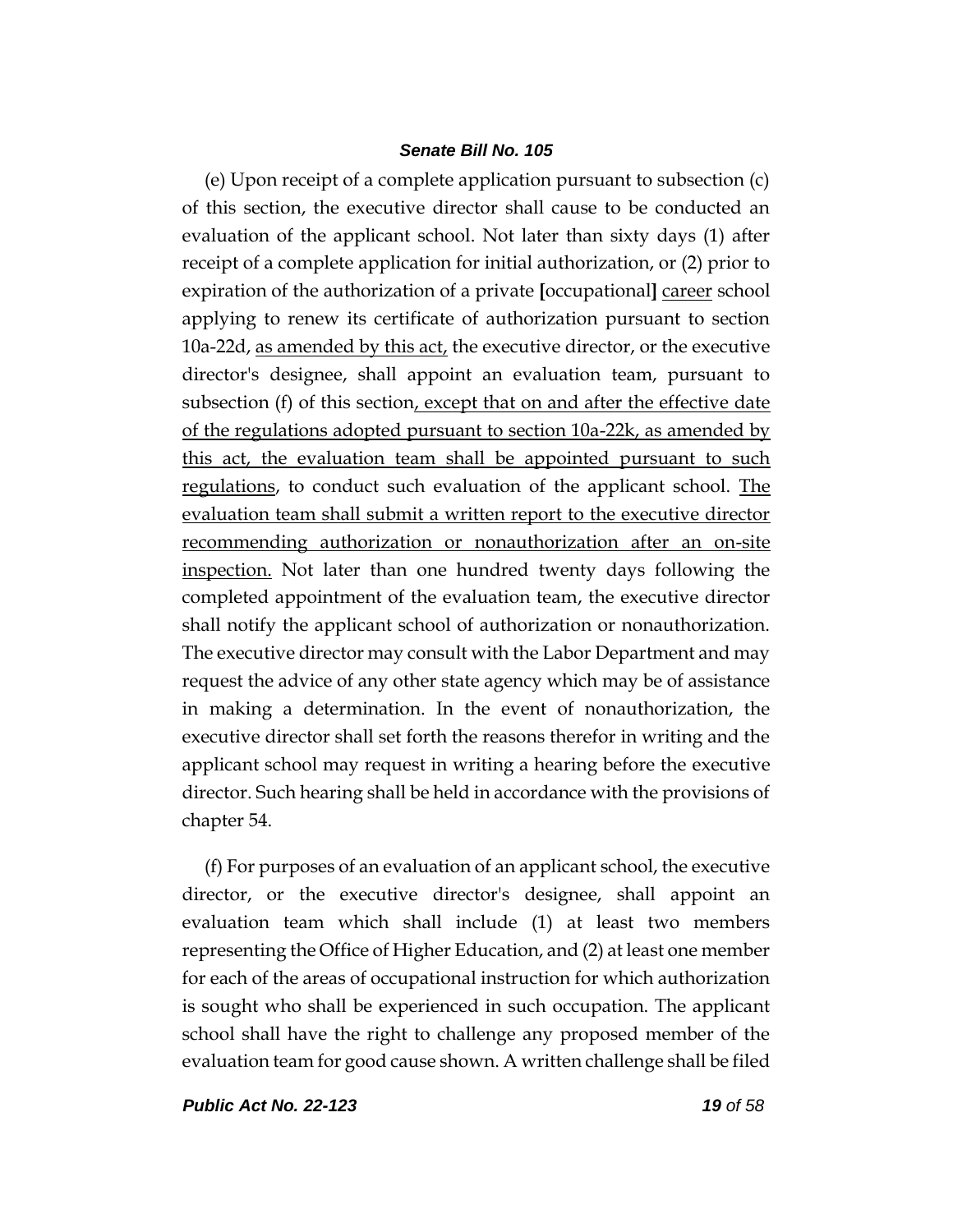with the executive director within ten business days following the appointment of such evaluation team. In the event of a challenge, a decision shall be made thereon by the executive director within ten business days from the date such challenge is filed, and if the challenge is upheld the executive director shall appoint a replacement. Employees of the state or any political subdivision of the state may be members of evaluation teams. The executive director, or the executive director's designee, shall not appoint any person to an evaluation team unless the executive director, or such designee, has received from such person a statement that the person has no interest which is in conflict with the proper discharge of the duties of evaluation team members as described in this section. The statement shall be on a form prescribed by the executive director and shall be signed under penalty of false statement. Except for any member of the evaluation team who is a state employee, members may be compensated for their service at the discretion of the executive director and shall be reimbursed for actual expenses, which expenses shall be charged to and paid by the applicant school.

(g) The evaluation team appointed pursuant to subsection (f) of this section shall: (1) Conduct an on-site inspection; (2) submit a written report outlining any evidence of noncompliance; (3) give the school thirty days from the date of the report to provide evidence of compliance; and (4) submit to the executive director a written report recommending authorization or nonauthorization not later than one hundred twenty days after the on-site inspection. The evaluation team shall determine whether (A) the quality and content of each course or program of instruction, including, but not limited to, residential, online, home study and correspondence, training or study shall reasonably and adequately achieve the stated objective for which such course or program is offered; (B) the school has adequate space, equipment, instructional materials and personnel for the instruction offered; (C) the qualifications of directors, administrators, supervisors and instructors shall reasonably and adequately assure that students receive education

*Public Act No. 22-123 20 of 58*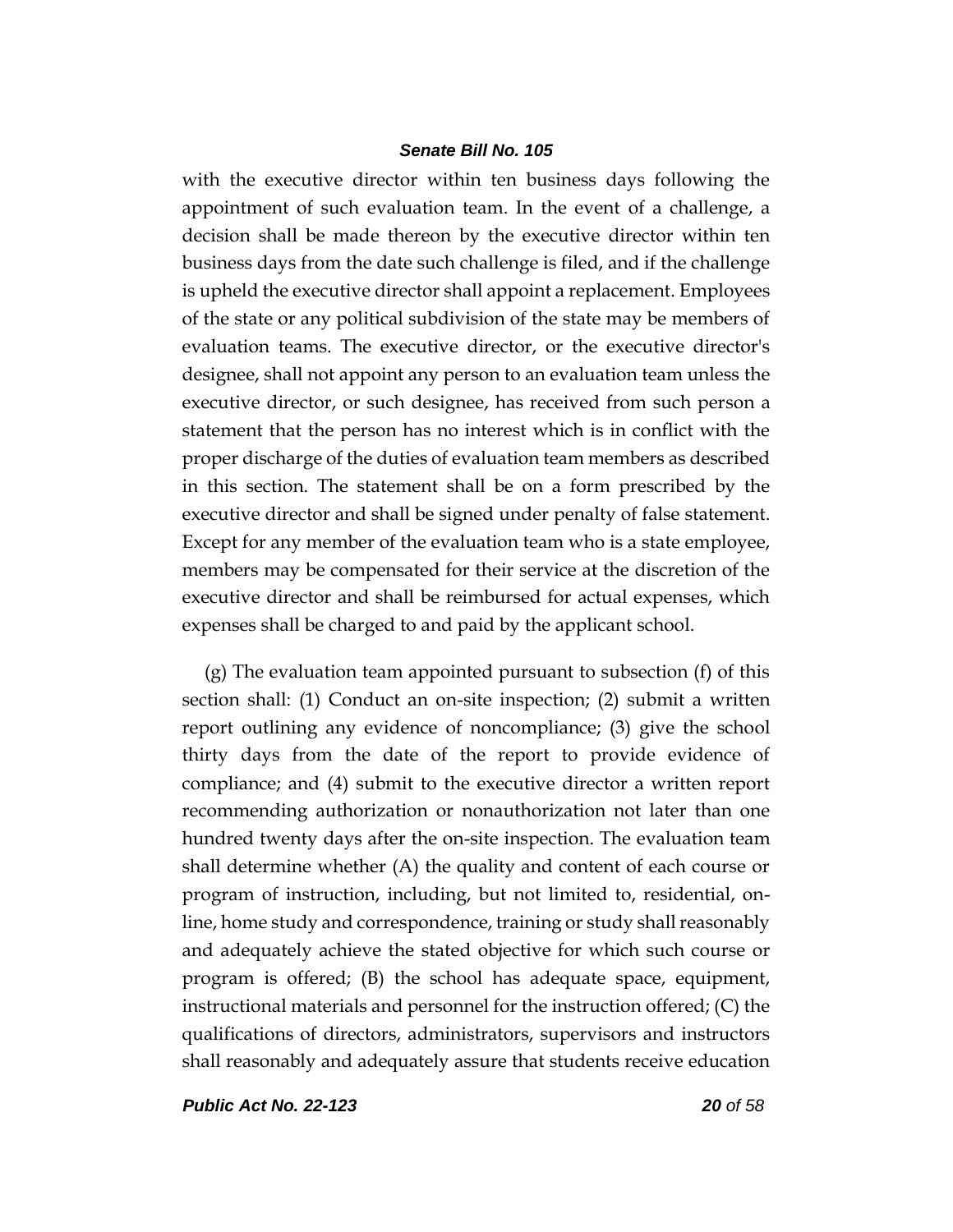consistent with the stated objectives for which a course or program is offered; (D) students and other interested persons shall be provided with a catalog or similar publication describing the courses and programs offered, course and program objectives, length of courses and programs, schedule of tuition, fees and all other charges and expenses necessary for completion of the course or program, and termination, withdrawal and refund policies; (E) upon satisfactory completion of the course or program, each student shall be provided appropriate educational credentials by the school; (F) adequate records shall be maintained by the school to show attendance and grades, or other indicators of student progress, and standards shall be enforced relating to attendance and student performance; (G) the applicant school shall be financially sound and capable of fulfilling its commitments to students; (H) any student housing owned, leased, rented or otherwise maintained by the applicant school shall be safe and adequate; and (I) the school and any branch of the school in this state has a director located at the school or branch who is responsible for daily oversight of the school's or branch's operations. The evaluation team may also indicate in its report such recommendations as may improve the operation of the applicant school.

**[**(h) Any hospital offering postsecondary career instruction in any form or manner in any trade, industrial, commercial, service, professional or other occupation for any remuneration, consideration, reward or promise, except to hospital employees, members of the medical staff and training for contracted workers, shall obtain a certificate of authorization from the executive director for the occupational instruction offered. Each hospital-based occupational school submitting an application for initial authorization shall pay an application fee of two hundred dollars made payable to the private occupational school student protection account. The executive director shall develop a process for prioritizing the authorization of hospitalbased occupational schools based on size and scope of occupational

*Public Act No. 22-123 21 of 58*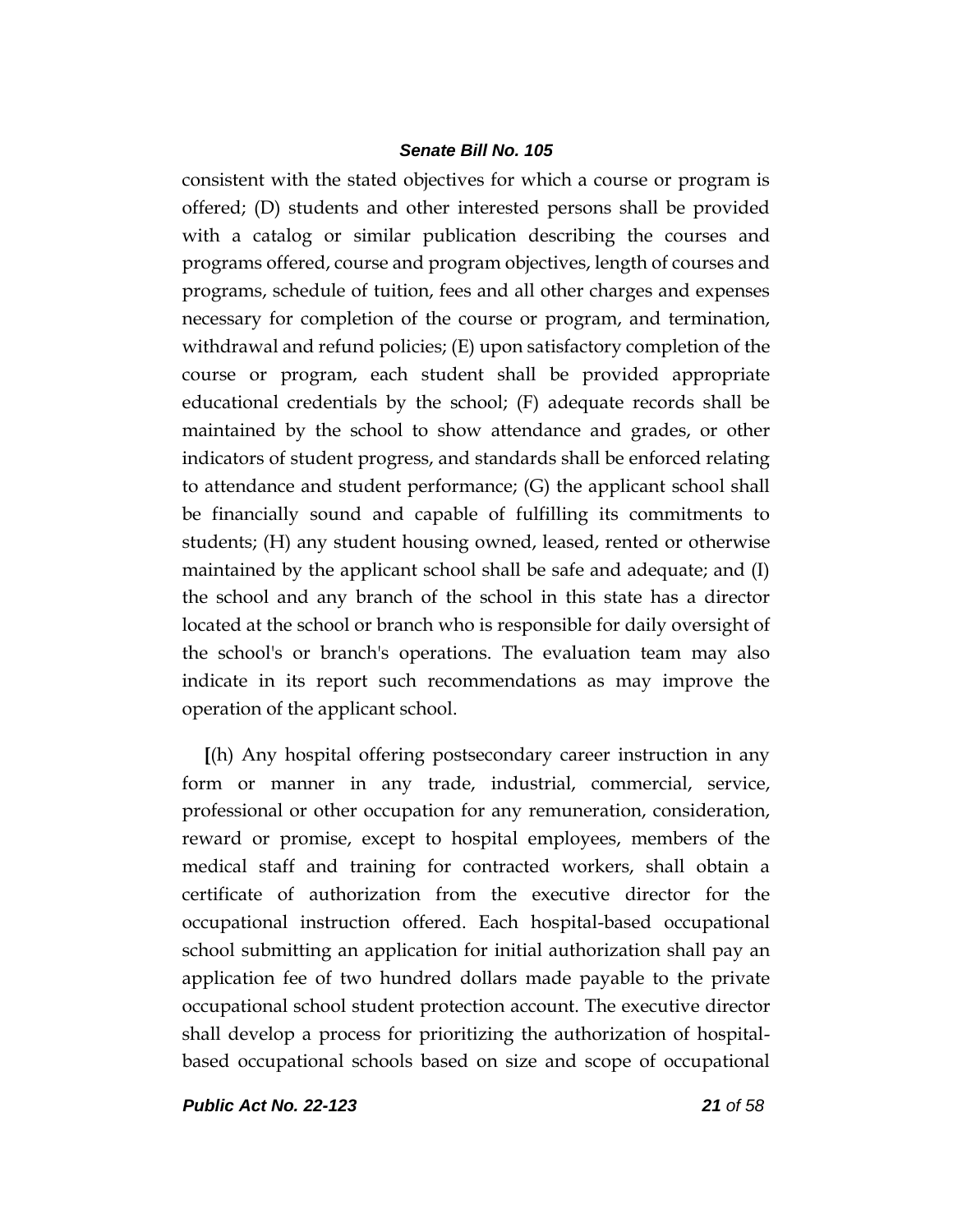instruction offered. Such schools shall be in compliance with this section when required pursuant to the executive director's process, or by 2012, whichever is earlier.

(i) Any program, school or other entity offering postsecondary career instruction in any form or manner in barbering or hairdressing for any remuneration, consideration, reward or fee shall obtain a certificate of authorization from the executive director of the Office of Higher Education for the occupational instruction offered. Each program, school or entity approved on or before July 1, 2013, by the Connecticut Examining Board for Barbers, Hairdressers and Cosmeticians pursuant to chapter 368 or 387 that submits an application for initial authorization shall pay an application fee of five hundred dollars made payable to the private occupational school student protection account. The executive director of the Office of Higher Education shall develop a process for prioritizing the authorization of such barber and hairdressing programs, schools and entities. Such programs, schools and entities shall be in compliance with this section on or before July 1, 2015, or when required pursuant to the executive director's process, whichever is earlier. No person, board, association, partnership corporation, limited liability company or other entity shall establish a new program, school or other entity that offers instruction in any form or manner in barbering or hairdressing on or after July 1, 2013, unless such person, board, association, partnership, corporation, limited liability company or other entity first receives from the executive director of the Office of Higher Education a certificate authorizing the barbering or hairdressing occupational instruction to be offered in accordance with the provisions of this section.**]**

Sec. 13. Section 10a-22c of the general statutes is repealed and the following is substituted in lieu thereof (*Effective July 1, 2022*):

(a) No certificate to operate a private **[**occupational**]** career school shall be authorized by the executive director, or the executive director's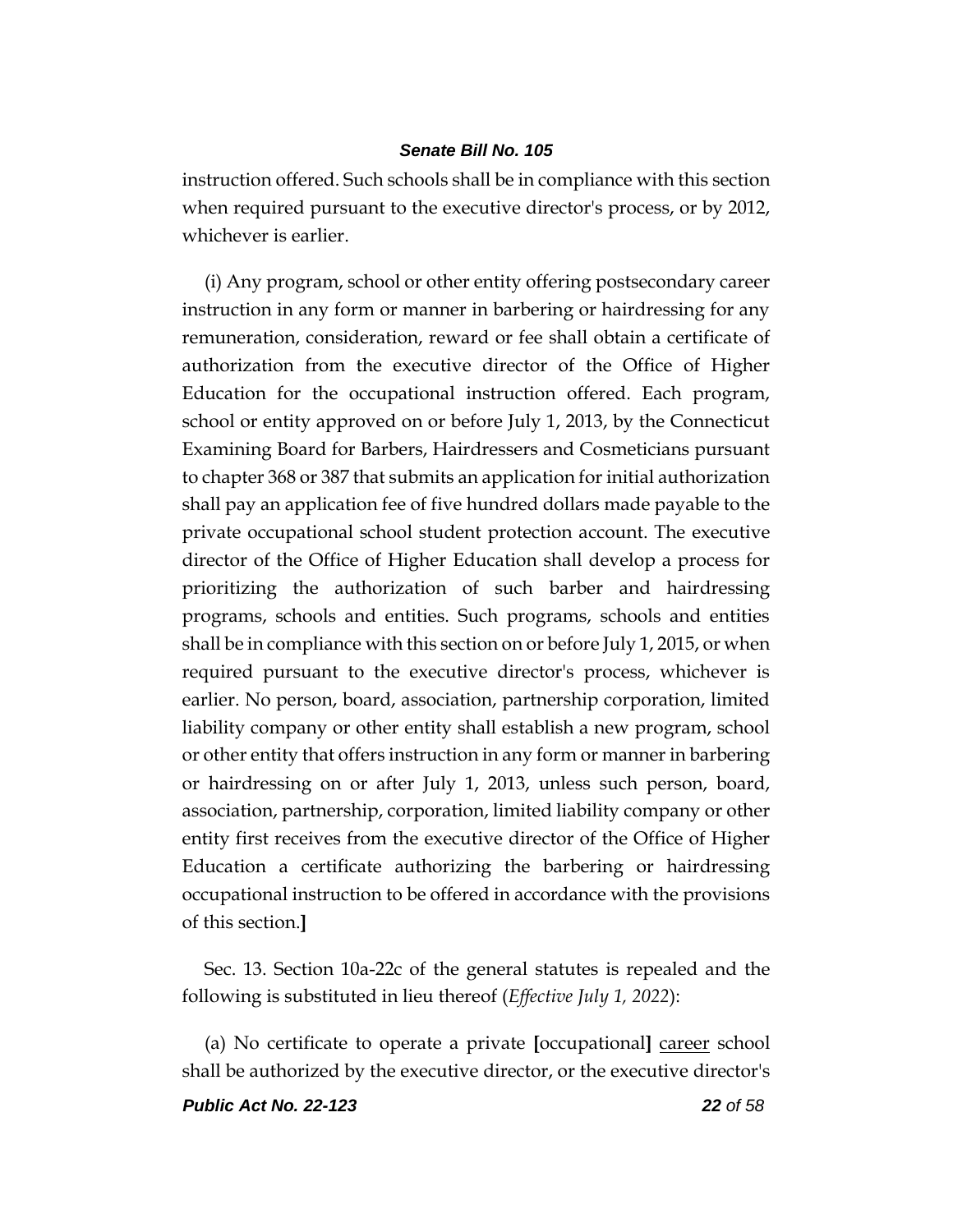designee, if (1) any principal, officer, member or director of the applicant school has acted in a similar capacity for a private **[**occupational**]** career school which has had its authorization revoked pursuant to section 10a- $22f$ , as amended by this act; (2) the applicant school does not have a net worth consisting of sufficient liquid assets or other evidence of fiscal soundness to operate for the period of time for which authorization is sought; (3) the applicant school or any of its agents engages in advertising, sales, collection, credit or other practices which are false, deceptive, misleading or unfair; (4) the applicant school has any policy which discourages or prohibits the filing of inquiries or complaints regarding the school's operation with the executive director; (5) the applicant school fails to satisfactorily meet the criteria set forth in subsection (g) of section 10a-22b, or, on and after the effective date of regulations adopted pursuant to section 10a-22k, as amended by this act, the criteria set forth in such regulations; (6) a private **[**occupational**]** career school that has previously closed fails to follow the procedures for school closure under section 10a-22m, as amended by this act; or (7) the applicant school does not have a director located at the school and at each of its branches in this state.

(b) The executive director may deny a certificate of authorization if the person who owns or intends to operate a private **[**occupational**]** career school has been convicted in this state, or any other state, of larceny in violation of section 53a-122 or 53a-123; identity theft in violation of section 53a-129b or 53a-129c; forgery in violation of section 53a-138 or 53a-139; or has a criminal record in this state, or any other state, that the executive director reasonably believes renders the person unsuitable to own and operate a private **[**occupational**]** career school. A refusal of a certificate of authorization under this subsection shall be made in accordance with the provisions of sections 46a-79 to 46a-81, inclusive.

(c) No certificate to operate a private **[**occupational**]** career school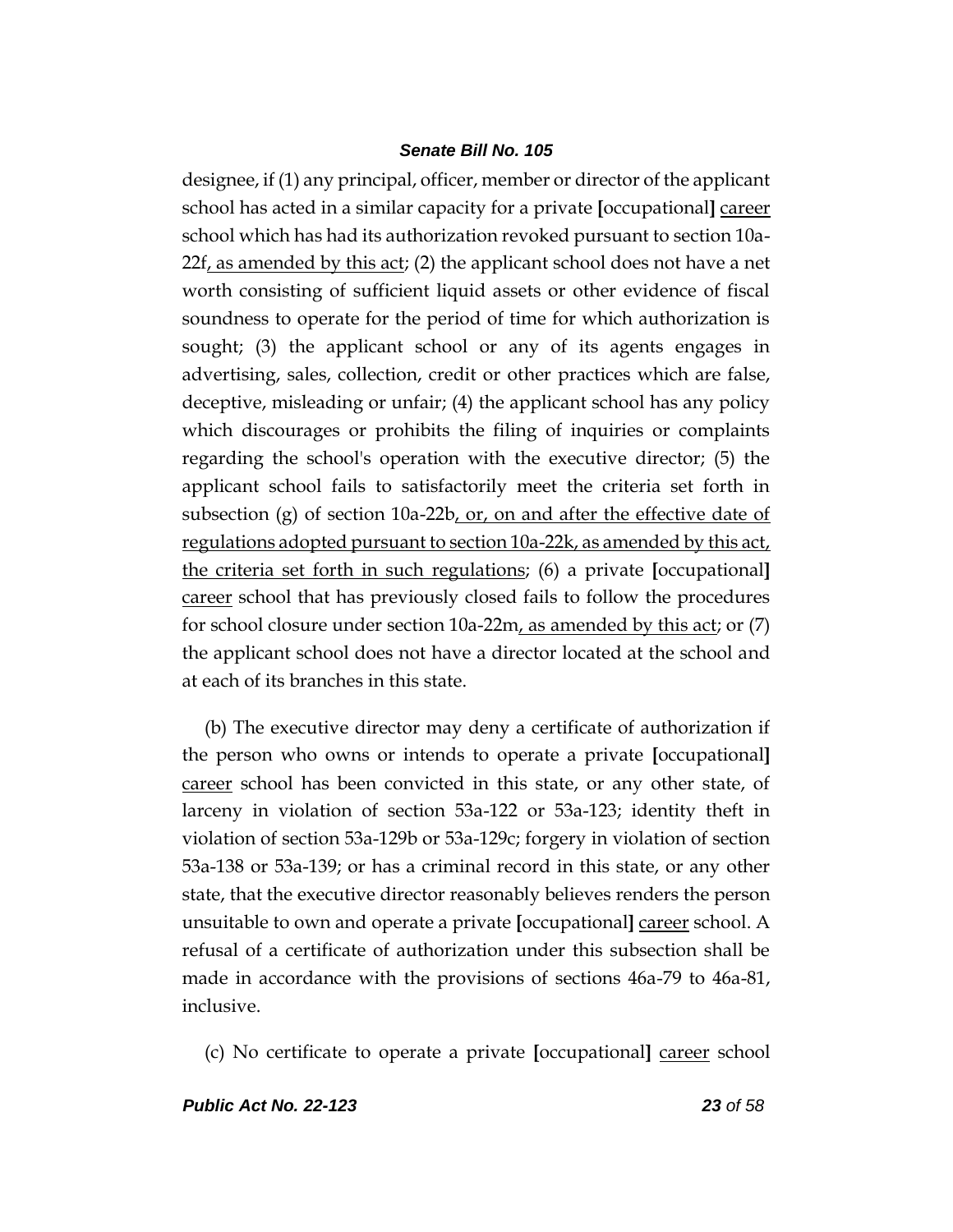shall be issued by the executive director pursuant to section 10a-22d, as amended by this act, until such private **[**occupational**]** career school seeking authorization files with the executive director certificates indicating that the buildings and premises for such school meet all applicable state and local fire and zoning requirements. Such certificates shall be attested to by the fire marshal and zoning enforcement officer within the municipality in which such school is located.

(d) No certificate to operate a new private **[**occupational**]** career school shall be issued by the executive director pursuant to section 10a-22d, as amended by this act, until such private **[**occupational**]** career school seeking authorization files with the executive director an irrevocable letter of credit issued by a bank with its main office or branch located within this state in the penal amount of forty thousand dollars guaranteeing the payments required of the school to the private **[**occupational**]** career school student protection account in accordance with the provisions of section 10a-22u, as amended by this act, except that, any letter of credit issued on and after the effective date of the regulations adopted pursuant to section 10a-22k, as amended by this act, shall be in a penal amount specified in such regulations. The letter of credit shall be payable to the private **[**occupational**]** career school student protection account in the event that such school fails to make payments to the account as provided in subsection (a) of section 10a- $22u$ , as amended by this act, or in the event the state takes action to reimburse the account for a tuition refund paid to a student pursuant to the provisions of section 10a-22v, as amended by this act, provided the amount of the letter of credit to be paid into the private **[**occupational**]** career school student protection account shall not exceed the amounts owed to the account. In the event a private **[**occupational**]** career school fails to close in accordance with the provisions of section 10a-22m, as amended by this act, the executive director may seize the letter of credit, which shall be made payable to the private **[**occupational**]** career school protection account. **[**The letter of credit required by this subsection shall

*Public Act No. 22-123 24 of 58*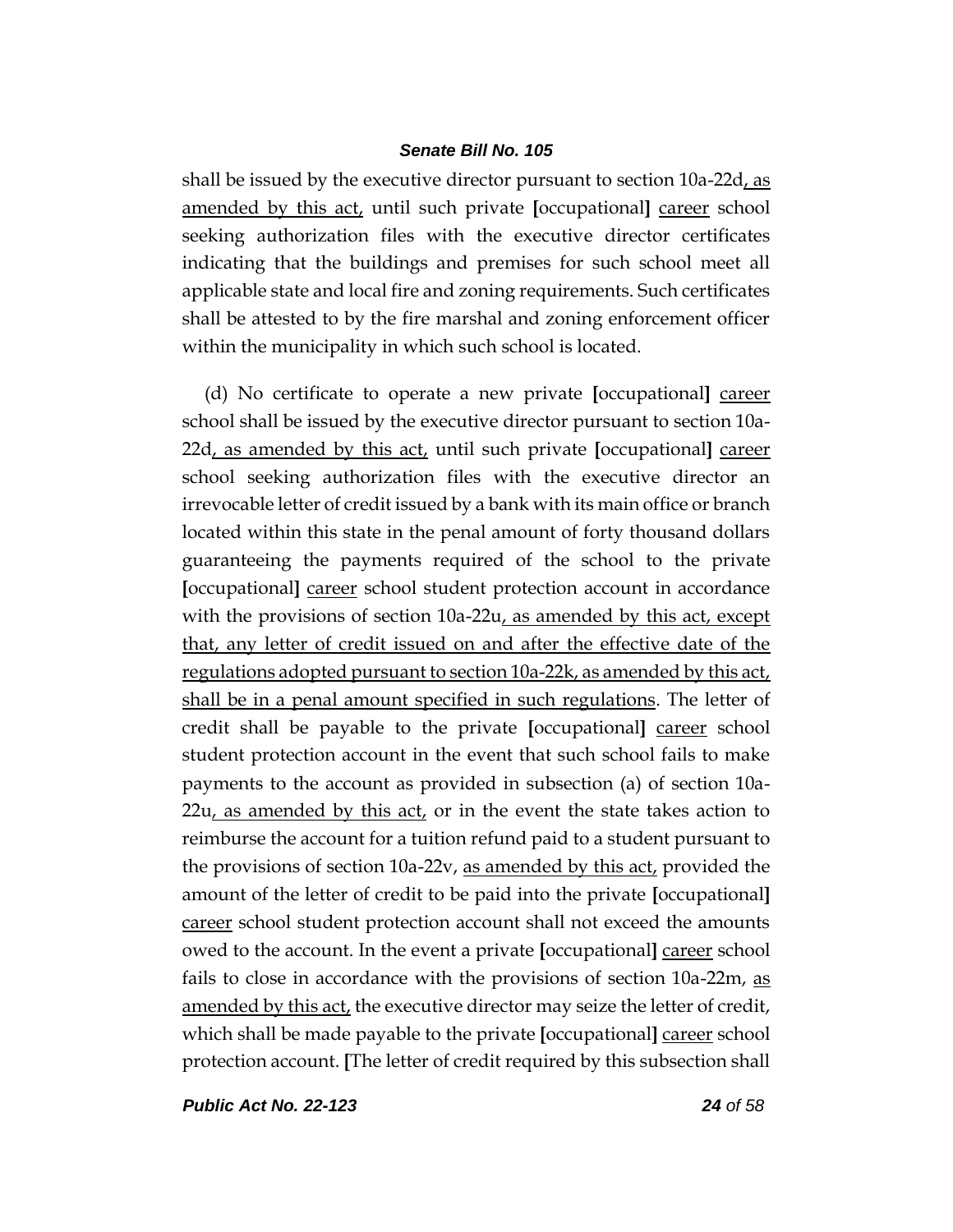be released twelve years after the date of initial approval, provided evidence of fiscal soundness has been verified.**]**

(e) The executive director shall notify the applicant private **[**occupational**]** career school, by certified mail, return receipt requested of the decision to grant or deny a certificate of authorization not later than sixty days after receiving the written report of the evaluation team appointed pursuant to subsection **[**(f)**]** (e) of section 10a-22b, as amended by this act.

Sec. 14. Section 10a-22d of the 2022 supplement to the general statutes is repealed and the following is substituted in lieu thereof (*Effective July 1, 2022*):

(a) After the initial year of approval and for the next three years of operation as a private **[**occupational**]** career school, renewal of the certificate of authorization shall be required annually.

(b) Following the fourth year of continuous authorization, a renewal of the certificate of authorization, if granted, shall be for a period not to exceed five years and may be subject to an evaluation pursuant to **[**subsections (f) and (g)**]** subsection (e) of section 10a-22b, as amended by this act, provided no private **[**occupational**]** career school shall operate for more than five additional years from the date of any renewal without the completion of an evaluation pursuant to **[**subsections (f) and (g)**]** subsection (e) of section 10a-22b, as amended by this act.

(c) Renewal of the certificate of authorization shall be granted only upon (1) payment of a nonrefundable renewal fee to the Office of Higher Education in the amount of two hundred dollars for the private **[**occupational**]** career school and two hundred dollars for each branch of a private **[**occupational**]** career school, except that, any renewal fees paid on and after the effective date of the regulations adopted pursuant to section 10a-22k, as amended by this act, shall be in the amount specified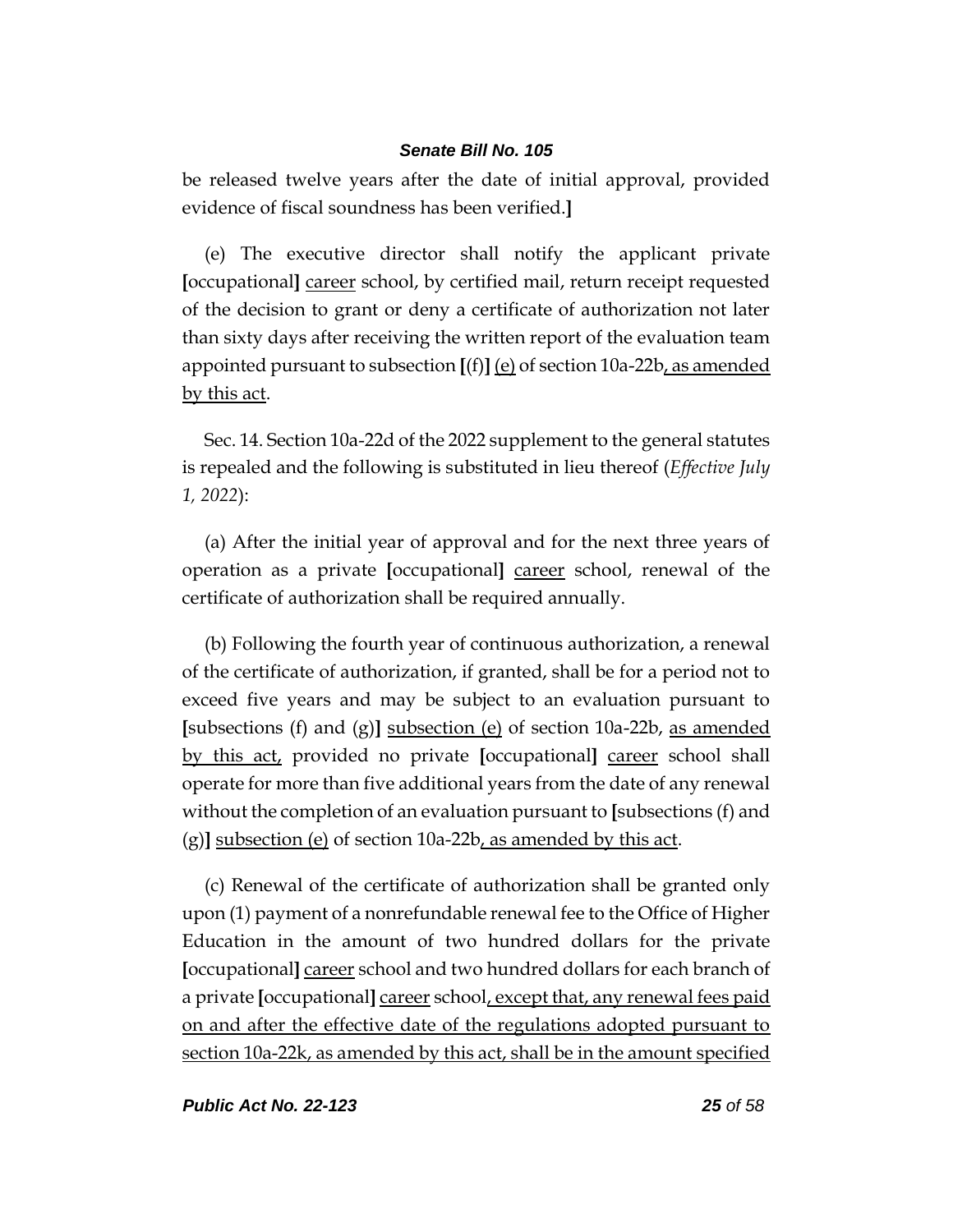in such regulations, (2) submission of any reports or audits, as prescribed by the executive director or the executive director's designee, concerning the fiscal condition of the private **[**occupational**]** career school or its continuing eligibility to participate in federal student financial aid programs, (3) the filing with the executive director of a complete application for a renewed certificate of authorization not less than one hundred twenty days prior to the termination date of the most recent certificate of authorization, and (4) a determination that the private **[**occupational**]** career school meets all the conditions of its recent authorization, including, but not limited to, at the discretion of the executive director, evidence that such school is current on its **[**rent or mortgage**]** financial obligations and has adequate financial resources to serve its current students, and the filing of documentation with the executive director that the private **[**occupational**]** career school has a passing financial ratio score as required by 34 CFR 668, as amended from time to time.

(d) If the executive director, or the executive director's designee, determines, at any time during a school's authorization period, that such school is out of compliance with the conditions of authorization under sections 10a-22a to 10a-22o, inclusive, as amended by this act, and any applicable regulations of Connecticut state agencies, the school may be placed on probation for a period not to exceed one year. If, after the period of one year of probationary status, the school remains out of compliance with the conditions of authorization, the executive director may revoke such school's certificate of authorization to operate as a private **[**occupational**]** career school pursuant to section 10a-22f, as amended by this act. During the school's period of probation, the school shall post its probationary certificate of authorization in public view. The Office of Higher Education may publish the school's probationary certificate of authorization status.

(e) Notwithstanding the provisions of sections 10a-22a to 10a-22o,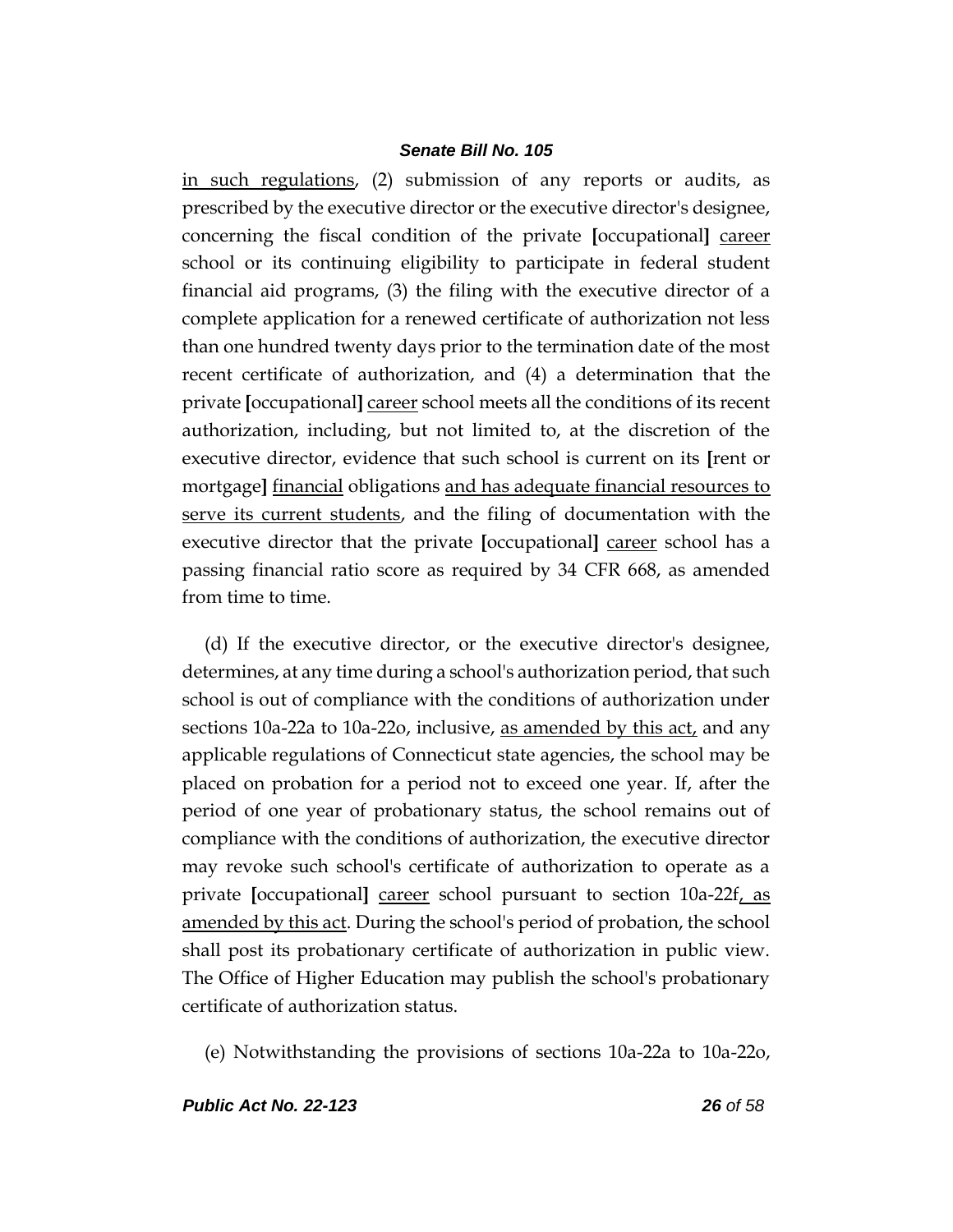inclusive, as amended by this act, the executive director may authorize the extension of the most recent certificate of authorization for a period not to exceed sixty days for good cause shown, provided such extension shall not change the date of the original certificate's issuance or the date for each renewal.

(f) After the first year of authorization, each private **[**occupational**]** career school shall pay a nonrefundable annual fee to the private **[**occupational**]** career school student protection account in the amount of two hundred dollars for the private **[**occupational**]** career school and two hundred dollars for each branch of a private **[**occupational**]** career school, except that, any annual fee paid on and after the effective date of the regulations adopted pursuant to section 10a-22k, as amended by this act, shall be in the amount specified in such regulations. The annual fee shall be due and payable for each year after the first year of authorization that the private **[**occupational**]** career school and any branch of a private **[**occupational**]** career school is authorized by the executive director to offer **[**occupational**]** career instruction. Such annual fee shall be in addition to any renewal fee assessed under this section.

(g) Each private **[**occupational**]** career school shall keep financial records in conformity with generally accepted accounting principles. An annual financial statement detailing the financial status of the school shall be prepared by school management and reviewed or audited, or, for a nonaccredited school annually receiving less than fifty thousand dollars in tuition revenue, compiled, by a licensed certified public accountant or licensed public accountant in accordance with standards established by the American Institute of Certified Public Accountants. A copy of such financial statement shall be filed with the executive director on or before the last day of the fourth month following the end of the school's fiscal year, except in the case of a nationally accredited school recognized by the United States Department of Education, in which case such financial statement shall be due on or before the last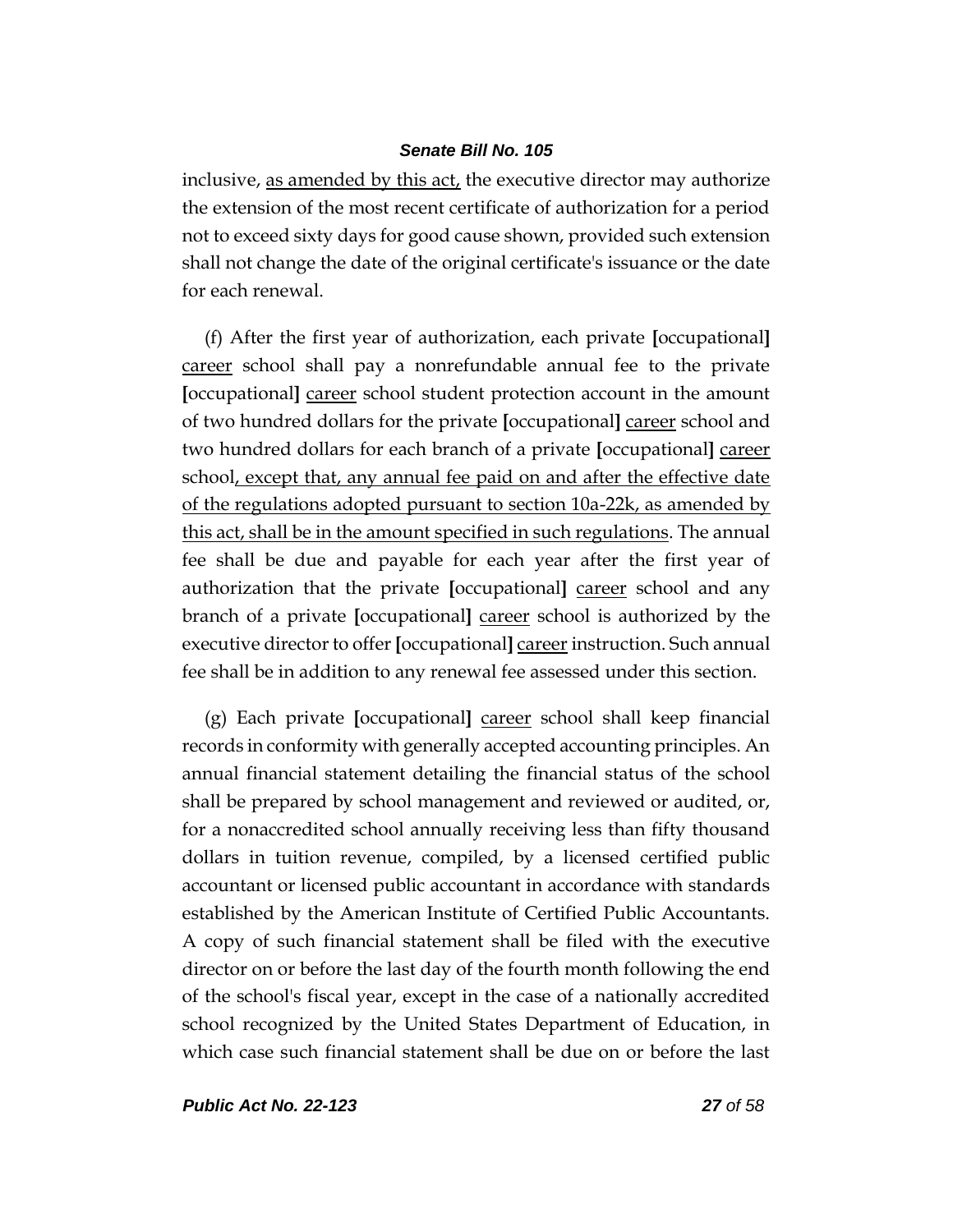day of the sixth month following the end of the school's fiscal year. Only audited financial statements shall be accepted from a nationally accredited school. Upon a nonaccredited school's written request, the executive director may authorize, for good cause shown, a filing extension for a period not to exceed sixty days. No filing extensions shall be granted to a nationally accredited school.

(h) The failure of any private **[**occupational**]** career school to submit an application to the Office of Higher Education for the renewal of a certificate of authorization on or before the date on which it is due may result in the loss of authorization under section 10a-22f, as amended by this act. The executive director of said office may deny the renewal of such certificate of authorization if there exists a failure to file such renewal application by the date on which it is due, or the end of any period of extension authorized pursuant to subsection (e) of this section.

Sec. 15. Section 10a-22e of the general statutes is repealed and the following is substituted in lieu thereof (*Effective July 1, 2022*):

(a) During any period of authorization by the executive director to operate as a private **[**occupational**]** career school pursuant to sections 10a-22a to 10a-22o, inclusive, as amended by this act, and sections 10a-22u to 10a-22w, as amended by this act, inclusive, such private **[**occupational**]** career school may request revision of the conditions of its authorization. Such school shall make such request to the executive director, in the manner and on such forms prescribed by the executive director sixty days prior to the proposed implementation date of any intended revision. Such revision shall include, but not be limited to, changes in (1) courses or programs; (2) ownership of the school; (3) name of the school; (4) location of the school's main campus; or (5) location of any of the school's additional classroom sites or branch campuses. A private **[**occupational**]** career school requesting revision of the conditions of its authorization based on a change in ownership of the school shall submit an application and letter of credit pursuant to

*Public Act No. 22-123 28 of 58*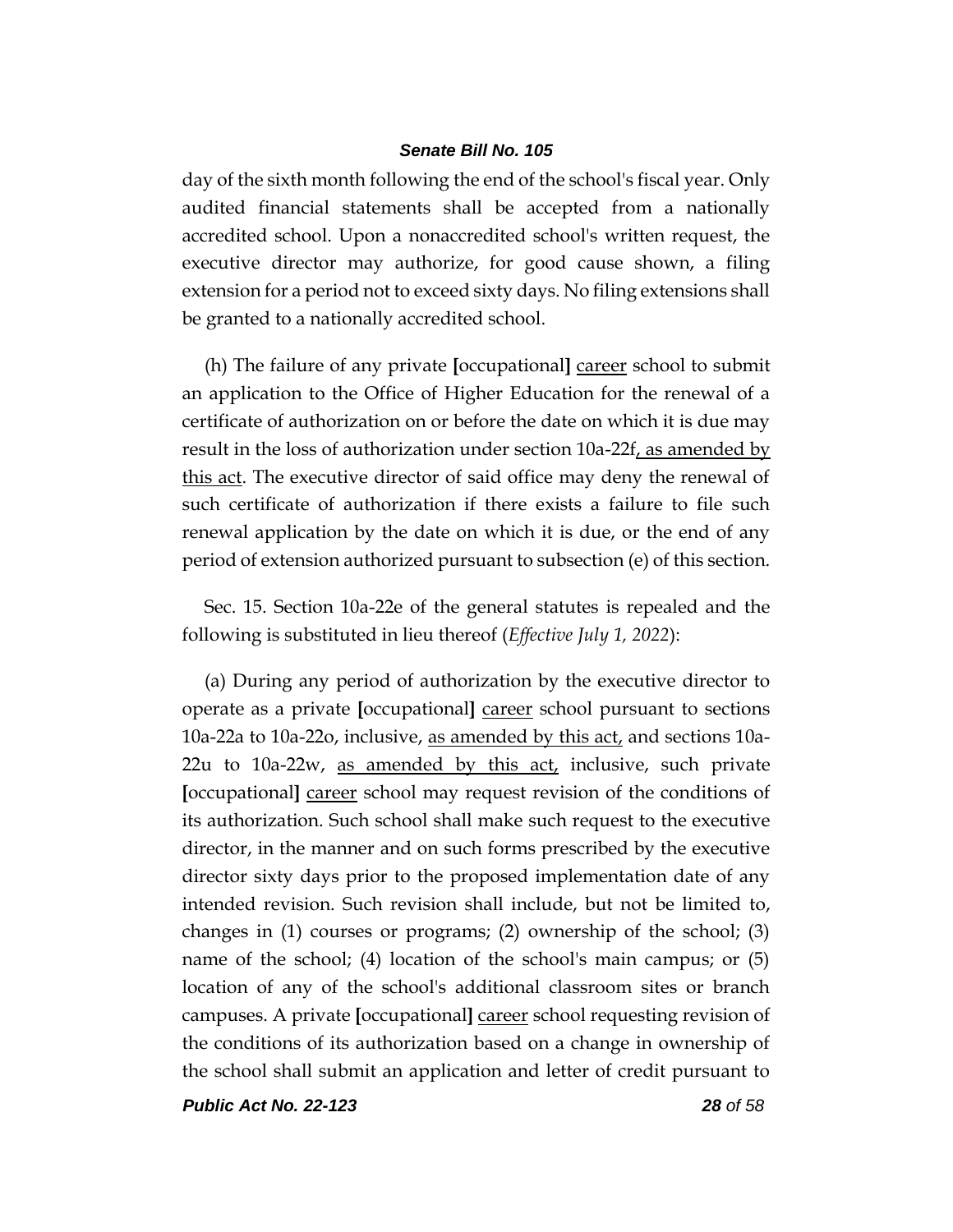sections 10a-22b, as amended by this act, and 10a-22c, as amended by this act, accompanied by a nonrefundable change of ownership fee made payable to the private **[**occupational**]** career school student protection account under section 10a-22u, as amended by this act, in the amount of two thousand dollars for the private **[**occupational**]** career school and two hundred dollars for each branch of a private **[**occupational**]** career school in this state, except that, any ownership fee paid on and after the effective date of the regulations adopted pursuant to section 10a-22k, as amended by this act, shall be in the amount specified in such regulations.

(b) The executive director, or the executive director's designee, may, not later than thirty days after receipt of a request to revise the conditions of authorization, issue an order prohibiting any such change if it would constitute a material or substantial deviation from the conditions of authorization.

(c) If the executive director, or the executive director's designee, fails to take action upon a request for revision by the thirtieth day following the proposed implementation date of the intended revision, such request shall be deemed approved, and the private **[**occupational**]** career school's certificate of authorization shall be so revised for the same period as its current authorization.

Sec. 16. Section 10a-22f of the 2022 supplement to the general statutes is repealed and the following is substituted in lieu thereof (*Effective July 1, 2022*):

(a) A certificate of authorization issued to a private **[**occupational**]** career school pursuant to sections 10a-22a to 10a-22o, inclusive, as amended by this act, and sections 10a-22u to 10a-22w, inclusive, as amended by this act, may be revoked by the executive director if such school (1) ceases to meet the conditions of its authorization; (2) commits a material or substantial violation of sections 10a-22a to 10a-22o,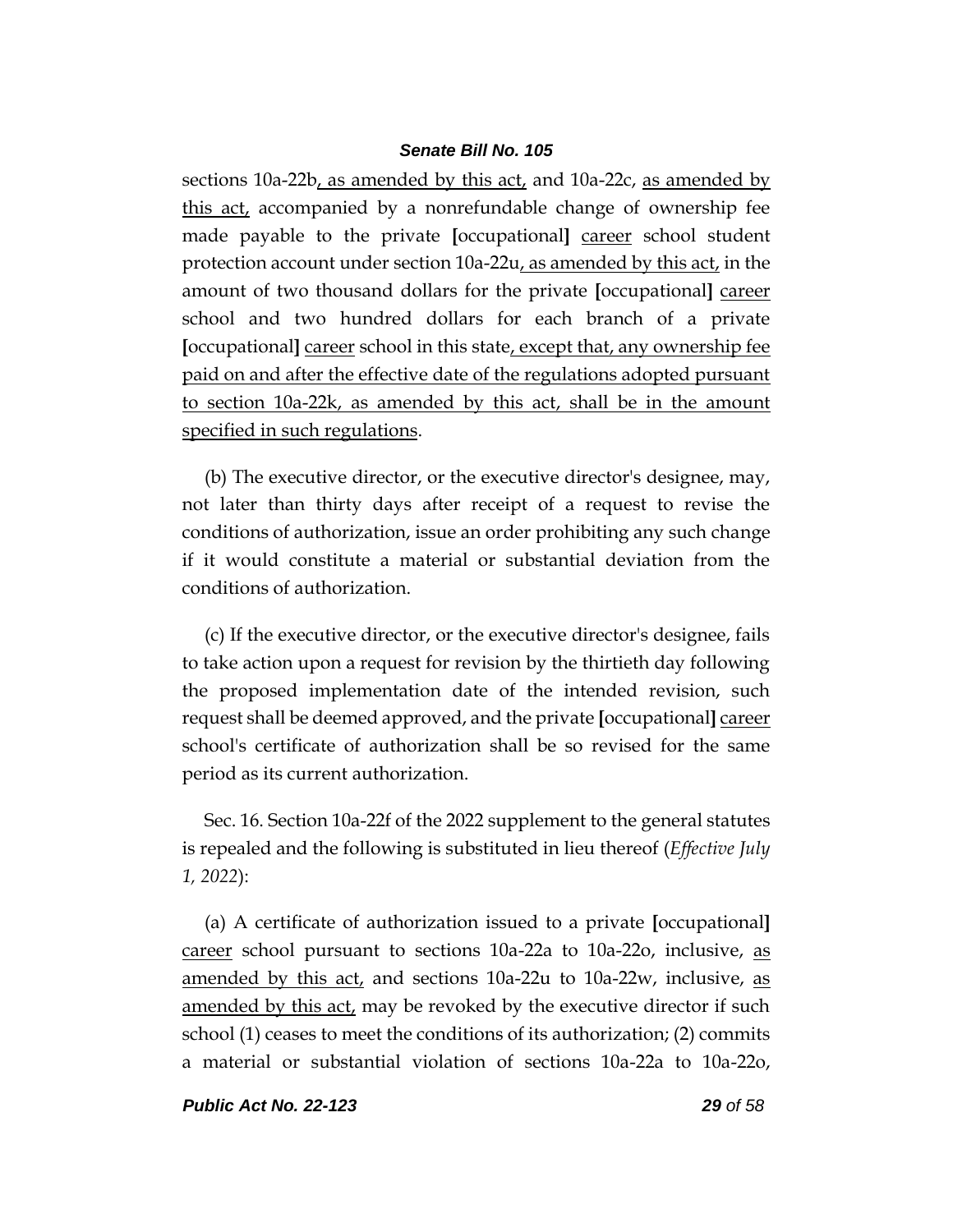inclusive, as amended by this act, or sections 10a-22u to 10a-22w, inclusive, as amended by this act, or the regulations prescribed thereunder; (3) makes a false statement about a material fact in application for authorization or renewal; (4) fails to make a required payment to the private **[**occupational**]** career school student protection account pursuant to section 10a-22u, as amended by this act; or (5) fails to submit a complete application for a renewed certificate of authorization pursuant to section 10a-22d, as amended by this act.

(b) The executive director, or the executive director's designee, shall serve written notice, by certified mail, return receipt requested upon a private **[**occupational**]** career school indicating that revocation of the school's authorization is under consideration and the executive director shall set forth the reasons such revocation is being considered. Not later than forty-five days after mailing such written notice, the executive director, or the executive director's designee, shall hold a compliance conference with the private **[**occupational**]** career school.

(c) If, after the compliance conference, the executive director determines that revocation of the certificate of authorization is appropriate, the executive director shall issue an order and serve written notice by certified mail, return receipt requested upon the private **[**occupational**]** career school, which notice shall include, but not be limited to, the date of the revocation.

(d) A private **[**occupational**]** career school aggrieved by the order of the executive director revoking its certificate of authorization pursuant to subsection (c) of this section shall, not later than fifteen days after such order is mailed, request in writing a hearing before the executive director. Such hearing shall be held in accordance with the provisions of chapter 54.

Sec. 17. Section 10a-22g of the general statutes is repealed and the following is substituted in lieu thereof (*Effective July 1, 2022*):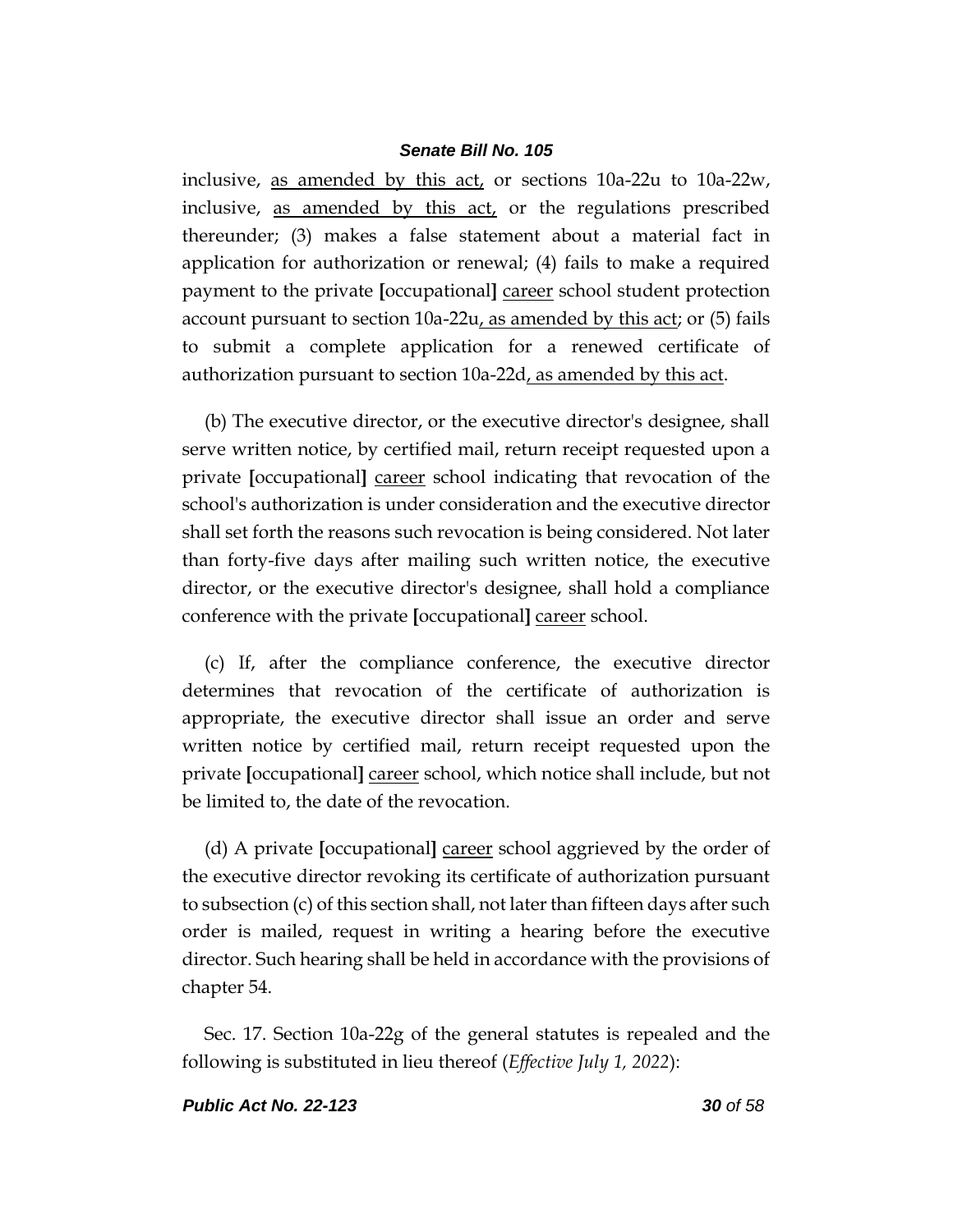(a) A private **[**occupational**]** career school which is authorized by the executive director pursuant to sections 10a-22a to 10a-22o, inclusive, as amended by this act, and sections 10a-22u to 10a-22w, inclusive, as amended by this act, may request authorization to establish and operate additional classroom sites or branch schools, or to offer existing or new programs through a distance learning program, as defined in section 10a-22h, as amended by this act, for the purpose of offering the occupational instruction authorized by the executive director, provided the additional classroom site or branch school complies with the provisions of subsection (b) of this section. Such school shall make such request for authorization to operate an additional classroom site or branch school or to offer existing or new programs through a distance learning program, in the manner and on such forms as prescribed by the executive director, at least sixty days prior to the proposed establishment of such additional classroom site or branch school <u>or such</u> distance learning program.

(b) The buildings and premises for such additional classroom site or branch school shall meet all applicable state and local fire and zoning requirements, and certificates attesting the same signed by the local fire marshal and zoning enforcement officer shall be filed with the executive director prior to offering such occupational instruction. The additional classroom site or branch school shall be in compliance with the relevant requirements set forth in subsection (g) of section 10a-22b, or on and after the effective date of the regulations adopted pursuant to section 10a-22k, as amended by this act, the requirements set forth in such regulations.

(c) The executive director, or the executive director's designee, not later than thirty days after the proposed date for establishment of a branch school, may issue an order prohibiting any such establishment of a branch school if it would constitute a material or substantial deviation from the conditions of authorization or if the private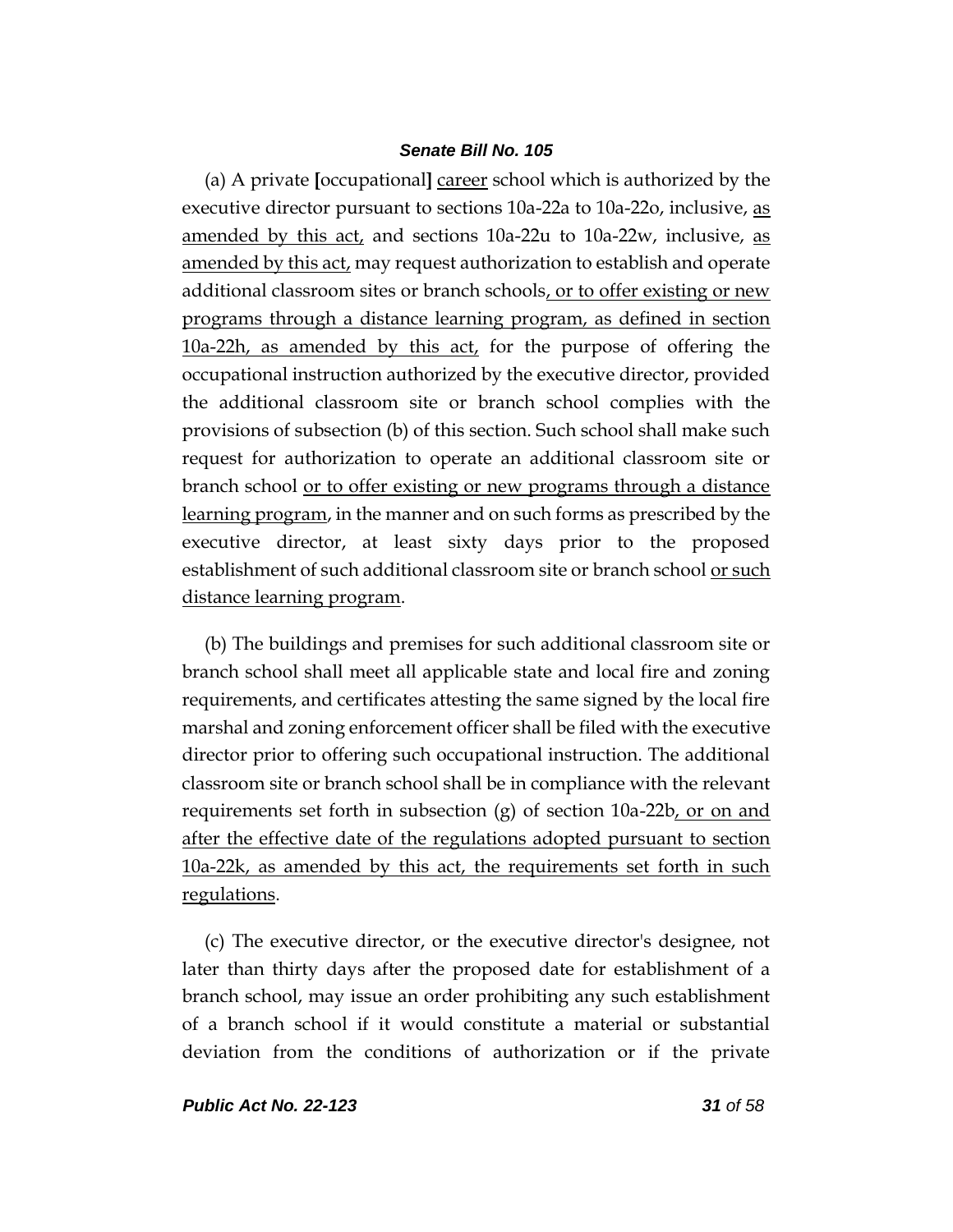**[**occupational**]** career school fails to meet the requirements set forth in subsection (b) of this section.

(d) If the executive director, or the executive director's designee, fails to take action upon the request for revision by the thirtieth day after the proposed date for establishment of such additional classroom site or branch school or such distance learning program, such request shall be deemed approved.

Sec. 18. Section 10a-22h of the 2022 supplement to the general statutes is repealed and the following is substituted in lieu thereof (*Effective July 1, 2022*):

Any out-of-state private **[**occupational**]** career school that seeks to operate a distance learning program in the state shall submit an application to the Office of Higher Education in the form and manner prescribed by the office. Each such private **[**occupational**]** career school shall agree to abide by standards established by the office. The office shall approve or reject such private **[**occupational**]** career school's application in accordance with the standards established by the office. Authorization by the office to operate a distance learning program in the state shall be valid for a period of one year and may be renewed by the office for additional one-year periods. The office shall establish a schedule of application and renewal fees for all out-of-state private **[**occupational**]** career schools that are approved by the office. As used in this **[**subsection**]** section, "distance learning program" means a program of study in which lectures are broadcast or classes are conducted by correspondence or over the Internet, without requiring a student to attend in person.

Sec. 19. Section 10a-22i of the general statutes is repealed and the following is substituted in lieu thereof (*Effective July 1, 2022*):

(a) The executive director may assess any person, board, partnership,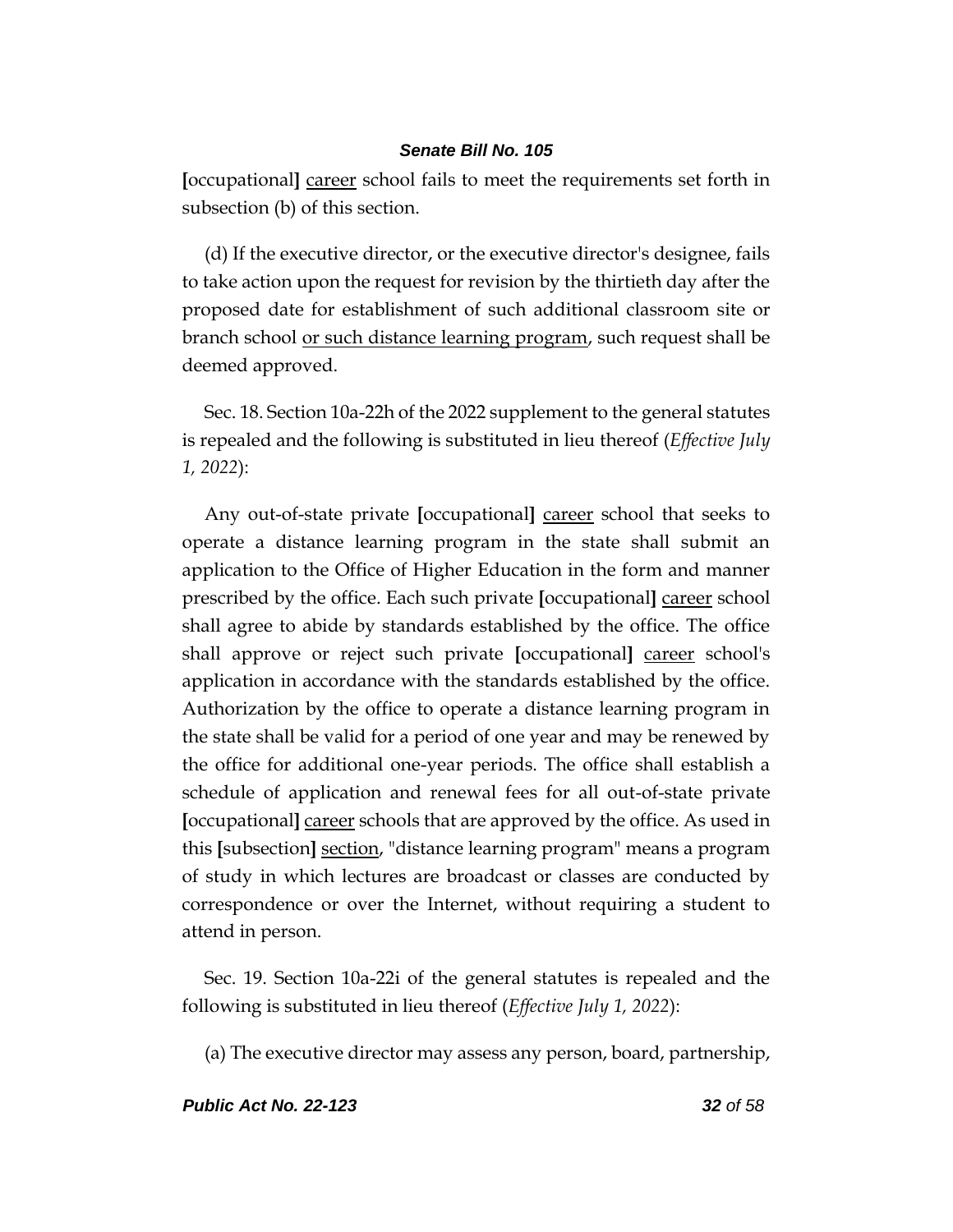association, corporation, limited liability company or other entity which violates any provision of sections 10a-22a to 10a-22p, inclusive, as amended by this act, sections 10a-22u to 10a-22w, inclusive, as amended by this act, or regulations adopted pursuant to section  $10a-22k$ , an administrative penalty in an amount not to exceed five hundred dollars for each day of such violation, except that, any administrative penalty assessed on and after the effective date of the regulations adopted pursuant to section 10a-22k, shall be in the amount specified in such regulations.

(b) The executive director shall serve written notice upon a private **[**occupational**]** career school when the assessment of such an administrative penalty is under consideration. The notice shall set forth the reasons for the assessment of the penalty. Not later than forty-five days after mailing such notice to the private **[**occupational**]** career school, the executive director, or the executive director's designee, shall hold a compliance conference with the private **[**occupational**]** career school.

(c) If, after the compliance conference, the executive director determines that imposition of an administrative penalty is appropriate, the executive director shall issue an order and serve written notice by certified mail, return receipt requested upon the private **[**occupational**]** career school.

(d) A private **[**occupational**]** career school aggrieved by the order of the executive director imposing an administrative penalty pursuant to subsection (c) of this section shall, not later than fifteen days after such order is mailed, request in writing a hearing before the executive director. Such hearing shall be held in accordance with the provisions of chapter 54.

Sec. 20. Section 10a-22k of the general statutes is repealed and the following is substituted in lieu thereof (*Effective July 1, 2022*):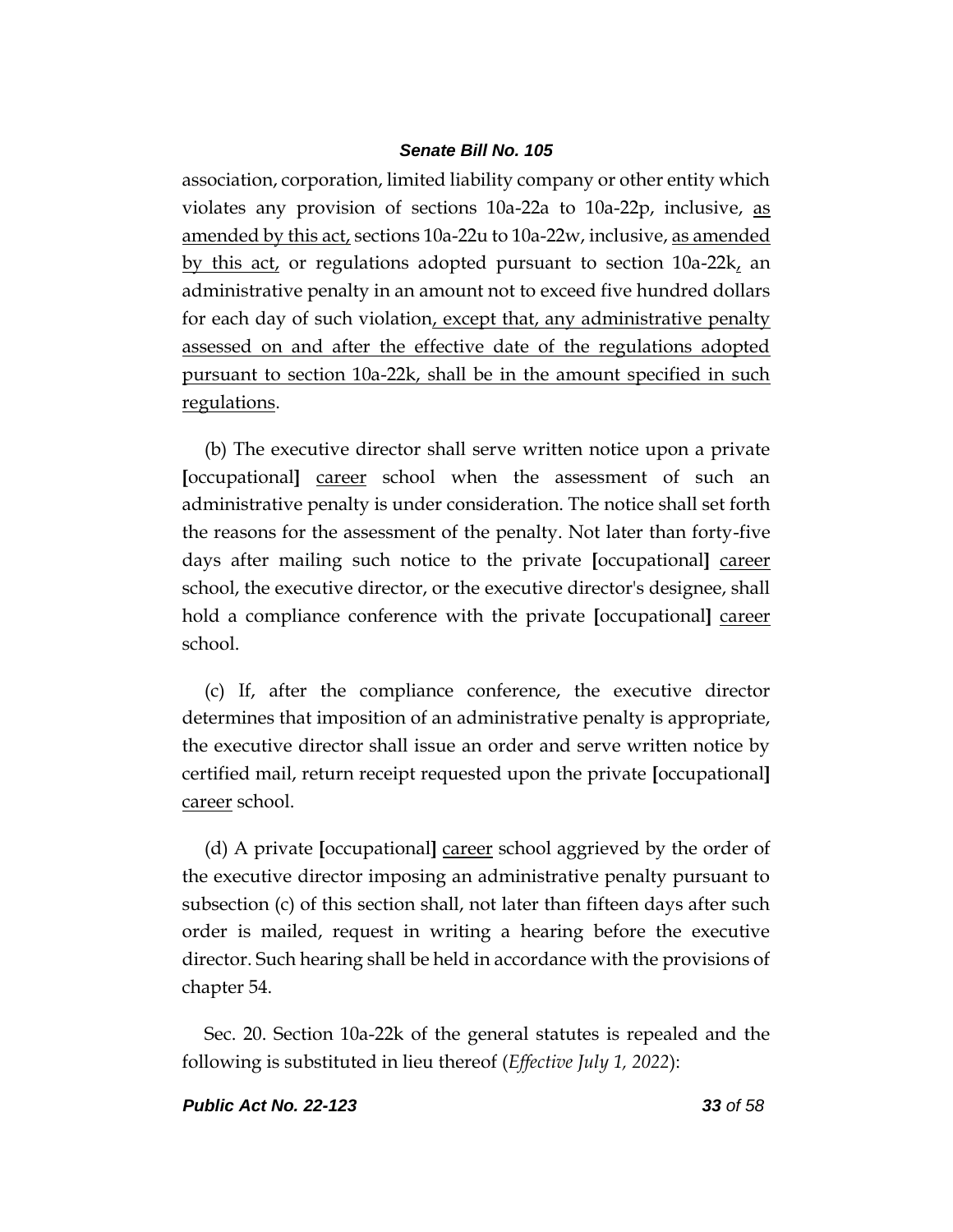The Office of Higher Education shall adopt regulations in accordance with the provisions of chapter 54 in order to carry out the provisions of sections 10a-22a to 10a-22o, inclusive, and sections 10a-22u to 10a-22w, inclusive. Such regulations may prescribe fines, fees or penalties in lieu of the amounts set forth in sections 10a-22b to 10a-22e, inclusive, and sections 10a-22i, 10a-22*l*, 10a-22m and 10a-224, as amended by this act.

Sec. 21. Section 10a-22*l* of the general statutes is repealed and the following is substituted in lieu thereof (*Effective July 1, 2022*):

(a) Any private **[**occupational**]** career school operating without a certificate of authorization required under section 10a-22b, as amended by this act, or operating an additional classroom site or branch school in violation of section 10a-22g, as amended by this act, shall be fined not more than five hundred dollars for each day of unauthorized operation, to be paid into the private **[**occupational**]** career student protection account, except that, any fine assessed on and after the effective date of the regulations adopted pursuant to section 10a-22k, shall be in the amount specified in such regulations.

(b) The executive director, or the executive director's designee, may conduct an investigation and, through the Attorney General, maintain an action in the name of the state against any person to restrain or prevent the establishment or operation of an institution that does not have a certificate of authorization.

Sec. 22. Section 10a-22m of the general statutes is repealed and the following is substituted in lieu thereof (*Effective July 1, 2022*):

(a) A private **[**occupational**]** career school shall notify the executive director, in writing, at least sixty days prior to closure of such school. The private **[**occupational**]** career school shall provide evidence prior to closing that: (1) All course work is or will be completed by current students at the school; (2) there are no refunds due any students; (3) all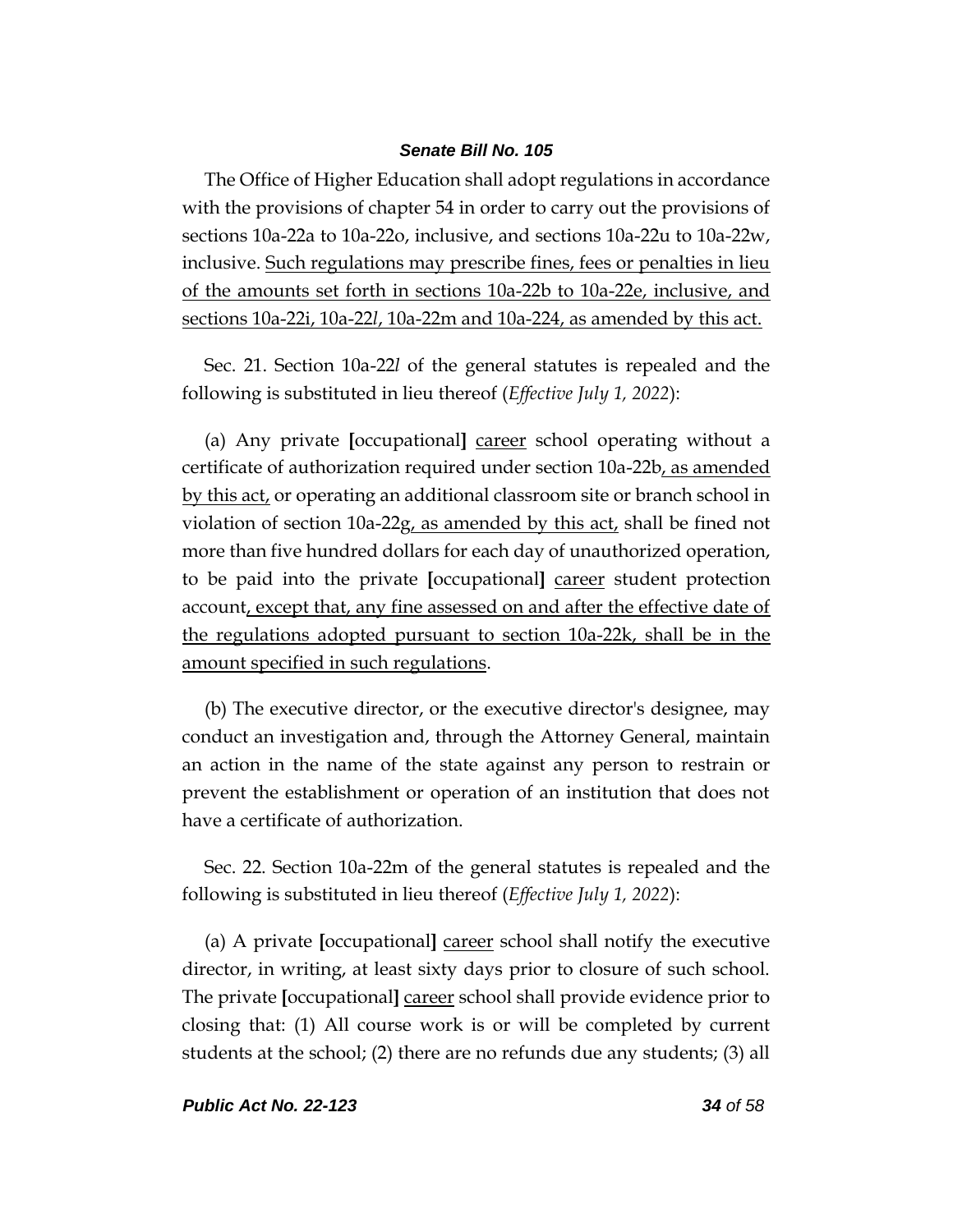student records will be maintained as prescribed in section 10a-22n, as amended by this act; (4) final payment has been made to the private **[**occupational**]** career school student protection account; (5) a designation of service form has been filed with the executive director; and (6) the certificate of authorization has been returned to the executive director.

(b) Any private **[**occupational**]** career school that fails to meet the requirements outlined in subsection (a) of this section shall be fined not more than five hundred dollars per day for each day of noncompliance, except that, any fine assessed on and after the effective date of the regulations adopted pursuant to section 10a-22k, shall be in the amount specified in such regulations, and **[**,**]** pursuant to subdivision (6) of subsection (a) of section 10a-22c, as amended by this act, shall be ineligible to be issued a certificate of authorization upon application to operate a private **[**occupational**]** career school. Funds collected pursuant to this subsection shall be placed in the private **[**occupational**]** career student protection account established pursuant to section 10a-22u, as amended by this act.

(c) If the executive director revokes a private **[**occupational**]** career school's certificate of authorization, such school shall comply with the requirements of subsection (a) of this section. Failure to comply shall result in further penalties at the discretion of the executive director.

(d) In the event a private **[**occupational**]** career school fails to meet the requirements set forth in subsection (a) of this section and closes prior to graduating all current students, the executive director may seize the letter of credit filed by the private **[**occupational**]** career school pursuant to subsection (d) of section 10a-22c, as amended by this act, and such letter of credit shall be made payable to the private **[**occupational**]** career school student protection account. The executive director may expend funds from the private **[**occupational**]** career school student protection account up to the amount necessary to facilitate a teach-out of any

*Public Act No. 22-123 35 of 58*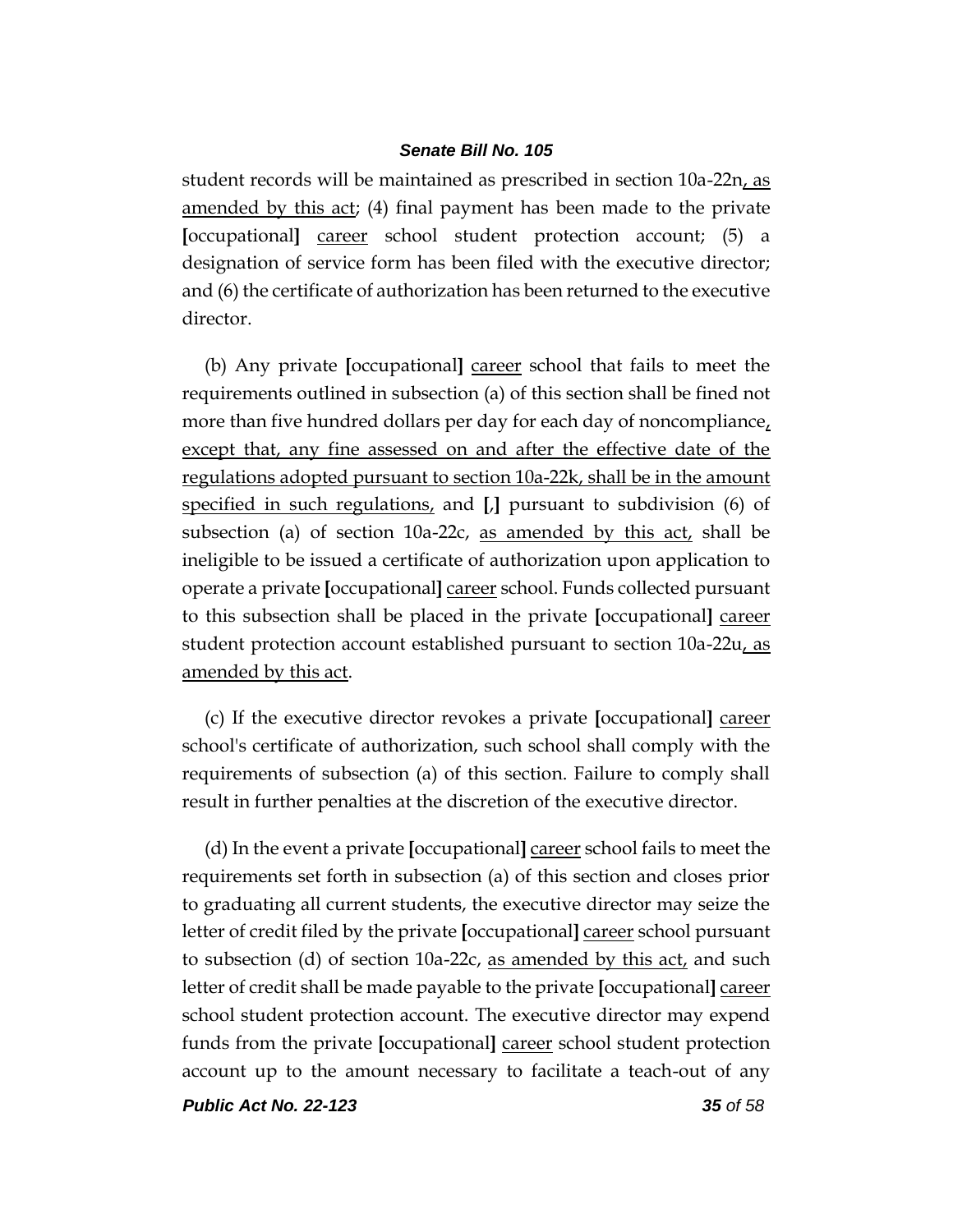remaining students up to and including the issuance of a certificate of completion pursuant to subsection (e) of this section. For purposes of this subsection and subsection (e) of this section, (1) "teach-out" means the completion of instruction of a course or program of study in which a student was enrolled, provided the teach-out includes instruction of the entire program of study when a course is a part of such program of study, and (2) "certificate of completion" means the credential, documented in writing, that is issued to a student who completes a course or program of study offered by a private **[**occupational**]** career school.

(e) In the event of a private **[**occupational**]** career school closure that fails to meet the requirements set forth in subsection (a) of this section, the executive director may issue a certificate of completion to each student that, in the executive director's determination, has successfully completed the student's course or program of study in which the student was enrolled at the private **[**occupational**]** career school.

Sec. 23. Section 10a-22n of the general statutes is repealed and the following is substituted in lieu thereof (*Effective July 1, 2022*):

(a) A private **[**occupational**]** career school shall maintain, preserve and protect, in a manner approved by the executive director, or the executive director's designee, all school records including, but not limited to: (1) Student or academic transcripts, including, in a separate file, a duplicate copy of the academic transcript of each student who graduated from such school, and a duplicate copy of the academic transcript of each student enrolled at such school that contains the student's name, address, program of study, length of such program of study, grade point average and courses completed; (2) attendance records or other indicators of student progress; (3) copies of individual enrollment agreements or contracts; (4) evidence of tuition payments; and (5) any other documentation as prescribed by the executive director.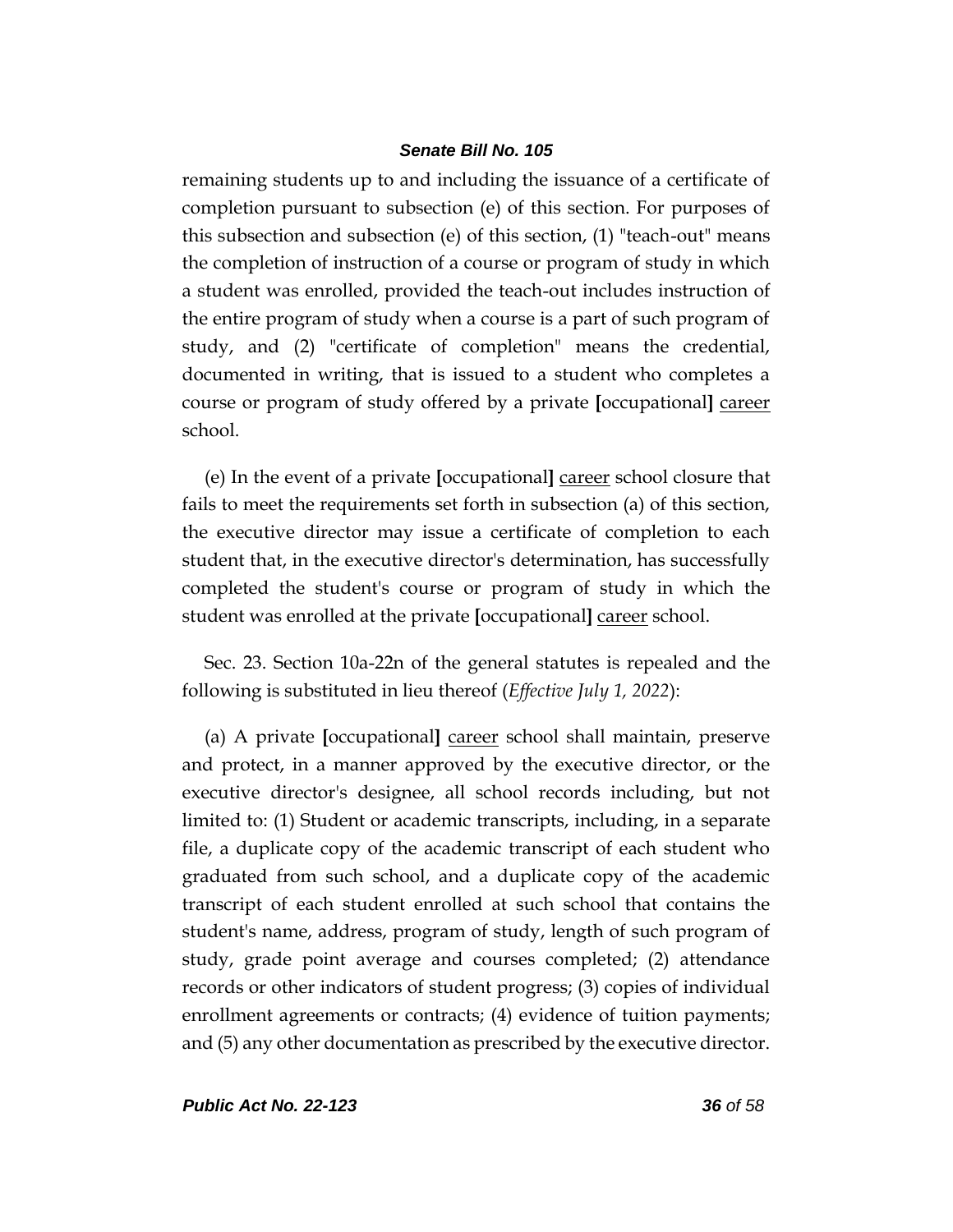(b) The executive director, or the executive director's designee, may at any time during regular business or school hours, with or without notice, visit a private **[**occupational**]** career school. During such visitation, the executive director, or the executive director's designee, may request an officer or director of the school to produce, and shall be provided with immediate access to, such records or information as are required to verify that the school continues to meet the conditions of authorization. If the executive director determines that such private **[**occupational**]** career school has not maintained, preserved or protected school records in accordance with this section, the executive director may assess an administrative penalty on such private **[**occupational**]** career school pursuant to section 10a-22i, as amended by this act.

(c) If a school ceases to operate as a private **[**occupational**]** career school, it shall (1) immediately transmit all student or academic transcripts, described in subdivision (1) of subsection (a) of this section, to the executive director, and (2) keep the executive director advised in writing as to the location and availability of all other student records or shall file all such other student records with the executive director.

(d) The executive director shall maintain all records, files and other documents associated with private **[**occupational**]** career schools in a manner consistent with the mission and responsibilities of the Office of Higher Education.

Sec. 24. Section 10a-22p of the general statutes is repealed and the following is substituted in lieu thereof (*Effective July 1, 2022*):

(a) On and after January 1, 2020, any private **[**occupational**]** career school, as defined in section 10a-22a, as amended by this act, that requires any student, as a condition of enrollment, to enter into an agreement that (1) limits participation in a class action against such school, (2) limits any claim the student may have against such school or the damages for such claim, or (3) requires the student to assert any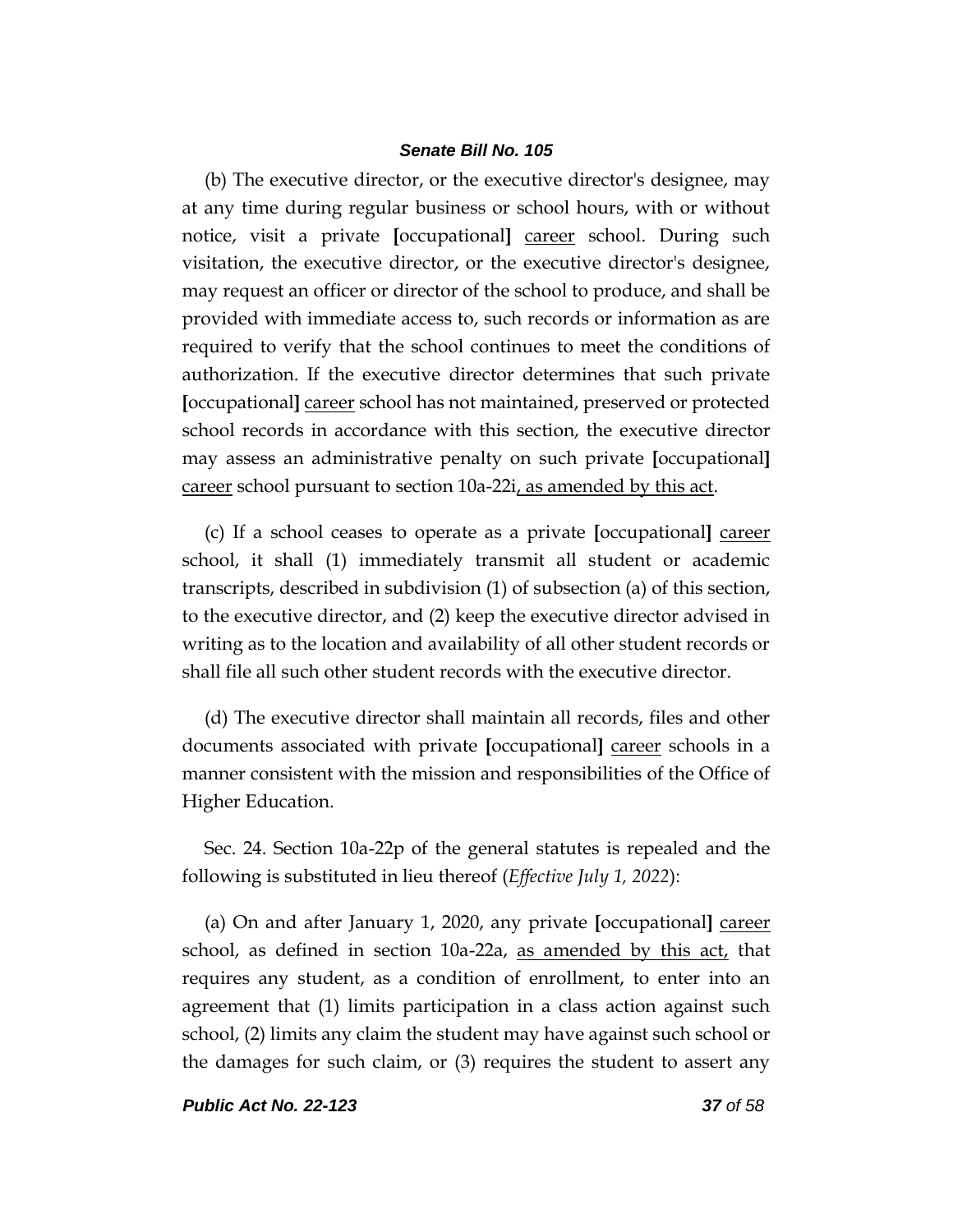claim against such school in a forum that is less convenient, more costly or more dilatory for the resolution of a dispute than a judicial forum established in the state where the student may otherwise properly bring a claim, shall include in its application to the Office of Higher Education for initial or renewed certificate of authorization pursuant to sections 10a-22b, as amended by this act, and 10a-22d, as amended by this act, a statement (A) disclosing the number of claims made against the school, including claims made against a parent organization or subsidiary of the school, by a student currently or formerly enrolled at the school, (B) describing the nature of the rights asserted, and (C) updating the status of such claims. The school shall submit additional details regarding such claims as the executive director of the Office of Higher Education may require.

(b) The executive director of the Office of Higher Education may deny the application for initial or renewed certificate of authorization of a private **[**occupational**]** career school or consider a private **[**occupational**]** career school ineligible to receive any public funds, including, but not limited to, federal funds administered by the office pursuant to section 10a-45 if (1) such school fails to include the statement required under subsection (a) of this section in its application, or (2) upon review of such statement, the executive director determines that the public policy of protecting the interests of students in the state requires such denial.

(c) The executive director of the Office of Higher Education shall have the authority granted under sections 10a-22i, as amended by this act, 10a-22j and 10a-22o to investigate and enforce the provisions of subsections (a) and (b) of this section.

Sec. 25. Section 10a-22q of the general statutes is repealed and the following is substituted in lieu thereof (*Effective July 1, 2022*):

After each annual determination of the balance of the private **[**occupational**]** career school student protection account required by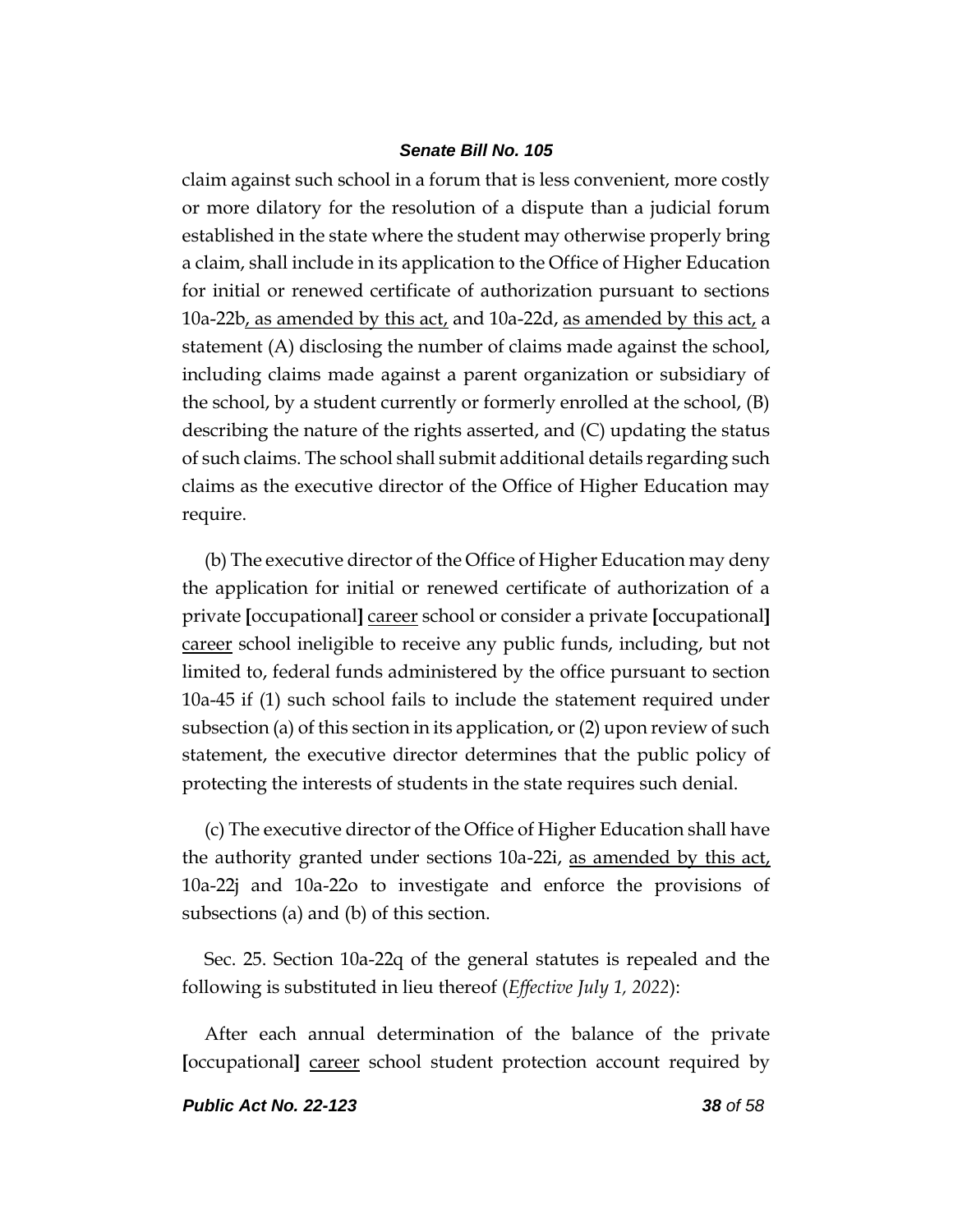section 10a-22w, if the balance of the account is more than two million five hundred thousand dollars, the State Treasurer shall transfer to a separate, nonlapsing account within the General Fund, to be known as the private **[**occupational**]** career school student benefit account, threefourths of the annually accrued interest of said student protection account.

Sec. 26. Section 10a-22r of the general statutes is repealed and the following is substituted in lieu thereof (*Effective July 1, 2022*):

**[**There is**]** Upon the availability of funds to award financial aid grants from the private career school student benefit account, there shall be established an advisory committee to the executive director consisting of seven members appointed by the executive director, including a representative of the private **[**occupational**]** career schools, a representative from the Office of Higher Education and five members chosen from business or industry, state legislators, private **[**occupational**]** career school alumni and the general public. Three of the members first appointed to the committee shall be appointed for a term of three years and four of the members first appointed shall be appointed for a term of two years. Thereafter, all members shall be appointed for a term of two years. The executive director shall administer the private **[**occupational**]** career school student benefit account, established pursuant to section 10a-22u, as amended by this act, with the advice of the advisory committee in accordance with the provisions of this section and sections 10a-22s and 10a-22t and may assess the account for all direct expenses incurred in the implementation of this section. The account shall be used to award financial aid grants for the benefit of private **[**occupational**]** career school students. The grants shall be paid to the private **[**occupational**]** career school designated by the grant recipient to be applied against the tuition expenses of such recipient. If the balance of the student protection account is five per cent or less of the annual net tuition income of the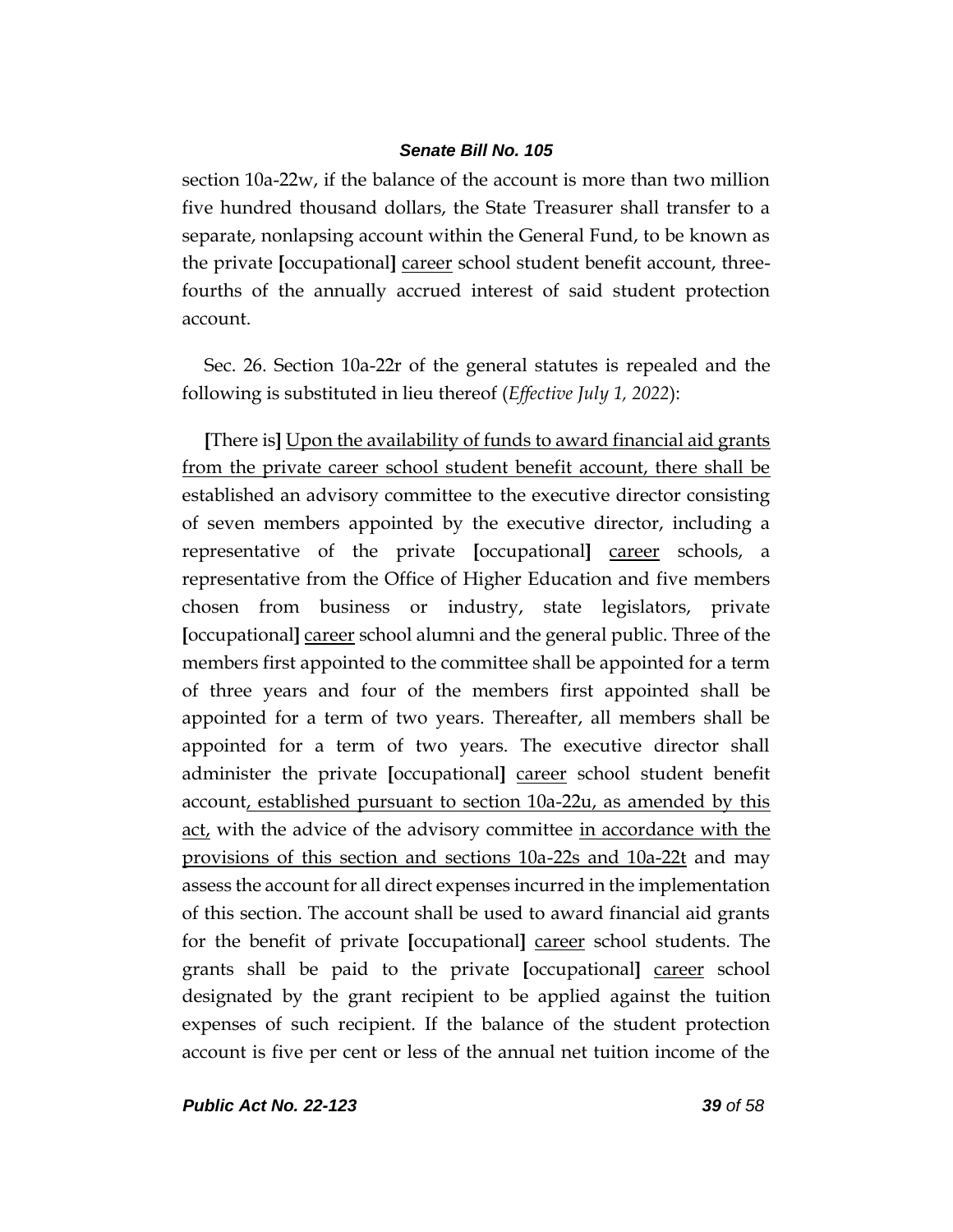schools which make payments to the account pursuant to section 10a-22u, as amended by this act, any unallocated funds in the student benefit account shall be transferred to the private career school student protection account.

Sec. 27. Section 10a-22u of the 2022 supplement to the general statutes is repealed and the following is substituted in lieu thereof (*Effective July 1, 2022*):

(a) There shall be an account to be known as the private **[**occupational**]** career school student protection account within the General Fund. Each private **[**occupational**]** career school authorized in accordance with the provisions of sections 10a-22a to 10a-22o, inclusive, as amended by this act, shall pay to the State Treasurer an amount equal to four-tenths of one per cent of the tuition received by such school per calendar quarter exclusive of any refunds paid, except that distance learning and correspondence schools authorized in accordance with the provisions of section 10a-22h, as amended by this act, shall contribute to said account only for Connecticut residents enrolled in such schools. Payments shall be made by January thirtieth, April thirtieth, July thirtieth and October thirtieth in each year for tuition received during the three months next preceding the month of payment. In addition to amounts received based on tuition, the account shall also contain any amount required to be deposited into the account pursuant to sections 10a-22a to 10a-22o, inclusive, as amended by this act. Said account shall be used for the purposes of section 10a-22v, as amended by this act. Any interest, income and dividends derived from the investment of the account shall be credited to the account. All direct expenses for the maintenance of the account may be charged to the account upon the order of the State Comptroller. The executive director may assess the account for all direct expenses incurred in the implementation of the purposes of this section which are in excess of the normal expenditures of the Office of Higher Education.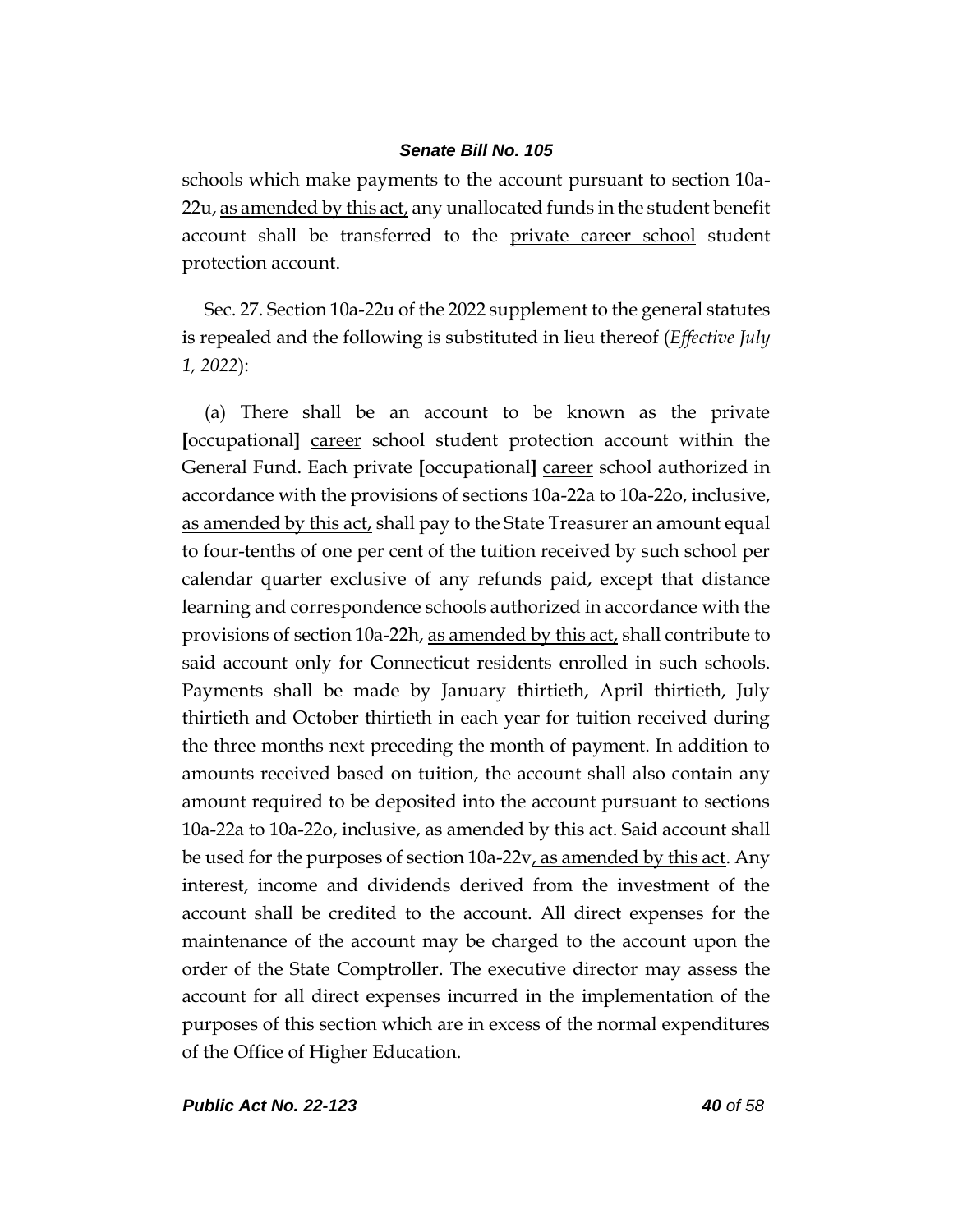(b) Payments required pursuant to subsection (a) of this section shall be a condition of doing business in the state and failure to make any such payment within thirty days following the date on which it is due shall result in the loss of authorization under section  $10a-22f$ , as amended by this act. Such authorization shall not be issued or renewed if there exists a failure to make any such payment in excess of thirty days following the date on which it is due.

(c) If an audit conducted by the Office of Higher Education determines that a school has paid into the private **[**occupational**]** career school student protection account an amount less than was required, the school shall pay such amount plus a penalty of ten per cent of the amount required to the State Treasurer within thirty days of receipt of notice from the executive director or **[**his**]** the executive director's designee of the amount of the underpayment and penalty.

(d) If an audit conducted by the Office of Higher Education determines that a school has paid into the private **[**occupational**]** career school student protection account an amount more than was required, subsequent payment or payments by the school shall be appropriately credited until such credited payment or payments equal the amount of the overpayment.

Sec. 28. Section 10a-22v of the 2022 supplement to the general statutes is repealed and the following is substituted in lieu thereof (*Effective July 1, 2022*):

Any student enrolled in a private **[**occupational**]** career school authorized in accordance with the provisions of sections 10a-22a to 10a-22o, inclusive, as amended by this act, who is unable to complete an approved course or unit of instruction at such school because of the insolvency or cessation of operation of the school and who has paid tuition for such course or unit of instruction, may, not later than two years after the date on which such school became insolvent or ceased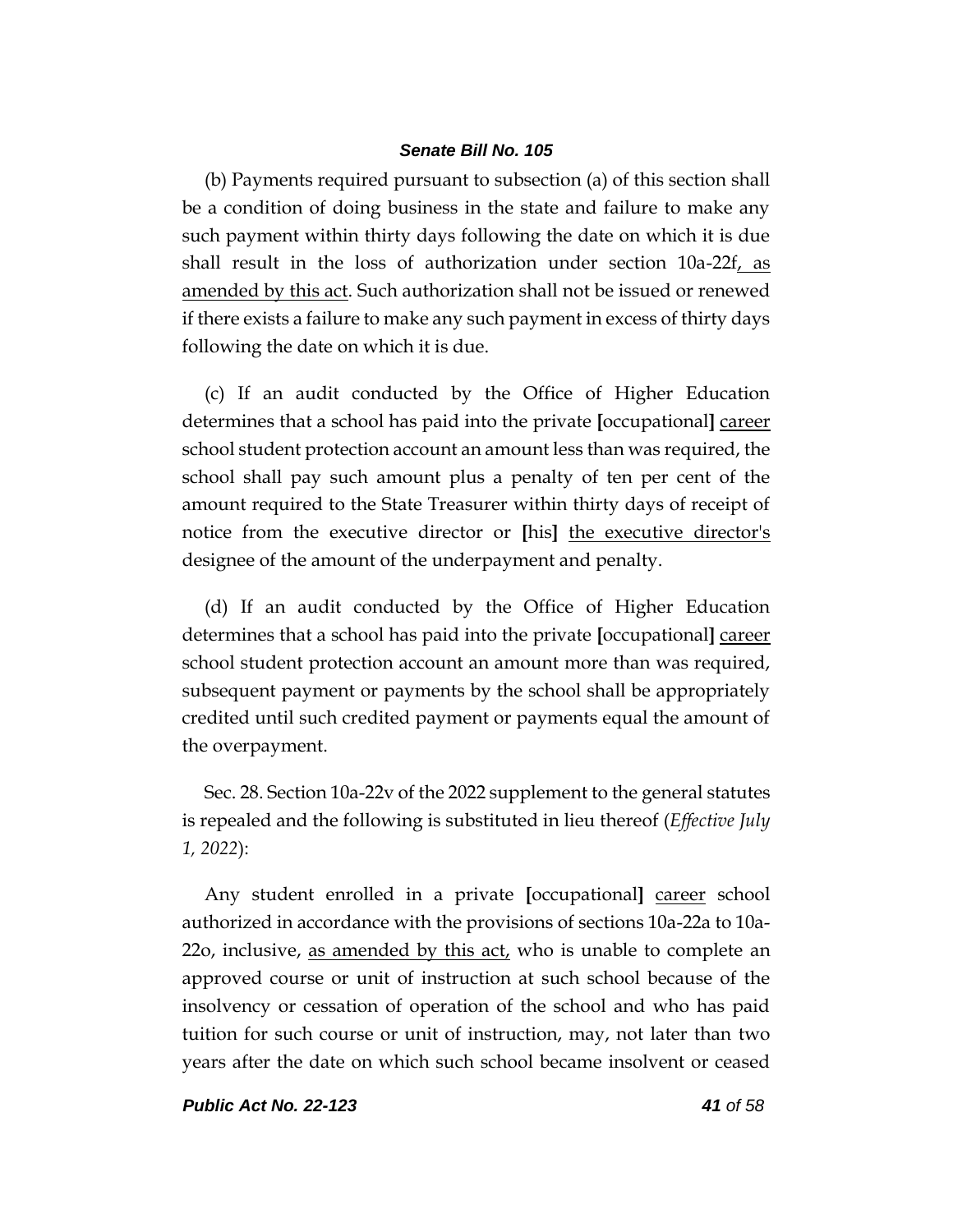operations, make application to the executive director for a refund of tuition from the account established pursuant to section 10a-22u, as amended by this act, to the extent that such account exists or has reached the level necessary to pay outstanding approved claims, except that in the case of distance learning and correspondence schools authorized in accordance with the provisions of section 10a-22h, as amended by this act, only Connecticut residents enrolled in such schools may be eligible for such refund. Upon such application, the executive director shall determine whether the applicant is unable to complete a course or unit of instruction because of the insolvency or cessation of operation of the school to which tuition has been paid. The executive director may summon by subpoena any person, records or documents pertinent to the making of a determination regarding insolvency or cessation of operation. For the purpose of making any tuition refund pursuant to this section, a school shall be deemed to have ceased operation whenever it has failed to complete a course or unit of instruction for which the student has paid a tuition fee and, as a result, the school's authorization has been revoked pursuant to section 10a-22f, as amended by this act. If the executive director finds that the applicant is entitled to a refund of tuition because of the insolvency or cessation of operation of the school, the executive director shall determine the amount of an appropriate refund which shall be equal to the tuition paid for the uncompleted course or unit of instruction. Thereafter the executive director shall direct the State Treasurer to pay, per order of the Comptroller, the refund to the applicant or persons, agencies or organizations indicated by the applicant who have paid tuition on the student's behalf. If the student is a minor, payment shall be made to the student's parent, parents or legal guardian. In no event shall a refund be made from the student protection account for any financial aid provided to or on behalf of any student in accordance with the provisions of Title IV, Part B of the Higher Education Act of 1965, as amended from time to time. Each recipient of a tuition refund made in accordance with the provisions of this section shall assign all rights to the state of any action

*Public Act No. 22-123 42 of 58*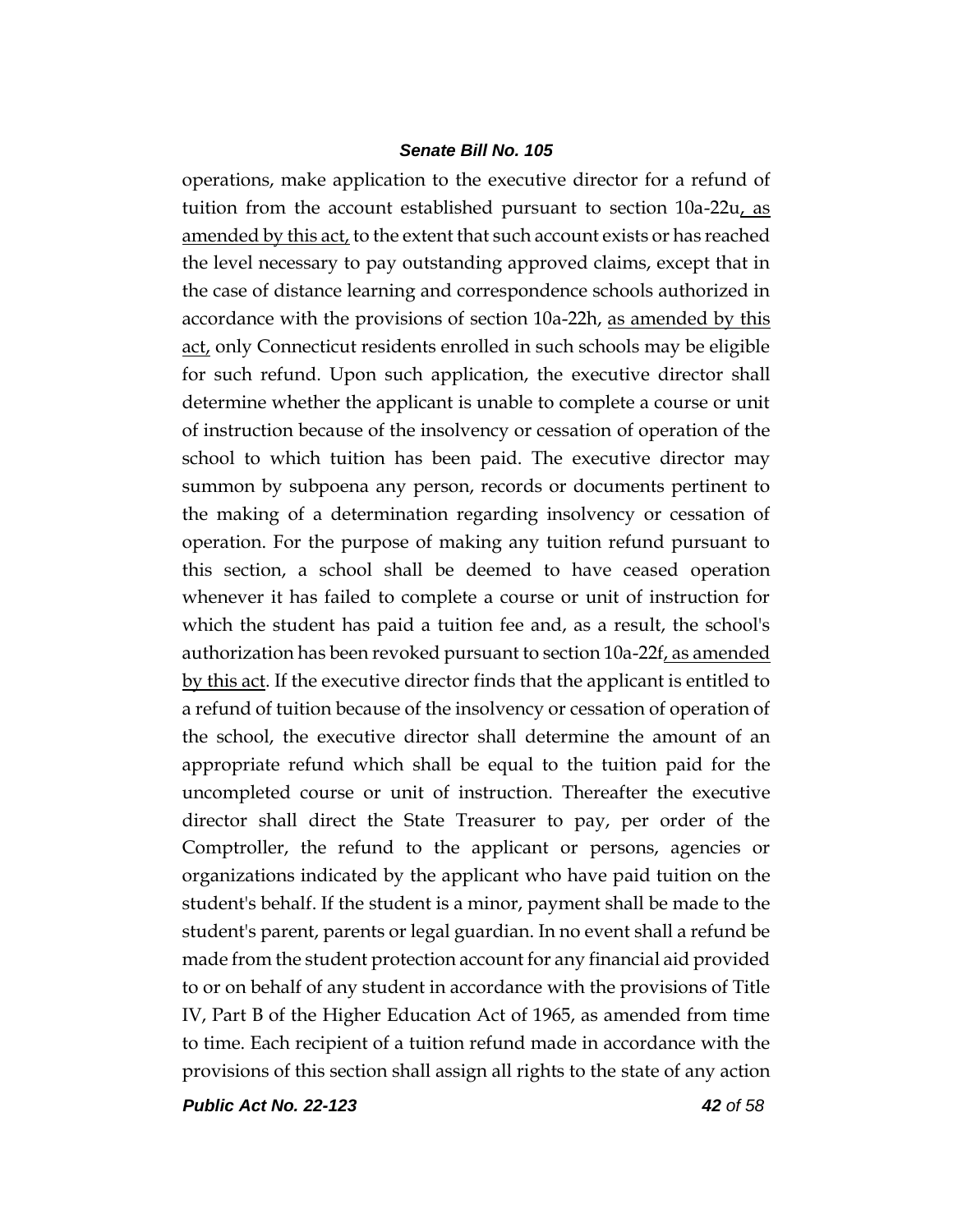against the school or its owner or owners for tuition amounts reimbursed pursuant to this section. Upon such assignment, the state may take appropriate action against the school or its owner or owners in order to reimburse the student protection account for any expenses or claims that are paid from the account and to reimburse the state for the reasonable and necessary expenses in undertaking such action. Any student who falsifies information on an application for tuition reimbursement shall lose his or her right to any refund from the account.

Sec. 29. Subsection (c) of section 10-95r of the general statutes is repealed and the following is substituted in lieu thereof (*Effective July 1, 2022*):

(c) The executive director may enter into cooperative arrangements with local and regional boards of education, private **[**occupational**]** career schools, institutions of higher education, job training agencies and employers in order to provide (1) general education, (2) vocational, technical, technological or postsecondary education, and (3) work experience.

Sec. 30. Subdivision (1) of subsection (a) of section 10a-11b of the 2022 supplement to the general statutes is repealed and the following is substituted in lieu thereof (*Effective July 1, 2022*):

(1) The commission shall consist of the following voting members: (A) The president of the Connecticut State Colleges and Universities, the president of The University of Connecticut, or their designees from the Board of Regents and Board of Trustees; (B) the provost of the Connecticut State Colleges and Universities and the provost of The University of Connecticut; (C) the chair of the Board of Regents for the Connecticut State Colleges and Universities, and the Board of Trustees for The University of Connecticut, or the chairs' designees; (D) the president, vice president or chair of the board of a large independent institution of higher education in the state, to be selected by the

*Public Act No. 22-123 43 of 58*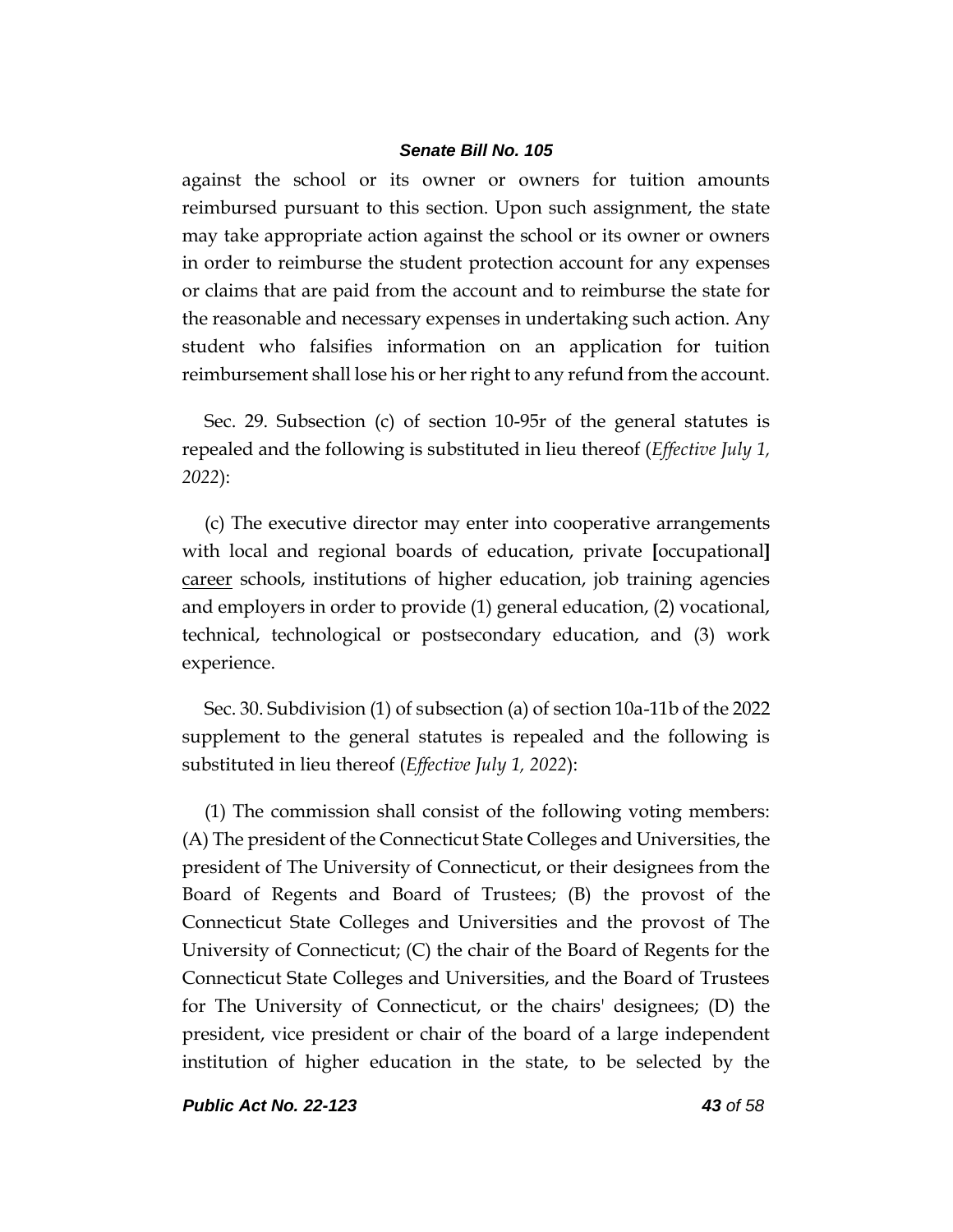president of the Connecticut Conference of Independent Colleges; (E) the president, vice president or chair of the board of a small independent institution of higher education in the state, to be selected by the president of the Connecticut Conference of Independent Colleges; (F) a representative from a private **[**occupational**]** career school, to be selected by the Commissioner of Education; (G) a teaching faculty representative from the Connecticut State Universities, to be selected by the president of the Connecticut State Colleges and Universities; (H) a teaching faculty representative from the regional community-technical colleges, to be selected by the president of the Connecticut State Colleges and Universities; (I) a teaching faculty representative from The University of Connecticut, to be selected by the president of The University of Connecticut; (J) a teaching faculty representative from a private **[**occupational**]** career school in the state, to be selected by the Commissioner of Education; (K) one member appointed by the president pro tempore of the Senate, who shall be a representative of a large manufacturing employer in the state; (L) one member appointed by the speaker of the House of Representatives, who shall be a representative of a large financial or insurance services employer in the state; (M) one member appointed by the majority leader of the Senate, who shall be a representative of an information technology or digital media employer in the state; (N) one member appointed by the minority leader of the Senate, who shall be a representative of a small business employer in the state; (O) one member appointed by the majority leader of the House of Representatives, who shall be a representative of a health care employer in the state; and (P) one member appointed by the minority leader of the House of Representatives, who shall be a representative of a small business employer in the state. The commission membership shall, where feasible, reflect the state's geographic, racial and ethnic diversity.

Sec. 31. Section 10a-34h of the 2022 supplement to the general statutes is repealed and the following is substituted in lieu thereof (*Effective July*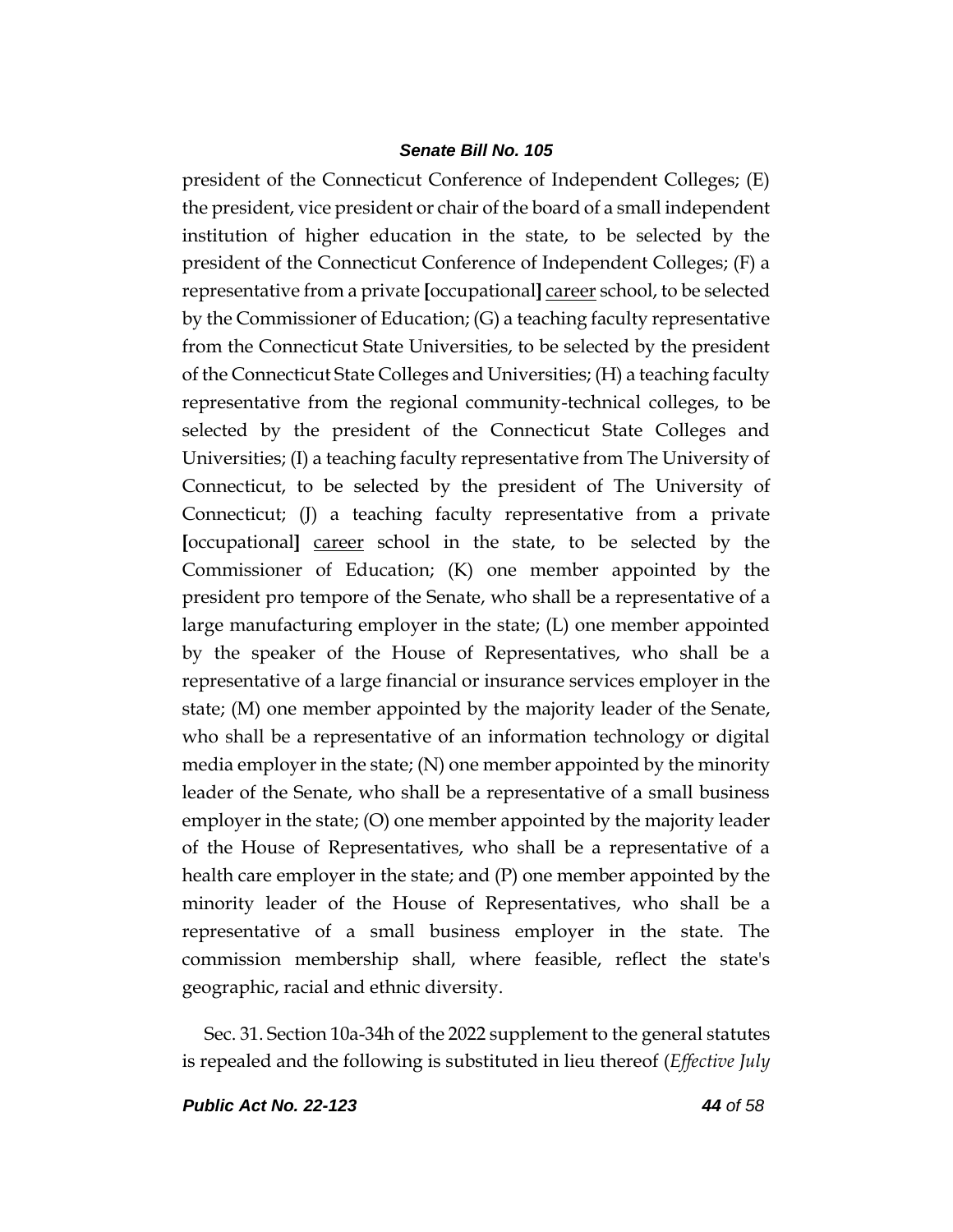*1, 2022*):

(a) As used in this section:

(1) "Credential" means a documented award issued by an authorized body, including, but not limited to, a (A) degree or certificate awarded by an institution of higher education, private **[**occupational**]** career school or provider of an alternate route to certification program approved by the State Board of Education for teachers, (B) certification awarded through an examination process designed to demonstrate acquisition of designated knowledge, skill and ability to perform a specific job, (C) license issued by a governmental agency which permits an individual to practice a specific occupation upon verification that such individual meets a predetermined list of qualifications, and (D) documented completion of an apprenticeship or job training program; and

(2) "Credential status type" means the official status of a credential which is either active, deprecated, probationary or superseded.

(b) Not later than January 1, 2023, the executive director of the Office of Higher Education, in consultation with the advisory council established pursuant to subsection (c) of this section, shall create a database of credentials offered in the state for the purpose of explaining the skills and competencies earned through a credential in uniform terms and plain language. In creating the database, the executive director shall utilize the minimum data policy of the New England Board of Higher Education's High Value Credentials for New England initiative, the uniform terms and descriptions of Credentials Engine's Credential Transparency Description Language and the uniform standards for comparing and linking credentials in Credential Engine's Credential Transparency Description Language-Achievement Standards Network. At a minimum, the database shall include the following information for each credential: (1) Credential status type, (2)

*Public Act No. 22-123 45 of 58*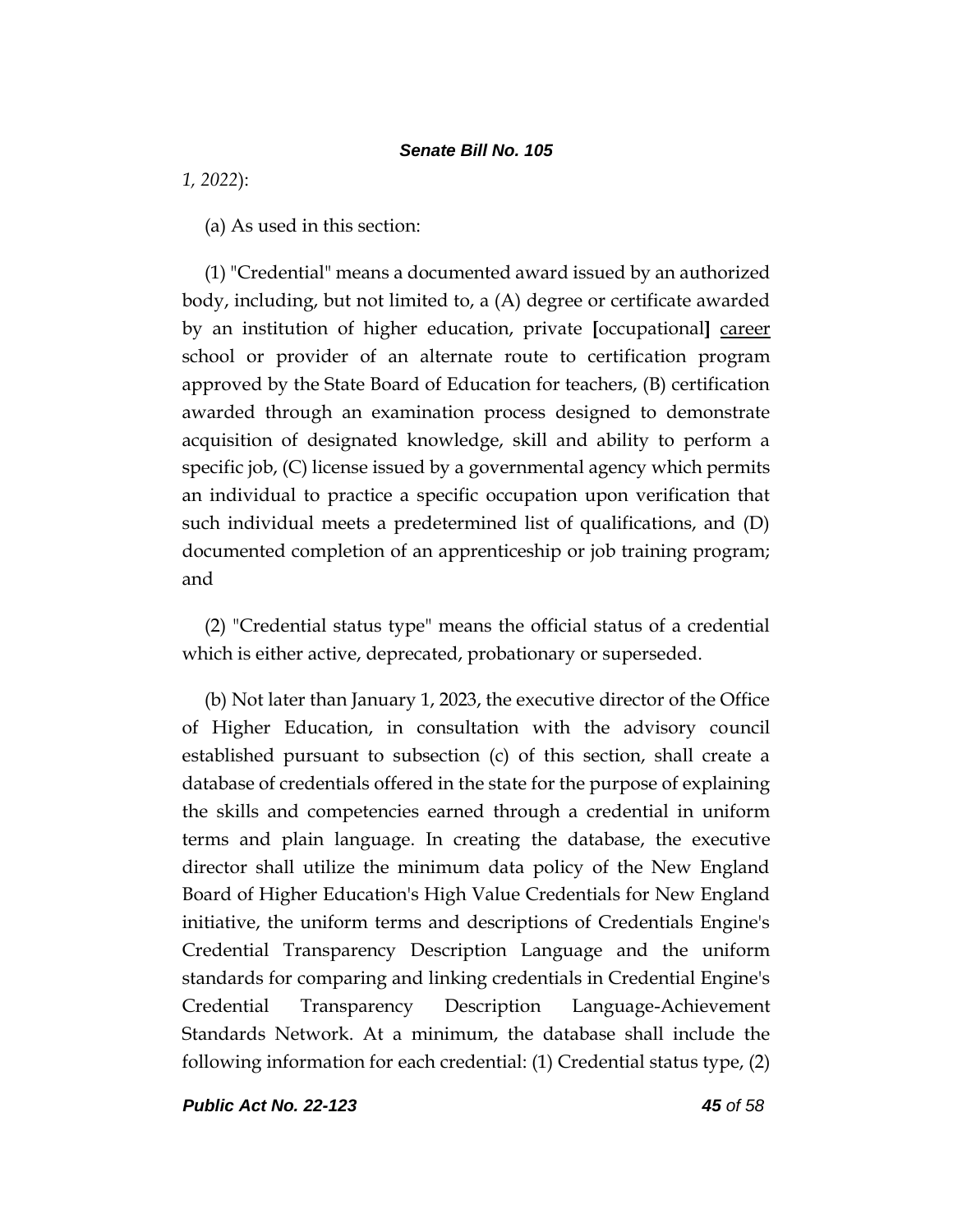the entity that owns or offers the credential, (3) the type of credential being offered, (4) a short description of the credential, (5) the name of the credential, (6) the Internet web site that provides information relating to the credential, (7) the language in which the credential is offered, (8) the estimated duration for completion, (9) the industry related to the credential which may include its code under the North American Industry Classification System, (10) the occupation related to the credential which may include its code under the standard occupational classification system of the Bureau of Labor Statistics of the United States Department of Labor or under The Occupational Information Network, (11) the estimated cost for earning the credential, and (12) a listing of online or physical locations where the credential is offered.

(c) There is established an advisory council for the purpose of advising the executive director of the Office of Higher Education on the implementation of the database created pursuant to subsection (b) of this section. The advisory council shall consist of (1) representatives from the Office of Workforce Strategy, Office of Higher Education, Office of Policy and Management, Labor Department, Department of Education, Connecticut State Colleges and Universities, The University of Connecticut and independent institutions of higher education, and (2) the Chief Data Officer, or such officer's designee. The Chief Workforce Officer, the Chief Data Officer and the executive director of the Office of Higher Education, or their designees, shall be cochairpersons of the advisory council and shall schedule the meetings of the advisory council.

(d) Not later than July 1, 2024, and annually thereafter, each regional workforce development board, community action agency, as defined in section 17b-885, institution of higher education, private **[**occupational**]** career school, provider of an alternate route to certification program approved by the State Board of Education, and provider of a training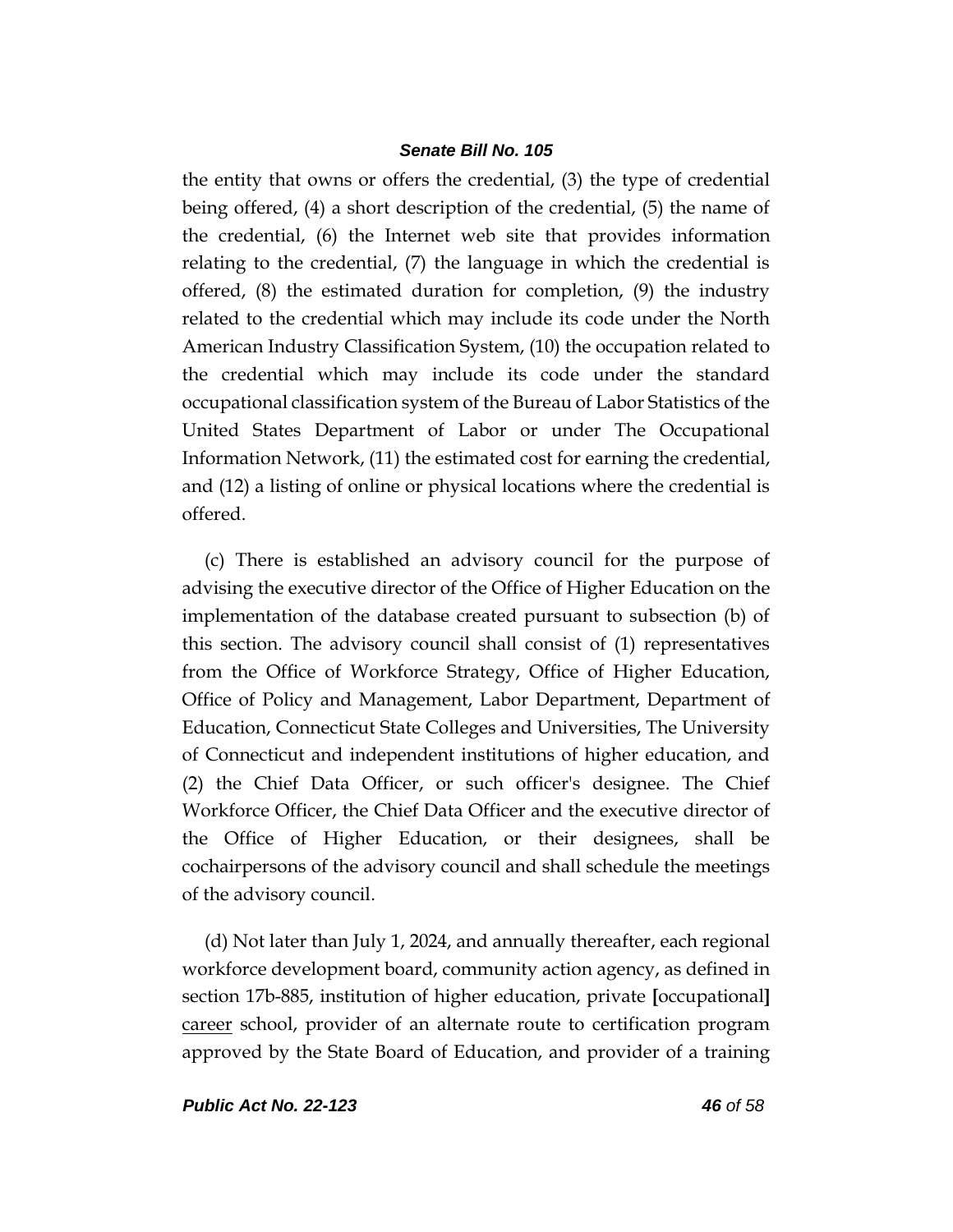program listed on the Labor Department's Eligible Training Provider List shall submit information, in the form and manner prescribed by the executive director of the Office of Higher Education, about any credential offered by such institution, school or provider for inclusion in the database created pursuant to subsection (b) of this section. Such information shall include, but need not be limited to, the data described in subdivisions (1) to (12), inclusive, of subsection (b) of this section, except an institution of higher education may omit the data required pursuant to subdivisions (6), (9) and (10) of subsection (b) of this section if such data is not applicable to a credential offered by such institution.

(e) Nothing in this section shall be construed to require any state agency or department to submit credential information to the database created pursuant to subsection (b) of this section.

(f) The Labor Department may, in consultation with the advisory council established pursuant to subsection (c) of this section, require any program sponsor of a preapprenticeship or apprenticeship program registered with the department to submit information about such program to the Office of Higher Education for inclusion in such database.

Sec. 32. Subsection (c) of section 10a-55a of the 2022 supplement to the general statutes is repealed and the following is substituted in lieu thereof (*Effective July 1, 2022*):

(c) On or before October 1, 2007, each institution of higher education and private **[**occupational**]** career school, as defined in section 10a-22a, as amended by this act, shall have an emergency response plan. On or before October 1, 2007, and annually thereafter, each institution of higher education and private **[**occupational**]** career school shall submit a copy of its emergency response plan to (1) the Commissioner of Emergency Services and Public Protection, and (2) local first responders. Such plan shall be developed in consultation with such first responders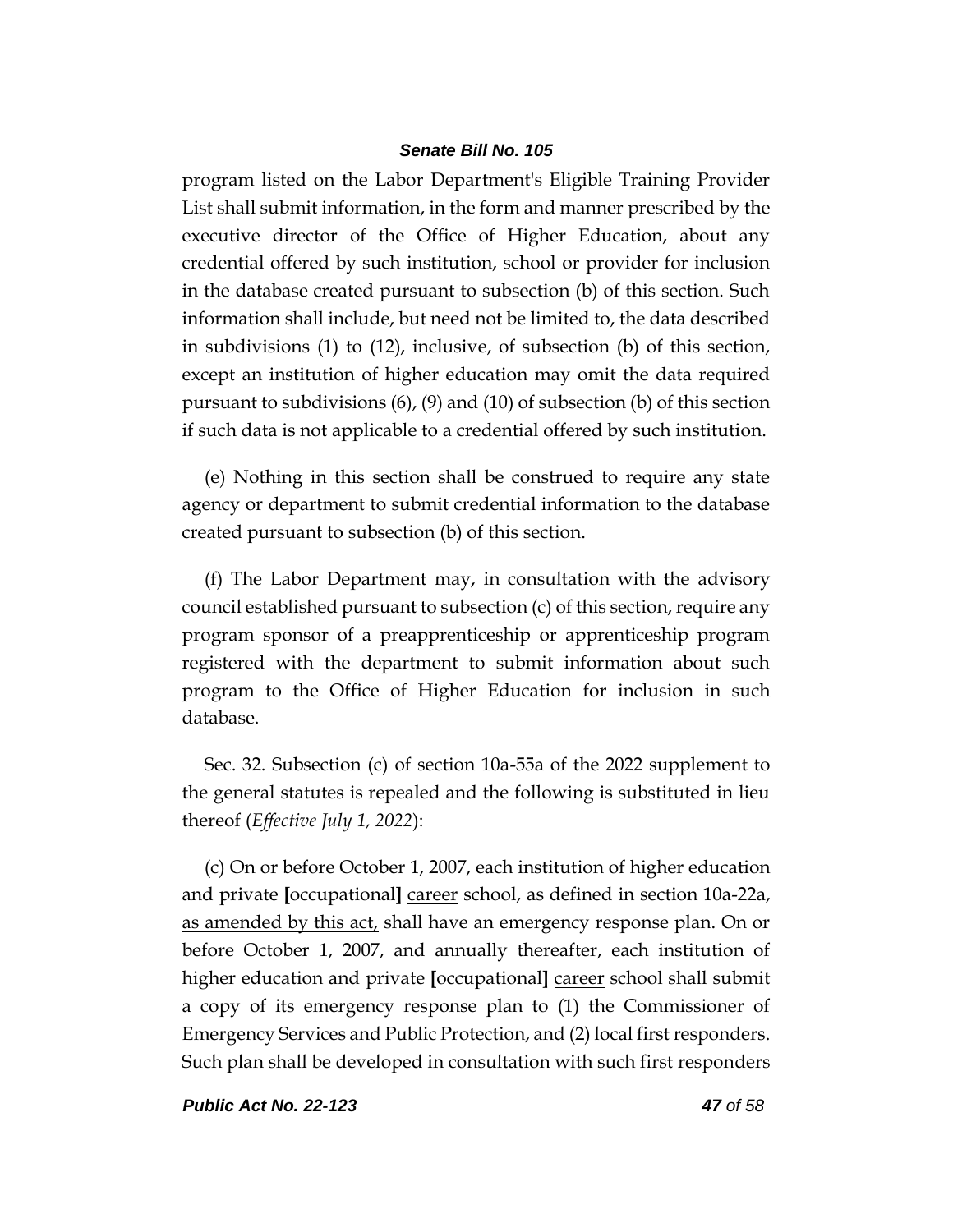and shall include a strategy for notifying students and employees of the institution or school and visitors to such institution or school of emergency information.

Sec. 33. Section 10a-161a of the general statutes is repealed and the following is substituted in lieu thereof (*Effective July 1, 2022*):

The president of the Connecticut State Colleges and Universities and the Office of Higher Education shall report, biennially, in accordance with the provisions of section 11-4a, to the joint standing committee of the General Assembly having cognizance of matters relating to higher education on state, northeast regional and national trends in (1) the cost of attendance at public and independent institutions of higher education and private **[**occupational**]** career schools, and (2) the availability and utilization of all forms of student financial aid for academic and noncredit vocational courses and programs relative to economic conditions and personal income.

Sec. 34. Subdivisions (21) and (22) of section 10a-223 of the 2022 supplement to the general statutes, as amended by section 273 of public act 21-2 of the June special session, are repealed and the following is substituted in lieu thereof (*Effective July 1, 2022*):

(21) "High-value certificate program" means a noncredit subbaccalaureate certificate program offered by an institution of higher education or a private **[**occupational**]** career school that the Chief Workforce Officer determines to meet the needs of employers in the state; and

(22) "Connecticut high-value certificate program" means a high-value certificate program offered by an institution of higher education or a private **[**occupational**]** career school in the state.

Sec. 35. Subdivision (109) of section 12-412 of the 2022 supplement to the general statutes is repealed and the following is substituted in lieu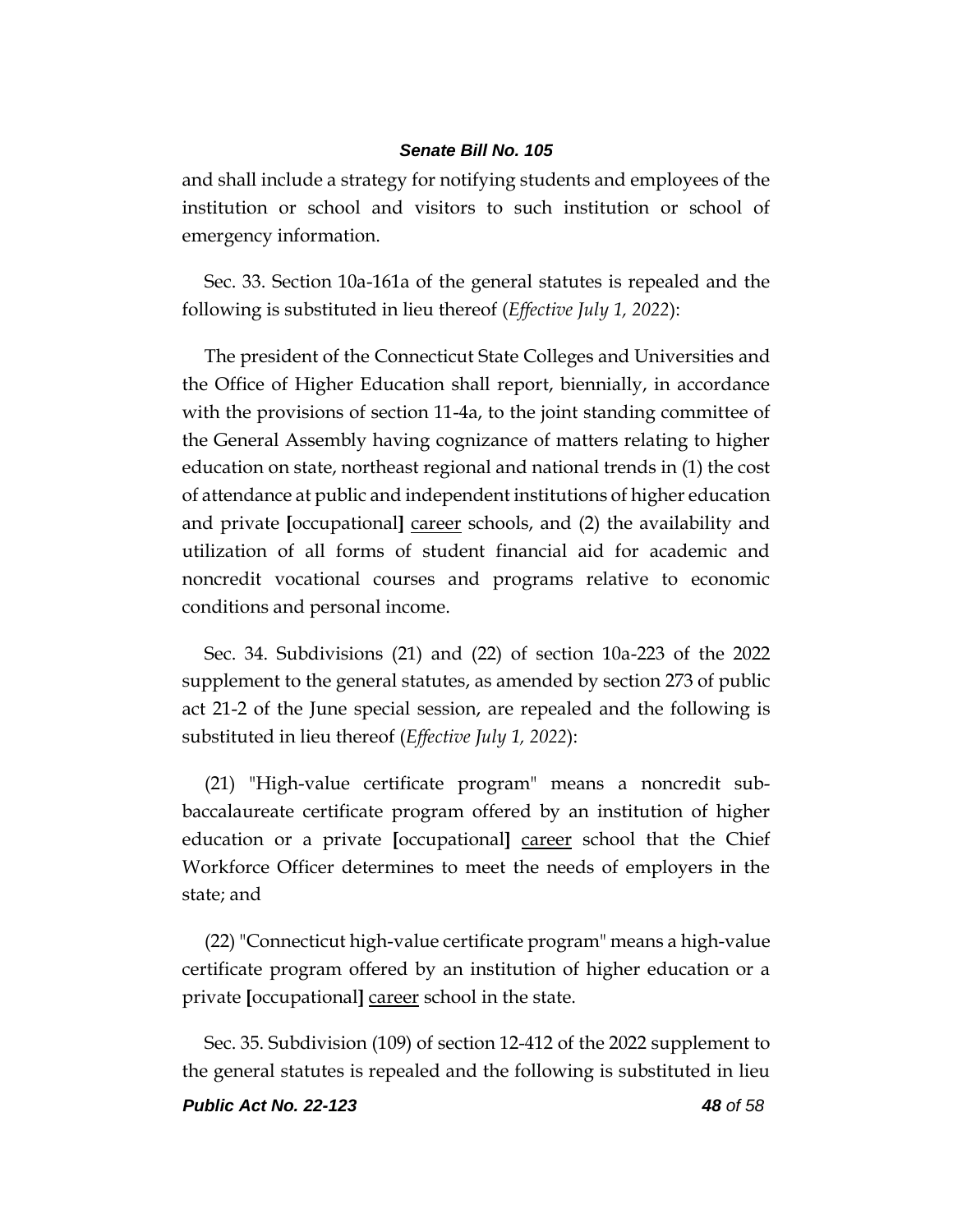thereof (*Effective July 1, 2022*):

(109) Sales of college textbooks to full and part-time students enrolled at institutions of higher education or private **[**occupational**]** career schools authorized pursuant to sections 10a-22a to 10a-22o, inclusive, as amended by this act, provided the student presents a valid student identification card. For purposes of this subdivision, "college textbooks" means new or used books and related workbooks required or recommended for a course at an institution of higher education or a private **[**occupational**]** career school authorized pursuant to sections 10a-22a to 10a-22o, inclusive, as amended by this act.

Sec. 36. Subdivision (1) of subsection (a) of section 13b-38ee of the 2022 supplement to the general statutes is repealed and the following is substituted in lieu thereof (*Effective July 1, 2022*):

(1) "Eligible organization" means any provider of a training program including, but not limited to, a provider of a training program listed on the Labor Department's Eligible Training Provider List, an apprenticeship or preapprenticeship program sponsor, a provider of an alternate route to certification program approved by the State Board of Education, an institution of higher education, a private **[**occupational**]** career school, an employer, a state or municipal agency and a public or nonprofit social service provider in the state; and

Sec. 37. Subsection (a) of section 14-37a of the general statutes is repealed and the following is substituted in lieu thereof (*Effective July 1, 2022*):

(a) Any person whose operator's license has been suspended pursuant to any provision of this chapter or chapter 248, except pursuant to section 14-215 for operating under suspension or pursuant to section 14-140 for failure to appear for any scheduled court appearance, and any person identified in subsection  $(g)$  of this section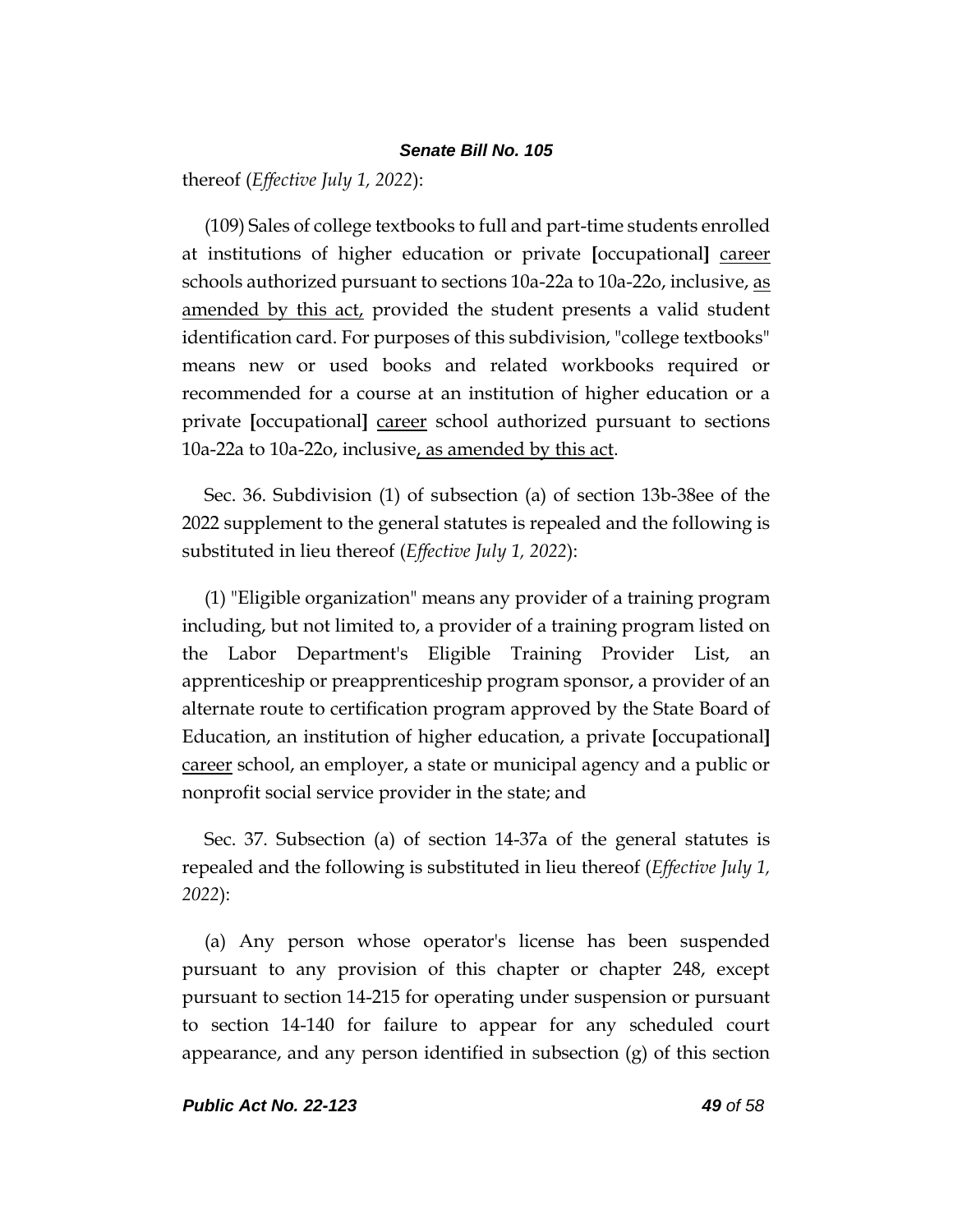may make application to the Commissioner of Motor Vehicles for (1) a special "work" permit to operate a motor vehicle to and from such person's place of employment or, if such person is not employed at a fixed location, to operate a motor vehicle only in connection with, and to the extent necessary, to properly perform such person's business or profession, (2) a special "education" permit to operate a motor vehicle to and from an institution of higher education or a private **[**occupational**]** career school, as defined in section 10a-22a, as amended by this act, in which such person is enrolled, provided no such special "education" permit shall be issued to any student enrolled in a high school under the jurisdiction of a local or regional board of education, a high school under the jurisdiction of a regional educational service center, a charter school, a regional agricultural science and technology education center or a technical education and career school, or (3) a special "medical" permit to operate a motor vehicle to and from any ongoing medically necessary treatment, available upon adoption by the commissioner of regulations pursuant to chapter 54, that describe qualifications for such permit. Such application shall be accompanied by an application fee of one hundred dollars.

Sec. 38. Subsection (a) of section 17b-749 of the 2022 supplement to the general statutes is repealed and the following is substituted in lieu thereof (*Effective July 1, 2022*):

(a) The Commissioner of Early Childhood shall establish and operate a child care subsidy program to increase the availability, affordability and quality of child care services for families with a parent or caretaker who (1) is (A) working or attending high school, or (B) subject to the provisions of subsection (d) of this section, is enrolled or participating in (i) a public or independent institution of higher education, (ii) a private **[**occupational**]** career school authorized pursuant to sections 10a-22a to 10a-22o, inclusive, as amended by this act, (iii) a job training or employment program administered by a regional workforce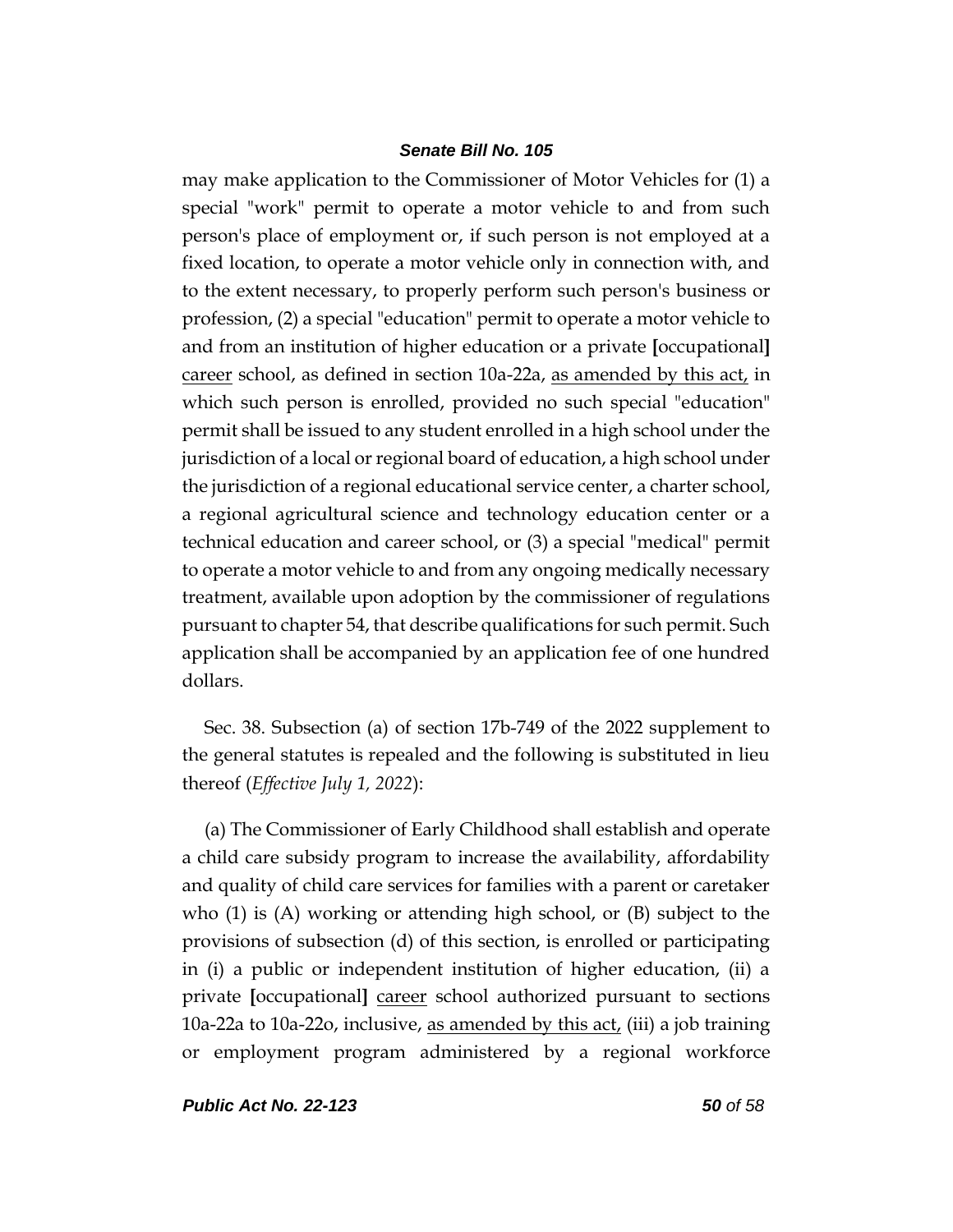development board, (iv) an apprenticeship program administered by the Labor Department's office of apprenticeship training, (v) an alternate route to certification program approved by the State Board of Education, (vi) an adult education program pursuant to section 10-69 or other high school equivalency program, or (vii) a local Even Start program or other adult education program approved by the Commissioner of Early Childhood; or (2) receives cash assistance under the temporary family assistance program from the Department of Social Services and is participating in an education, training or other job preparation activity approved pursuant to subsection (b) of section 17b-688i or subsection (b) of section 17b-689d. Services available under the child care subsidy program shall include the provision of child care subsidies for children under the age of thirteen or children under the age of nineteen with special needs. The Office of Early Childhood shall open and maintain enrollment for the child care subsidy program and shall administer such program within the existing budgetary resources available. The office shall issue a notice on the office's Internet web site any time the office closes the program to new applications, changes eligibility requirements, changes program benefits or makes any other change to the program's status or terms, except the office shall not be required to issue such notice when the office expands program eligibility. Any change in the office's acceptance of new applications, eligibility requirements, program benefits or any other change to the program's status or terms for which the office is required to give notice pursuant to this subsection, shall not be effective until thirty days after the office issues such notice.

Sec. 39. Subsection (a) of section 31-11ss of the 2022 supplement to the general statutes is repealed and the following is substituted in lieu thereof (*Effective July 1, 2022*):

(a) As used in this section:

*Public Act No. 22-123 51 of 58* (1) "Advanced manufacturing" means a manufacturing process that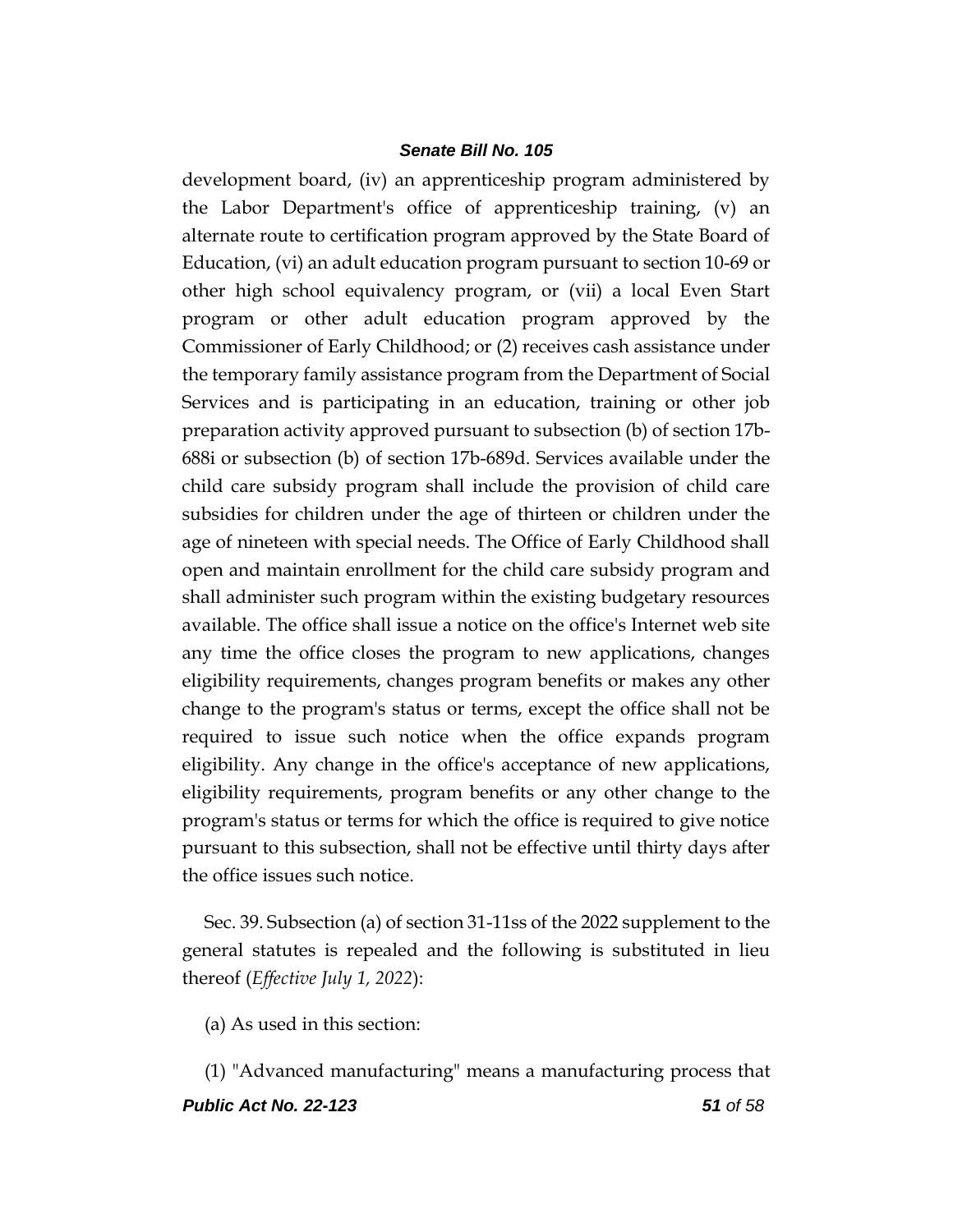makes extensive use of computer, high-precision or information technologies integrated with a high-performance workforce in a production system capable of furnishing a heterogeneous mix of products in small or large volumes with either the efficiency of mass production or the flexibility of custom manufacturing in order to respond quickly to customer demands. "Advanced manufacturing" includes newly developed methods to manufacture existing products and the manufacture of new products emerging from new advanced technologies;

(2) "Eligible business" means a business that (A) has operations in Connecticut, (B) has been registered to conduct business for not less than twelve months, and (C) is in good standing with respect to the payment of all state and local taxes. "Eligible business" does not include the state or any political subdivision thereof;

(3) **[**"Private occupational school"**]** "Private career school" has the same meaning as provided in section 10a-22a, as amended by this act;

(4) "Public institution of higher education" means any of the institutions of higher education identified in subdivision (2) of section 10a-1;

(5) "Qualifying advanced manufacturing certificate program" means a for-credit or noncredit sub-baccalaureate advanced manufacturing certificate program offered by a public institution of higher education or a private **[**occupational**]** career school in which at least seventy-five per cent of the graduates of such certificate program are employed in a field related to or requiring such certificate in the year following graduation; and

(6) "Veteran" has the same meaning as provided in section 27-103.

Sec. 40. Section 46b-56c of the 2022 supplement to the general statutes is repealed and the following is substituted in lieu thereof (*Effective July*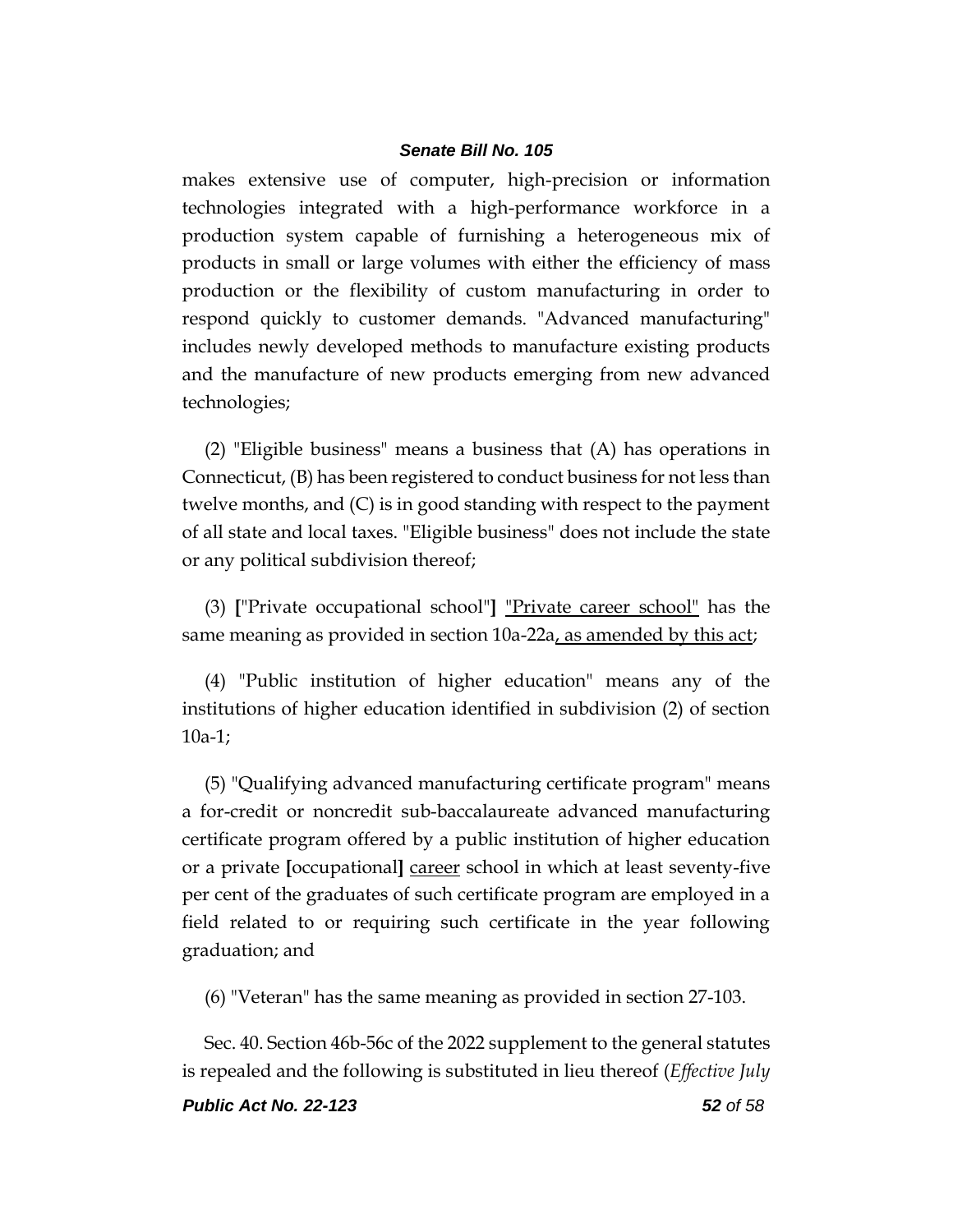*1, 2022*):

(a) For purposes of this section, an educational support order is an order entered by a court requiring a parent to provide support for a child or children to attend for up to a total of four full academic years an institution of higher education or a private **[**occupational**]** career school for the purpose of attaining a bachelor's or other undergraduate degree, or other appropriate vocational instruction. An educational support order may be entered with respect to any child who has not attained twenty-three years of age and shall terminate not later than the date on which the child attains twenty-three years of age.

(b) (1) On motion or petition of a parent, the court may enter an educational support order at the time of entry of a decree of dissolution, legal separation or annulment, and no educational support order may be entered thereafter unless the decree explicitly provides that a motion or petition for an educational support order may be filed by either parent at a subsequent date. If no educational support order is entered at the time of entry of a decree of dissolution, legal separation or annulment, and the parents have a child who has not attained twentythree years of age, the court shall inform the parents that no educational support order may be entered thereafter. The court may accept a parent's waiver of the right to file a motion or petition for an educational support order upon a finding that the parent fully understands the consequences of such waiver.

(2) A waiver of the right to file a motion or petition for an educational support order may be made in writing by either parent and accepted by the court, provided the parent making the writing attests, under oath, that the parent fully understands the consequences of such waiver, and that no restraining order issued pursuant to section 46b-15 or protective order issued pursuant to section 46b-38c, between the parties is in effect or pending before the court. The provisions of this subdivision shall not preclude the court from requiring that the parties attend a hearing and

*Public Act No. 22-123 53 of 58*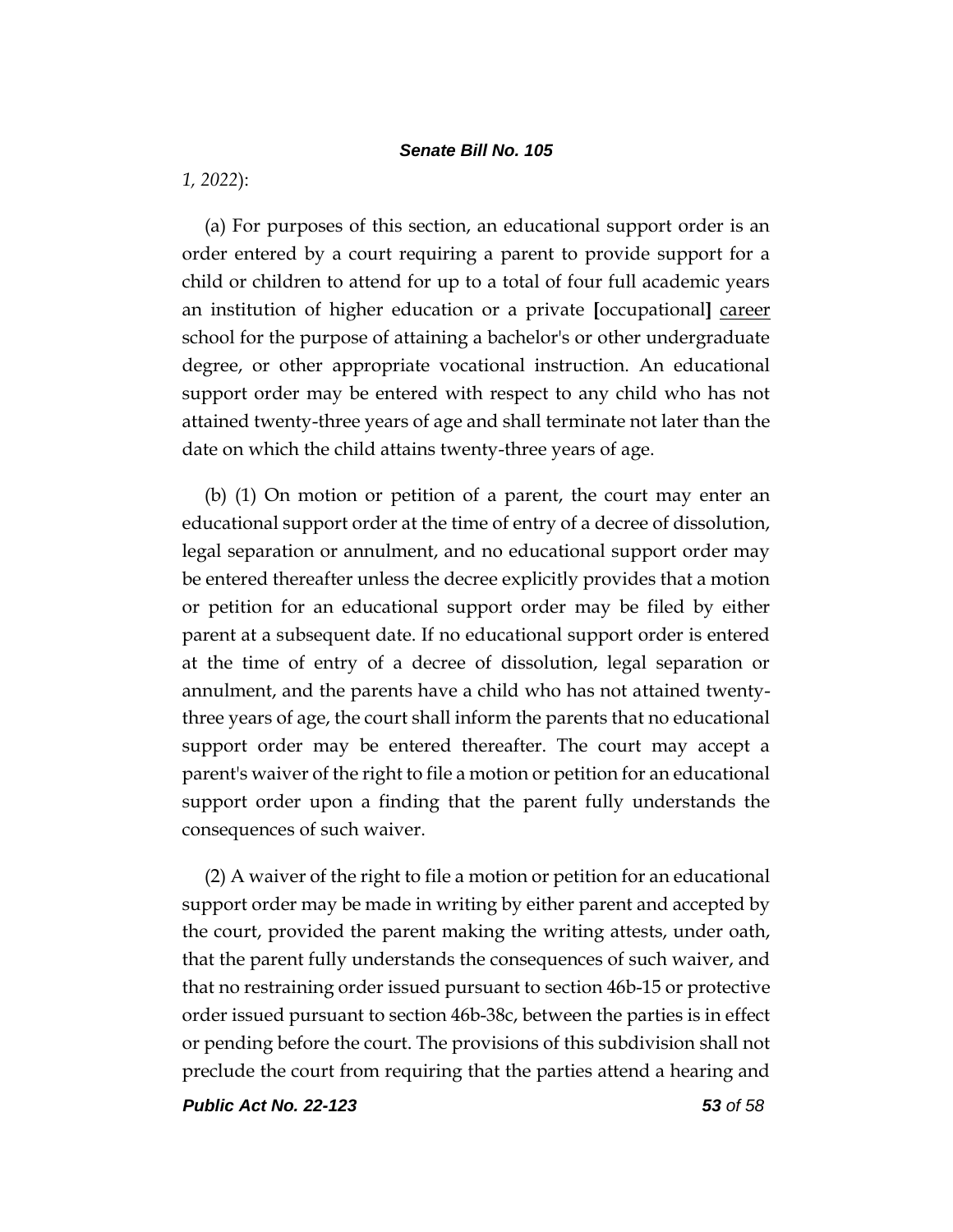that findings be made on the record.

(3) On motion or petition of a parent, the court may enter an educational support order at the time of entry of an order for support pendente lite pursuant to section 46b-83.

(4) On motion or petition of a parent, the court may enter an educational support order at the time of entering an order of support pursuant to section 46b-61 or 46b-171, or similar section of the general statutes, or at any time thereafter.

(5) On motion or petition of a parent, the court may enter an educational support order at the time of entering an order pursuant to any other provision of the general statutes authorizing the court to make an order of support for a child, subject to the provisions of sections 46b-301 to 46b-425, inclusive.

(c) The court may not enter an educational support order pursuant to this section unless the court finds as a matter of fact that it is more likely than not that the parents would have provided support to the child for higher education or private **[**occupational**]** career school if the family were intact. After making such finding, the court, in determining whether to enter an educational support order, shall consider all relevant circumstances, including: (1) The parents' income, assets and other obligations, including obligations to other dependents; (2) the child's need for support to attend an institution of higher education or private **[**occupational**]** career school considering the child's assets and the child's ability to earn income; (3) the availability of financial aid from other sources, including grants and loans; (4) the reasonableness of the higher education to be funded considering the child's academic record and the financial resources available; (5) the child's preparation for, aptitude for and commitment to higher education; and (6) evidence, if any, of the institution of higher education or private **[**occupational**]** career school the child would attend.

*Public Act No. 22-123 54 of 58*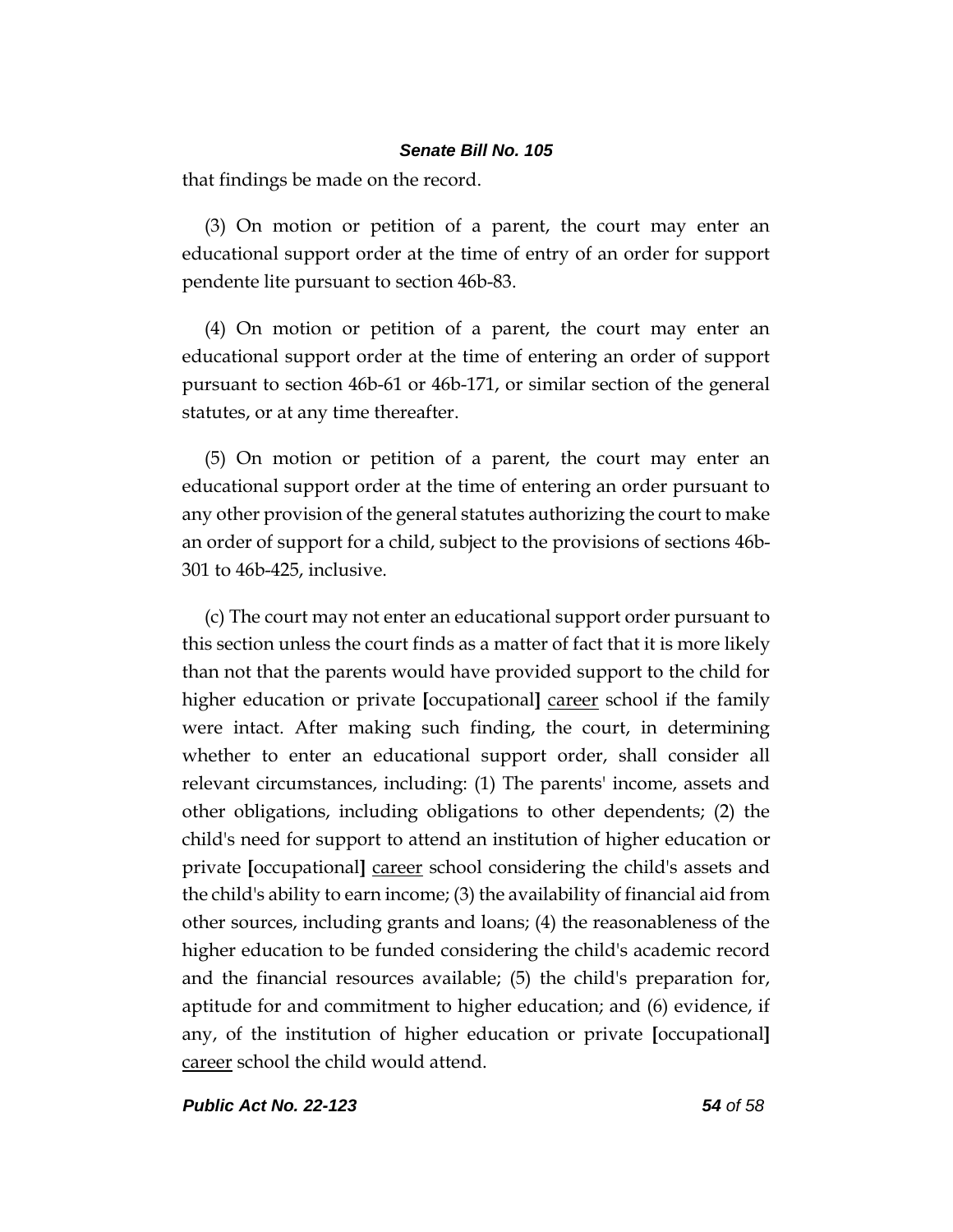(d) Any finding required to be made by the court, pursuant to this section may be made on the basis of an affidavit, made under oath, by either party, provided that the party making the affidavit attests that no restraining order issued pursuant to section 46b-15 or protective order, issued pursuant to section 46b-38c, between the parties is in effect or pending before the court. Nothing in this subsection shall preclude the court from requiring that the parties attend a hearing and that findings be made on the record.

(e) At the appropriate time, both parents shall participate in, and agree upon, the decision as to which institution of higher education or private **[**occupational**]** career school the child will attend. The court may make an order resolving the matter if the parents fail to reach an agreement.

(f) To qualify for payments due under an educational support order, the child must (1) enroll in an accredited institution of higher education or private **[**occupational**]** career school, as defined in section 10a-22a, as amended by this act, (2) actively pursue a course of study commensurate with the child's vocational goals that constitutes at least one-half the course load determined by that institution or school to constitute full-time enrollment, (3) maintain good academic standing in accordance with the rules of the institution or school, and (4) make available all academic records to both parents during the term of the order. The order shall be suspended after any academic period during which the child fails to comply with these conditions.

(g) The educational support order may include support for any necessary educational expense, including room, board, dues, tuition, fees, registration and application costs, but such expenses shall not be more than the amount charged by The University of Connecticut for a full-time in-state student at the time the child for whom educational support is being ordered matriculates, except this limit may be exceeded by agreement of the parents. An educational support order may also

*Public Act No. 22-123 55 of 58*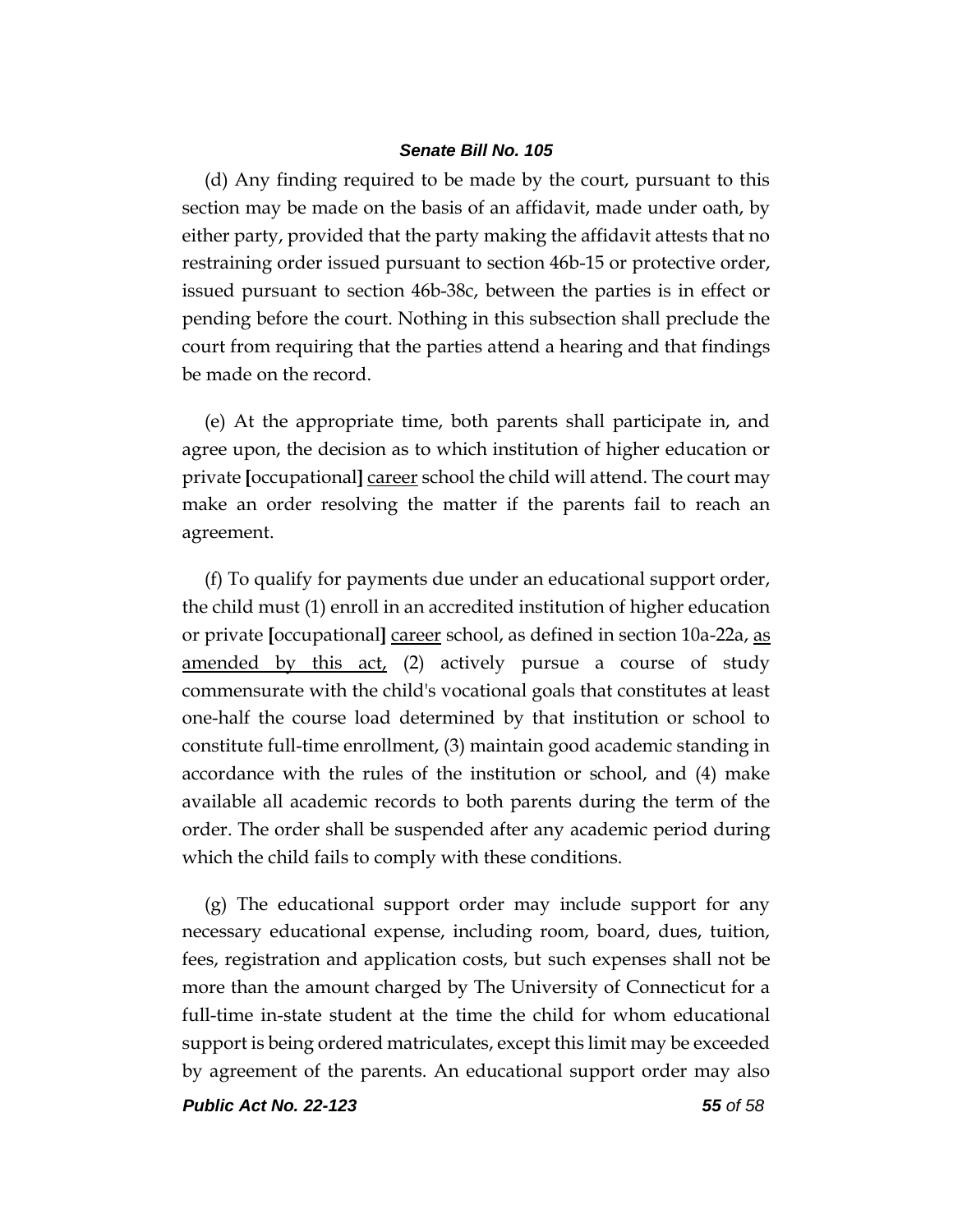include the cost of books and medical insurance for such child.

(h) The court may direct that payments under an educational support order be made (1) to a parent to be forwarded to the institution of higher education or private **[**occupational**]** career school, (2) directly to the institution or school, or (3) otherwise as the court determines to be appropriate.

(i) On motion or petition of a parent, an educational support order may be modified or enforced in the same manner as is provided by law for any support order.

(j) This section does not create a right of action by a child for parental support for higher education.

(k) An educational support order under this section does not include support for graduate or postgraduate education beyond a bachelor's degree.

(l) The provisions of this section shall apply only in cases when the initial order for parental support of the child is entered on or after October 1, 2002.

Sec. 41. Subsection (a) of section 10a-55i of the 2022 supplement to the general statutes is repealed and the following is substituted in lieu thereof (*Effective July 1, 2022*):

(a) There is established a Higher Education Consolidation Committee which shall be convened by the chairpersons of the joint standing committee of the General Assembly having cognizance of matters relating to higher education or such chairpersons' designee, who shall be a member of such joint standing committee. The membership of the Higher Education Consolidation Committee shall consist of the higher education subcommittee on appropriations and the chairpersons, vice chairpersons and ranking members of the joint standing committees of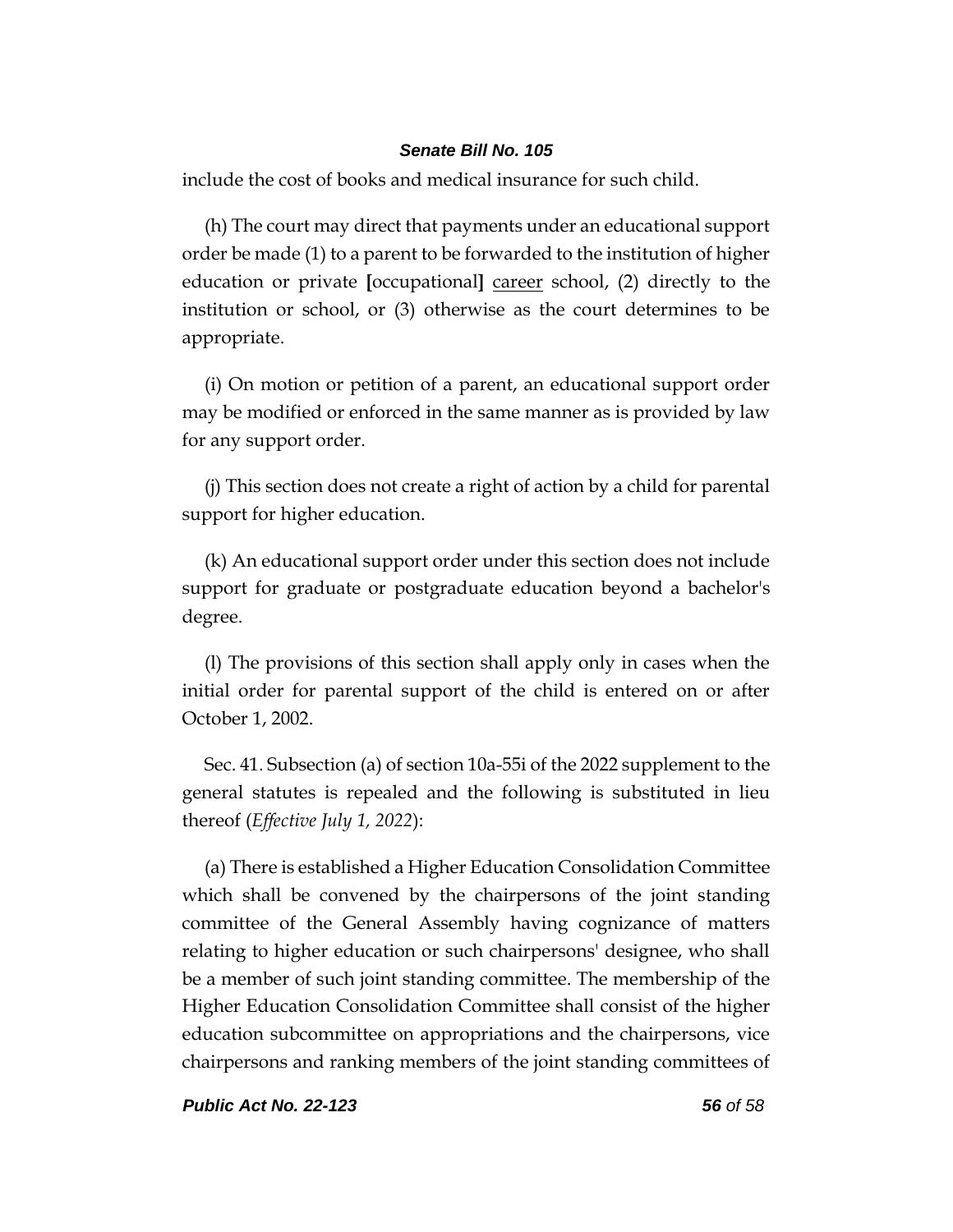the General Assembly having cognizance of matters relating to higher education and appropriations. The Higher Education Consolidation Committee shall establish a meeting and public hearing schedule for purposes of receiving updates from (1) the Board of Regents for Higher Education on the progress of the consolidation of the state system of higher education pursuant to this section, section 4-9c, subsection  $(g)$  of section 5-160, section 5-199d, subsection (a) of section 7-323k, subsection (a) of section 7-608, subsection (a) of section 10-9, section 10-155d, subdivision (14) of section 10-183b, sections 10a-1a to 10a-1d, inclusive, as amended by this act, 10a-3 and 10a-3a, 10a-8, 10a-10a to 10a-11a, inclusive, 10a-17d and 10a-22a, as amended by this act, **[**subsections (f) and (h)] subsection (f) of section 10a-22b, as amended by this act, subsections (c) and (d) of section 10a-22d, as amended by this  $act_t$ sections 10a-22h, as amended by this act, and 10a-22k, subsection (a) of section 10a-22n, as amended by this act, sections 10a-22r, as amended by this act, 10a-22s, 10a-22u, as amended by this act, 10a-22v, as amended by this act, 10a-22x and 10a-34 to 10a-35a, inclusive, as amended by this act, subsection (a) of section 10a-48a, sections 10a-71 and 10a-72, subsections (c) and (f) of section 10a-77, section 10a-88, subsection (a) of section 10a-89, subsection (c) of section 10a-99 and sections 10a-102, 10a-104, 10a-105, 10a-109e, 10a-143 and 10a-168a, and (2) the Board of Regents for Higher Education and The University of Connecticut on the program approval process for the constituent units. The Higher Education Consolidation Committee shall convene its first meeting on or before September 15, 2011, and meet not less than once every two months.

Sec. 42. (*Effective from passage*) (a) Wherever the term "private occupational school" is used in any public or special act of 2022, the term "private career school" shall be substituted in lieu thereof.

(b) The Legislative Commissioners' Office shall, in codifying the provisions of this section, make such technical, grammatical and